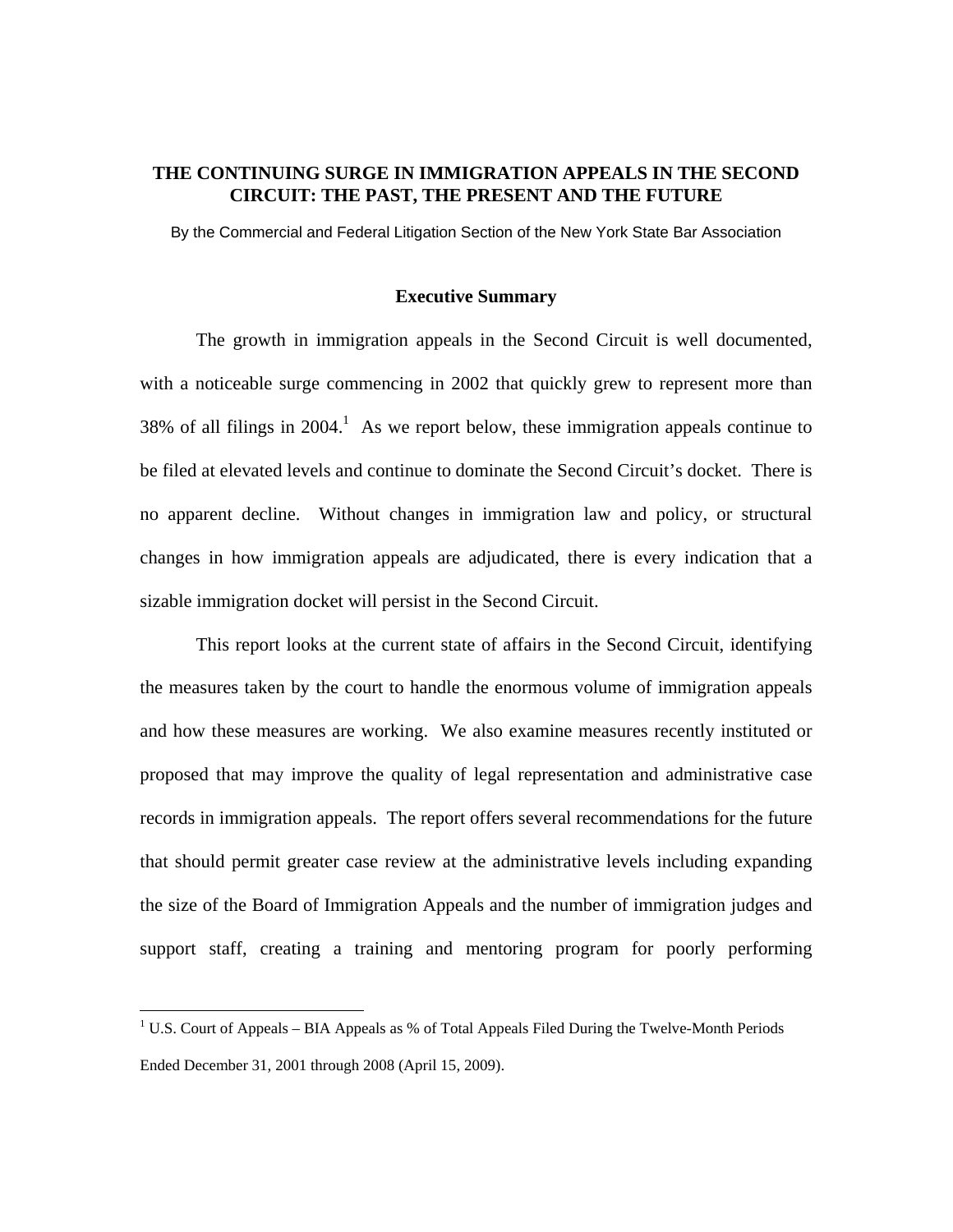immigration attorneys, increasing the sanctioning power of members of the Board of Immigration Appeals and immigration judges, and encouraging either greater *pro bono*  representation or providing indigent immigrants with government-funded attorneys. We believe greater administrative review will both discourage further appeals and ensure that cases that are appealed to the circuit courts contain more detailed case records whose merits may be more readily evaluated.

### **I. Background: The Problem of Immigration Appeals**

Millions of foreign nationals currently reside in the United States without authorization or in violation of their status, some having entered without authorization, some having overstayed their admission period, and some having violated their status with, for example, a criminal conviction. Those detected are ordered to appear in deportation proceedings before immigration courts nationwide. Many of these foreign nationals resist removal by seeking asylum—a humanitarian ground of relief for immigrants who were persecuted, or fear persecution, in their home countries<sup>2</sup>—while asylum applicants whose cases are not granted administratively are also referred to immigration court. Immigration judges undoubtedly have a grave responsibility in adjudicating claims of asylum—where an incorrect denial returns an individual to his or her country of persecution. The fact that the immigration court system as a whole

 2 Judge Jon O. Newman, *The Second Circuit's Expedited Adjudication of Asylum Cases: A Case Study of a Judicial Response to an Unprecedented Problem of Caseload Management,* 74 BROOK. L. REV. 429, 429 (2008).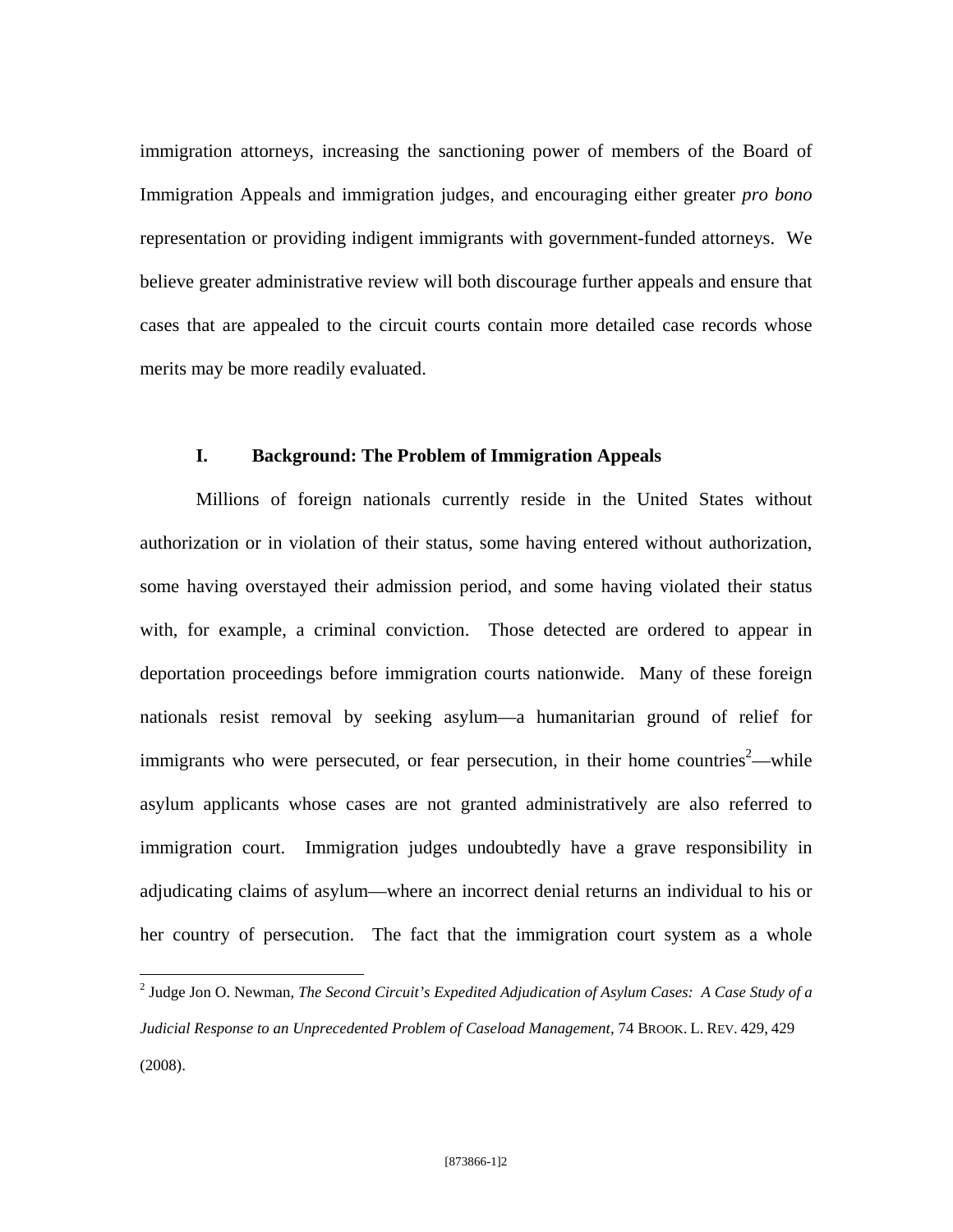(including the Board of Immigration Appeals which oversees the immigration courts) lacks sufficient resources to handle the large case volume undermines the accuracy, legitimacy, and efficiency of decision-making in immigration cases. $3$  Further complicating the task of identifying meritorious claims is the lack of financial resources of asylum applicants who often appear without counsel.<sup>4</sup>

By the late 1990's, the lack of judicial resources to handle the large number of immigration cases resulted in enormous administrative backlogs within the immigration courts and the Board of Immigration Appeals.<sup>5</sup> Seeking to reduce the growing backlog, Attorney General John Ashcroft instituted streamlining reforms in 1999 and 2002.<sup>6</sup> As a direct result of those reforms, the United States Courts of Appeals, particularly the Second and Ninth Circuits, witnessed an unprecedented surge in immigration appeals.<sup>7</sup>

<u>.</u>

<sup>&</sup>lt;sup>3</sup> Reflecting on asylum cases, one immigration judge stated, "These are death penalty cases being handled with the resources of traffic court." APPLESEED, ASSEMBLY LINE INJUSTICE: BLUEPRINT TO REFORM AMERICA'S IMMIGRATION COURTS 1 (2009), *available at* http://www.asserlaw.com/articles/article\_164.pdf. 4 Committee on Federal Courts, Association of the Bar of the City of New York, *The Surge of Immigration Appeals and Its Impact on the Second Circuit Court of Appeals* 18 (2004).

<sup>5</sup> 73 Fed. Reg. 34654 (June 18, 2008).

<sup>&</sup>lt;sup>6</sup> Board of Immigration Appeals; Streamlining, 64 Fed. Reg. 56135 (Oct. 18, 1999); Board of Procedural Reforms To Improve Case Management Rule*,* 67 Fed. Reg. 54878 (Aug. 26, 2002).

 $<sup>7</sup>$  In a 2006 statement before the Senate Committee on the Judiciary, the Honorable Judge Jon O. Newman</sup> of the Second Circuit acknowledged that the courts of appeals were "currently overburdened with BIA appeals," particularly within the Second and Ninth Circuits. Jon O. Newman, US Circuit Judge, Second Circuit Court of Appeals, Statement before the Senate Committee on the Judiciary 3 (Apr. 3, 2006).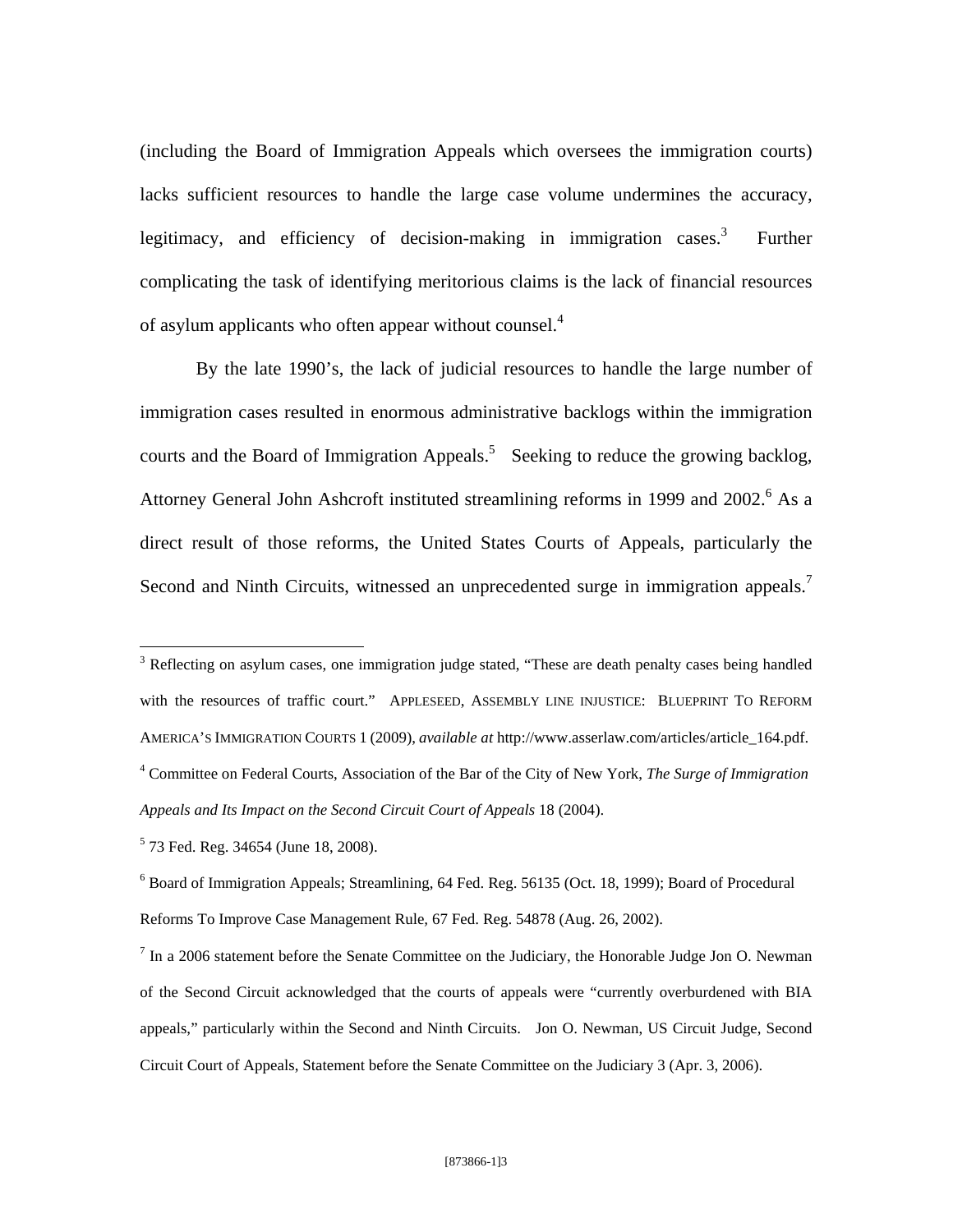In a 2004 article, the Association of the Bar of the City of New York reported on the Second Circuit's efforts to address the burgeoning immigration caseload through special case management measures and by coordinating with the Board of Immigration Appeals.<sup>8</sup>

Now, five years later, our review of the immigration appeal docket in the Second Circuit reveals that the volume of immigration appeals has not declined. $9$  Furthermore, despite the measures instituted within the Second Circuit and the Board of Immigration Appeals, there continues to be concern regarding the competency of counsel appearing before the court on immigration matters<sup>10</sup> and the thoroughness of the record provided by the Board of Immigration Appeals. $^{11}$ 

# **II. Overview of Immigration Appeals Processes and the 1999 and 2002 Streamlining Reforms**

 $9^9$  U.S. Court of Appeals – Rate of Appeal for BIA Decisions – 12-Months Ended December 31, 2001-2008.

<sup>8</sup> Committee on Federal Courts, Association of the Bar of the City of New York, *The Surge of Immigration Appeals and Its Impact on the Second Circuit Court of Appeals* (2004).

<sup>10</sup> *See* Robert A. Katzmann, *The Legal Profession and the Unmet Needs of the Immigrant Poor*, 21 Geo. J. Legal Ethics 3, 9-10 (2008).

<sup>&</sup>lt;sup>11</sup> *See, e.g., APPLESEED, ASSEMBLY LINE INJUSTICE: BLUEPRINT TO REFORM AMERICA'S IMMIGRATION* COURTS 32-34 (2009), *available at* http://www.asserlaw.com/articles/article\_164.pdf; John M. Walker, Jr., US Circuit Judge, Second Circuit Court of Appeals, Statement before the Senate Committee on the Judiciary 3-4 (Apr. 3, 2006); Jon O. Newman, US Circuit Judge, Second Circuit Court of Appeals, Statement before the Senate Committee on the Judiciary 8 (Apr. 3, 2006).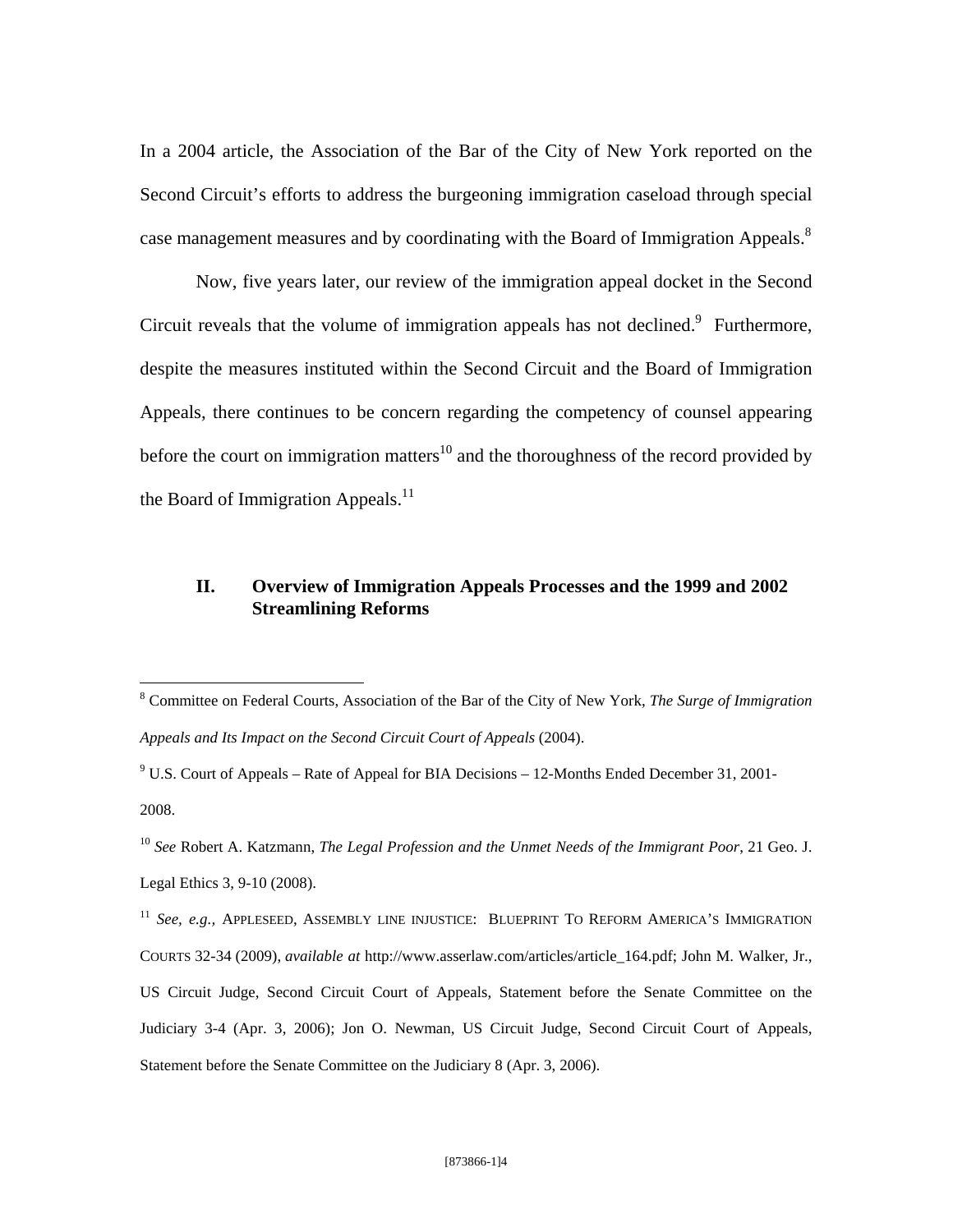Under the authority of the Attorney General, the Executive Office for Immigration Review (EOIR) is charged with interpreting and administering U.S. immigration law on behalf of the U.S. Department of Justice  $(DOJ)$ .<sup>12</sup> EOIR consists of more than 230 immigration judges who are responsible for issuing deportation orders in instances where there is no form of relief.<sup>13</sup> The Board of Immigration Appeals (BIA or the Board) hears appeals from immigration court decisions.<sup>14</sup> Its precedent decisions are binding on immigration courts nationwide, subject to the Attorney General's review. Respondents may also appeal to the U.S. Court of Appeals with jurisdiction, however, these decisions are only binding on immigration courts within that circuit.<sup>15</sup> Accordingly, uniformity of law nationwide is best achieved through BIA precedent.<sup>16</sup>

The Attorney General has authority to change the BIA's structure and internal processes. In both 1999 and 2002, he introduced streamlining procedures designed to

<sup>12</sup> U.S. Department of Justice, Executive Office for Immigration Review, *Fact Sheet*, Aug. 2009, http://www.usdoj.gov/eoir/fs/biabios.htm.

<sup>13</sup> Julia Preston, *Study Finds Immigration Courtrooms Backlogged*, N.Y. TIMES, June 18, 2009, at A20.

<sup>14</sup> U.S. Department of Justice, Executive Office for Immigration Review, *Fact Sheet*, Aug. 2009, http://www.usdoj.gov/eoir/fs/biabios.htm.

<sup>&</sup>lt;sup>15</sup> Government trial attorneys are not permitted to appeal adverse Board decisions; thus all appeals from BIA decisions are filed by immigrants who receive an adverse decision. 73 Fed. Reg. 34656 (June 18, 2008).

<sup>16</sup> *See* 73 Fed. Reg. 34659 (June 18, 2008).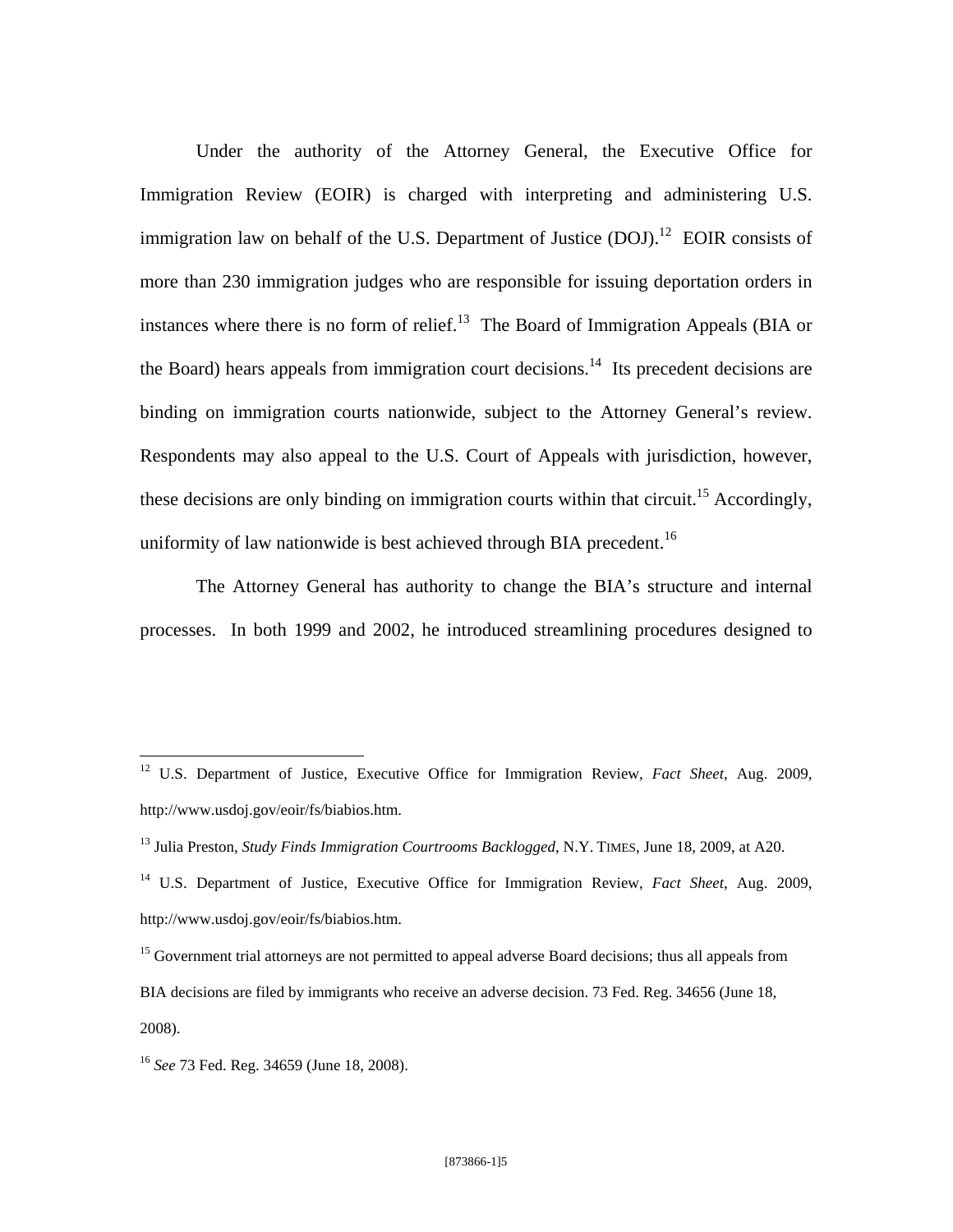reduce the enormous backlog in BIA cases—56,000 in March  $2002$ <sup>17</sup> The 1999 revisions permitted single board members to affirm immigration court decisions in oneline decisions without any legal analysis. $18$  The use of Affirmances Without Opinion ("AWOs") subsequently increased due to the 2002 reforms and were mandated in certain instances.19 In addition, the 2002 reforms reduced the BIA from 23 to 11 members, expanded single member as opposed to three-member panel review, and established time limits for adjudicating cases.<sup>20</sup> The 1999 and 2002 reforms have been roundly criticized by federal circuit courts.<sup>21</sup> Nevertheless, the federal courts have consistently affirmed the

<sup>17</sup> Board of Immigration Appeals; Streamlining, 64 Fed. Reg. 56135 (Oct. 18, 1999); Board of Procedural Reforms To Improve Case Management Rule*,* 67 Fed. Reg. 54878 (Aug. 26, 2002); *see also,* 73 Fed. Reg. 34654 (June 18, 2008) (discussing earlier procedural reforms and their impact.); John R. B. Palmer, et al., *Why Are So Many People Challenging Board of Immigration Appeals Decisions in Federal Court? An Empirical Analysis of the Recent Surge in Petitions for Review,* 20 GEO. IMMIGR. L.J. 1, 5 (2005).

<sup>18</sup> Board of Immigration Appeals; Streamlining, 64 Fed. Reg. 56135 (Oct. 18, 1999).

 $\overline{a}$ 

<sup>21</sup> *See* Albathani v. INS, 318 F.3d 365, 378-9 (1st Cir. 2003). The Seventh Circuit noted in *Niam v. Ashcroft* that "the elementary principles of administrative law, the rules of logic, and common sense seem to have eluded the Board in this as in other cases." 354 F.3d 652, 654 (7th Cir. 2004). Writing for the court in *Benslimane v. Gonzales*, Judge Posner noted that the

tension between judicial and administrative adjudicators is not due to judicial hostility to the nation's immigration policies or to a misconception of the proper standard of judicial review of administrative decisions. It is due to the fact that the adjudication of these cases

<sup>&</sup>lt;sup>19</sup> 73 Fed. Reg. 34655 (June 18, 2008).

<sup>20</sup> *Id.* at 34655-6.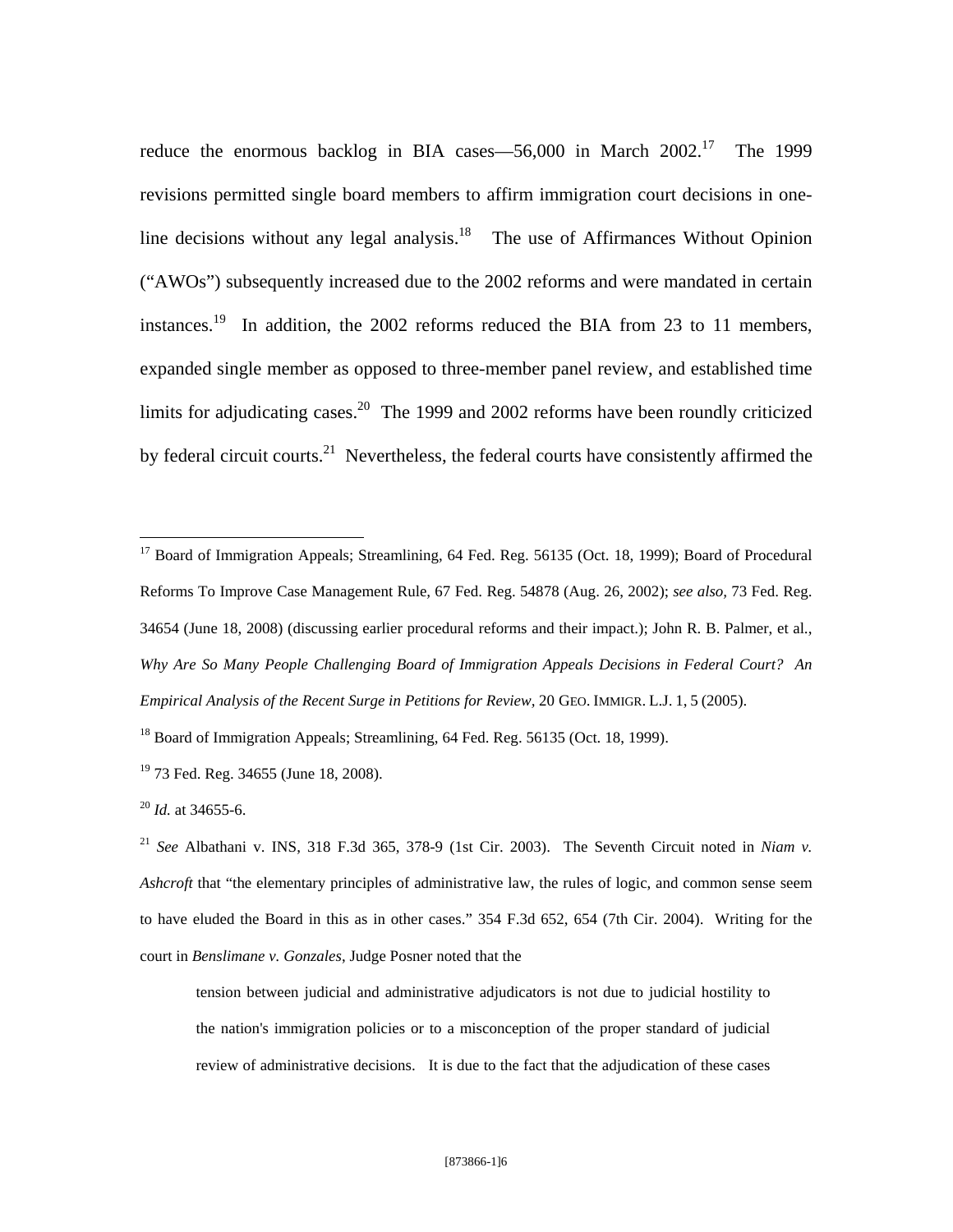authority of the Attorney General to amend and adopt rules to streamline the administrative process, $22$  and some have praised the BIA for its efforts to reduce the administrative case backlog. $^{23}$ 

### **III. Pre-2004 Surge in Immigration Appeals and 2004 City Bar Study**

The Attorney General's efforts to reduce the administrative backlog of immigration cases by streamlining procedures had a direct and immediate impact on the

at the administrative level has fallen below the minimum standards of legal justice. 430 F.3d 828, 29-30 (7th Cir. 2005).

<u>.</u>

Further, some federal circuit courts have held that AWOs contribute an element of confusion in the court record as to the actual basis for the BIA's decision and ultimately whether the federal court has jurisdiction to review the decision. *See* Lanza v. Ashcroft, 389 F. 3d 917 (9th Cir. 2004).

 $22$  Since the Immigration and Nationality Act is silent on procedures for administrative appeal, the "agencies should be free to fashion their own rules of procedure and to pursue methods of inquiry capable of permitting them to discharge their multitudinous duties." Zhang v. U.S. Dep't of Justice, 362 F.3d 155, 157 (2d Cir. 2004) (quoting Vermont Yankee Nuclear Power Corp. v. Natural Res. Def. Council Inc., 435 U.S. 519, 543 (1978)). Legal challenges concerning the BIA's issuance of AWOs on due process grounds have also been repeatedly struck down since immigrants have the "opportunity to be heard" by an immigration judge. Denko v. INS, 351 F.3d 717, 730 n. 10 (6th Cir. 2003).

23 In *Guyadin v. Gonzales*, Judge José A. Cabranes of the Second Circuit acknowledged that, "IJs and the BIA are to be commended for their efforts, in which the 'streamlining' policy plays an important role." 449 F.3d 465, 470 (2d Cir. 2006).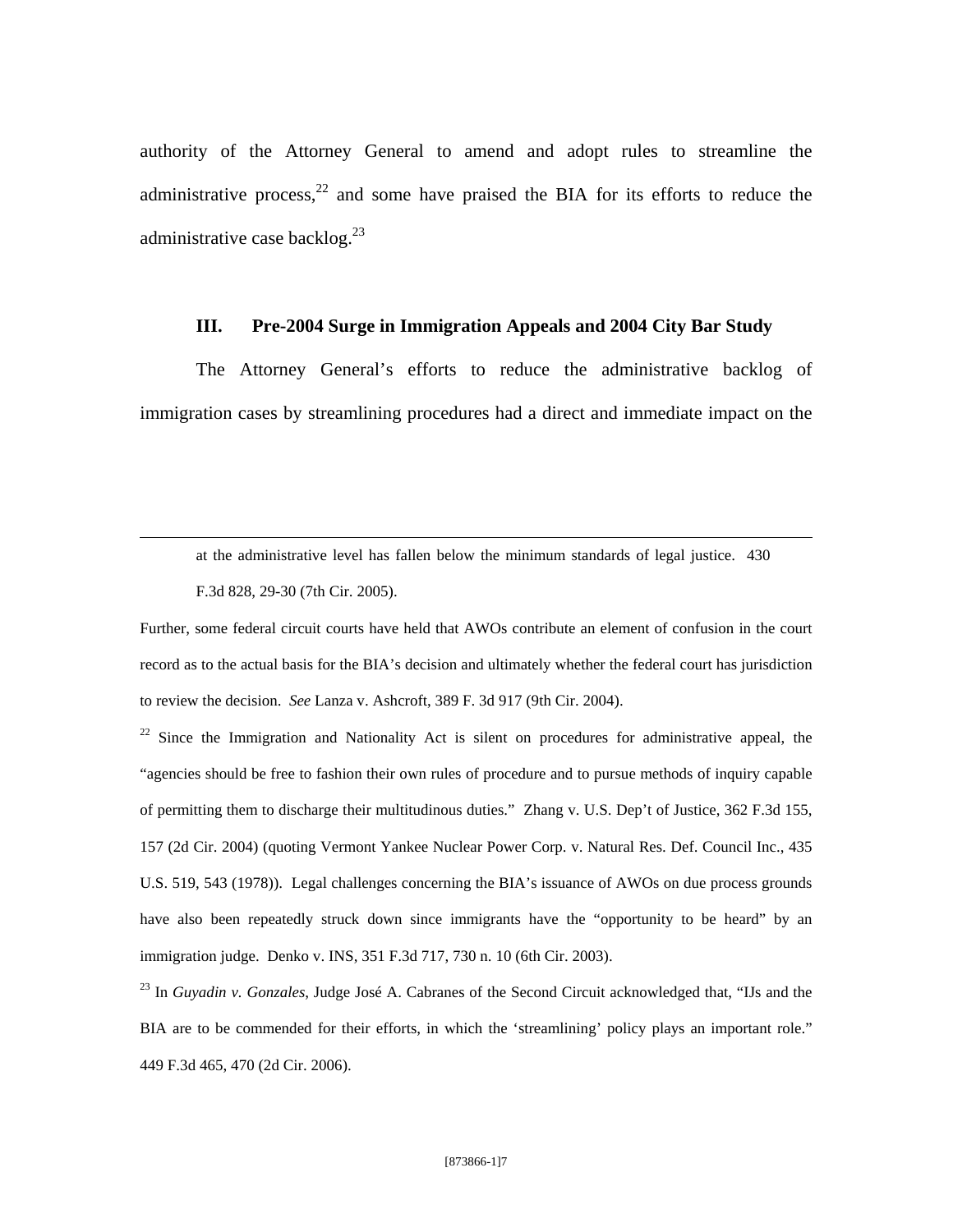dockets of the federal circuit courts.<sup>24</sup> While only 6% of BIA cases were appealed prior to the reform measures, 20% were being appealed by the end of  $2003.<sup>25</sup>$  Nationwide federal circuit courts experienced an increase of 294% in immigration appeals from 2001 to 2002, with an additional increase of  $35\%$  in  $2003$ <sup>26</sup> By 2003, immigration appeals represented 14.4% of all appeals filed in the federal circuit courts.<sup>27</sup> The growth was even more appreciable in the Second Circuit where administrative agency appeals constituted 4% of total appeals filed in  $2001<sup>28</sup>$  Just two years later, 34% of all appeals filed in the Second Circuit were administrative agency appeals, most of which were BIA appeals. $^{29}$ 

The Committee on Federal Courts, Association of the Bar of the City of New York, undertook a study of the burgeoning immigration docket in the Second Circuit, publishing its findings in August  $2004$ .<sup>30</sup> As noted in that report, the Second Circuit met the challenge of the massive influx of immigration appeals by instructing the DOJ to

<sup>26</sup> *Id.*

 $\overline{a}$ 

<sup>27</sup> *Id.* at 5.

<sup>28</sup> *Id.*

<sup>29</sup> *Id.*

<sup>&</sup>lt;sup>24</sup> U.S. Court of Appeals – Rate of Appeal for BIA Decisions – 12-Months Ended December 31, 2001-2008.

<sup>25</sup> Committee on Federal Courts, Association of the Bar of the City of New York, *The Surge of Immigration Appeals and Its Impact on the Second Circuit Court of Appeals* 4 (2004).

<sup>&</sup>lt;sup>30</sup> Committee on Federal Courts, Association of the Bar of the City of New York, The Surge of Immigration Appeals and Its Impact on the Second Circuit Court of Appeals (2004).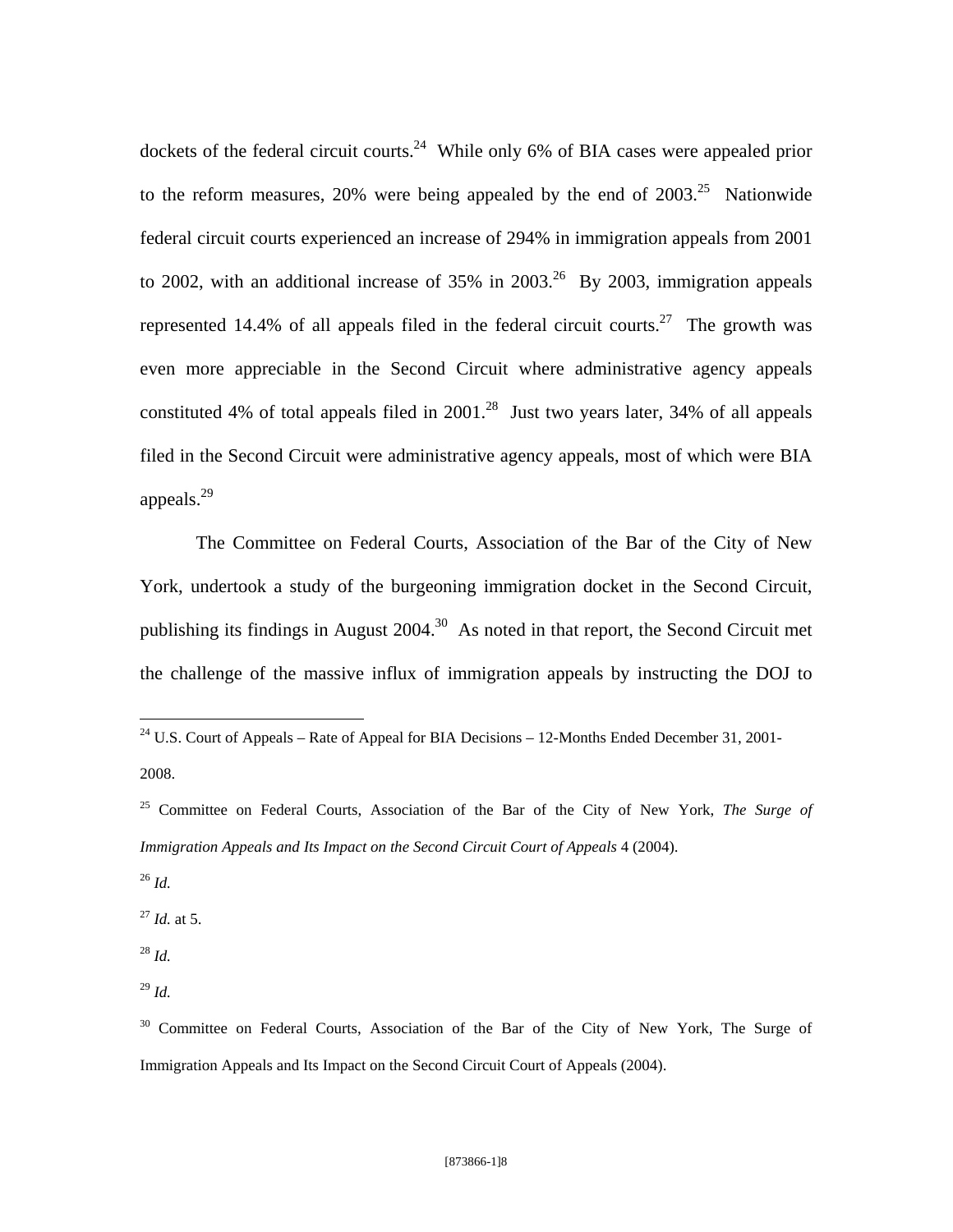dedicate sufficient attorneys to the cases and urging the BIA to designate sufficient staff to expedite preparation of the records.<sup>31</sup> The Second Circuit added part-time attorneys to process the cases, and Second Circuit staff attorneys bundled cases together for conferencing where the petitioners were represented by the same attorney.<sup>32</sup> Status conferences with staff attorneys were ordered in an effort to resolve cases at the staff attorney level.<sup>33</sup> Despite these measures, however, the surge of appeals has continued.

## **IV. The Continued Surge in BIA Appeals to the Second Circuit: 2004 to Present**

The rate at which BIA determinations are appealed has actually increased from 2004, producing even a larger impact on the Second Circuit's docket. While 29% of BIA cases within the Second Circuit were appealed in 2004, this percentage increased to 41%  $(2005)$ , 43%  $(2006)$ , 38%  $(2007)$  and 42%  $(2008)$ .<sup>34</sup> This contrasts to the 3% appeal rate in BIA cases within the Second Circuit in 2001.<sup>35</sup>

<sup>31</sup> *Id.* at 9-10; *see also*, David H. Tennant, *The Surge in Asylum Appeals: What does it Mean to Civil Appellate Litigation*, CERTWORTHY 4-5 (Defense Research Institute (DRI), March 2008); Jon O. Newman, US Circuit Judge, Second Circuit Court of Appeals, Statement before the Senate Committee on the Judiciary 3 (Apr. 3, 2006).

<sup>&</sup>lt;sup>32</sup> Committee on Federal Courts, Association of the Bar of the City of New York, The Surge of Immigration Appeals and Its Impact on the Second Circuit Court of Appeals 10 (2004).

<sup>33</sup> *Id.*

<sup>&</sup>lt;sup>34</sup> In 2004, 2,602 out of 8,863 BIA decisions within the Second Circuit's jurisdiction were appealed. In 2005 and 2006 respectively, 2,710 out of 6,555 and 2,486 out of 5,849 BIA decisions within the Second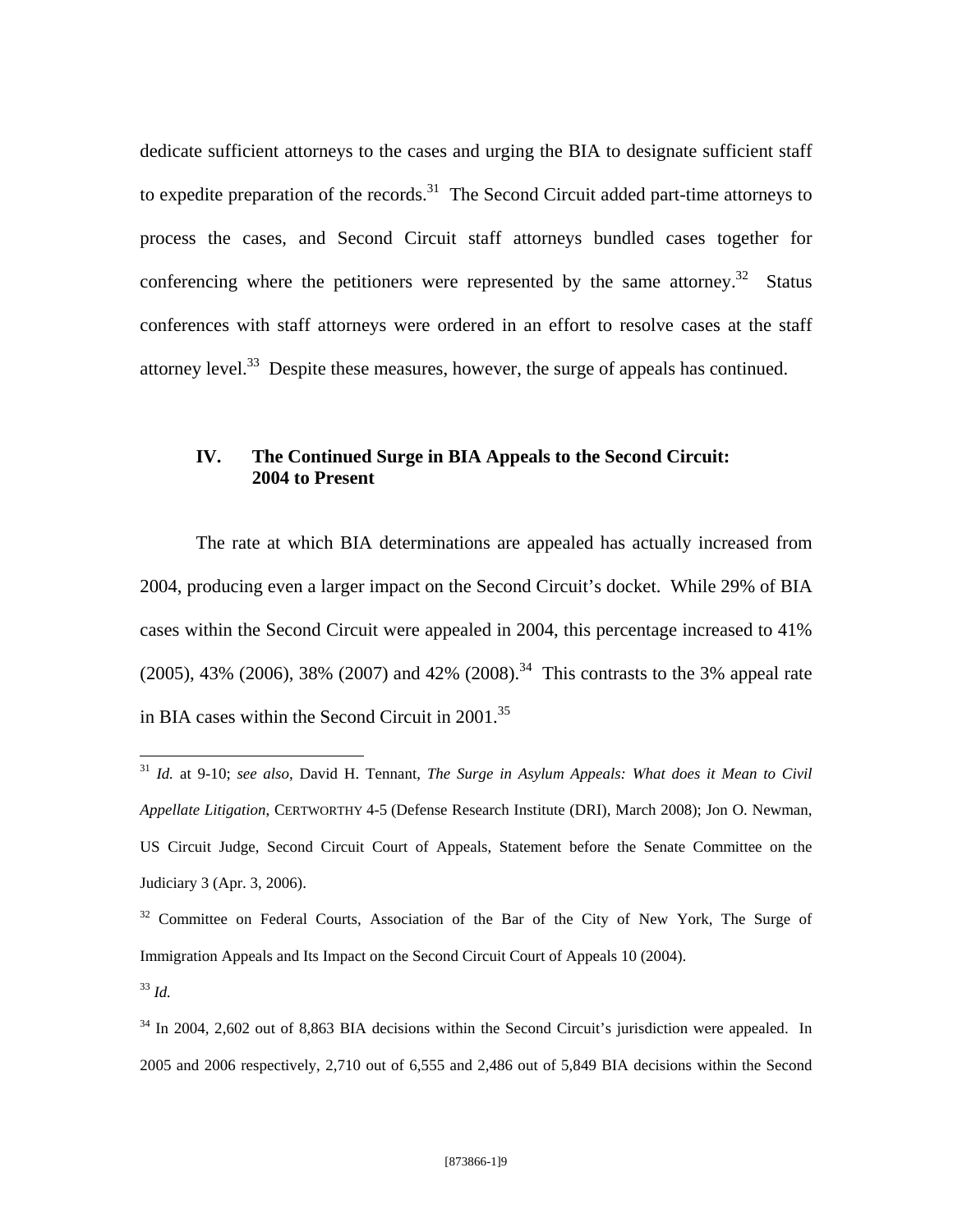These elevated BIA appeal rates produced a 1470% increase in the number of BIA appeals in the Second Circuit from 2001 to  $2008<sup>36</sup>$  Immigration appeals have represented between 37% and 39% percent of all appeals filed within the Second Circuit between 2004 and 2008.<sup>37</sup> By contrast, only 4% of the Second Circuit's docket consisted of BIA cases in 2001.38 The increase in BIA appeals is part of an overall increase in appeals to the Second Circuit, which now receives 2,000 more appeals each year than in  $2001.<sup>39</sup>$ 

The volume of BIA appeals shows few signs of abating.<sup>40</sup> Immigration and Customs Enforcement (ICE), the component of the Department of Homeland Security  $\overline{a}$ Circuit's jurisdiction were appealed. In 2007 and 2008, 2,386 out of 6,361 and 2,606 out of 6,204 BIA decisions within the Second Circuit's jurisdiction were appealed. U.S. Court of Appeals – Rate of Appeal for BIA Decisions – 12-Months Ended December 31, 2001-2008.

 $35$  *Id.* 

<sup>36</sup> *Id.*

 $37 \text{ U.S.}$  Court of Appeals – BIA Appeals as % of Total Appeals Filed During the Twelve-Month Periods Ended December 31, 2001 through 2008 (April 15, 2009).

<sup>38</sup> *Id.*

<sup>39</sup> The Second Circuit received 4,460 appeals in total in 2001, 6,835 in 2004 and 6,708 in 2008. *Id.* 

<sup>40</sup> *See* John R. B. Palmer, et al., *Why Are So Many People Challenging Board of Immigration Appeals Decisions in Federal Court? An Empirical Analysis of the Recent Surge in Petitions for Review,* 20 GEO. IMMIGR. L.J. 1 (2005). The government initiated approximately 30,000 removal proceedings in 1990 and approximately 185,000 in 2000. Judge Jon O. Newman, *The Second Circuit's Expedited Adjudication of Asylum Cases: A Case Study of a Judicial Response to an Unprecedented Problem of Caseload Management,* 74 BROOK. L. REV. 429, 430 (2008) (citing DORSEY & WHITNEY LLP, BOARD OF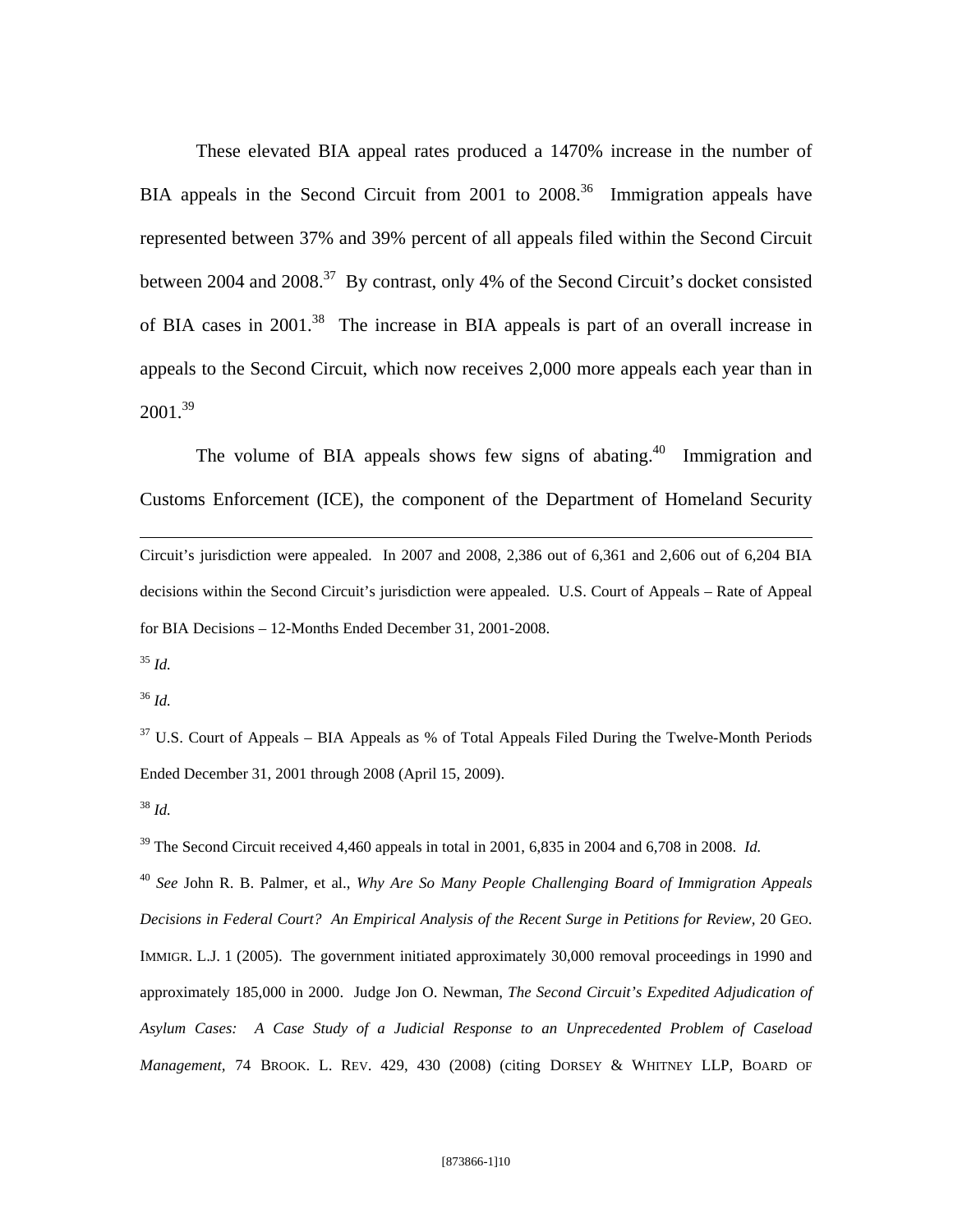(DHS) responsible for enforcing immigration laws nationwide, has steadily increased enforcement action in recent years, $41$  and appeals from the BIA continue to fall overwhelmingly within the jurisdiction of the Second and Ninth Circuits.<sup>42</sup>

It is not merely the volume of appeals and resulting stress on court resources that are of concern; rather, there is also apprehension regarding the quality of representation afforded immigrants appealing BIA decisions and the thoroughness of fact-finding and legal review conducted at the lower administrative levels. While there is no excuse for poor quality legal representation, it may be partially attributable to the meager financial resources of many immigrants in proceedings, as they have no right to governmentappointed counsel. $43$  Noting wide disparity in the quality of representation in  $\overline{a}$ IMMIGRATION APPEALS: PROCEDURAL REFORMS TO IMPROVE CASE MANAGEMENT app. 6 (2003)); *but see*  David H. Tennant, *The Surge in Asylum Appeals: What does it Mean to Civil Appellate Litigation*, CERTWORTHY 3-4 (Defense Research Institute (DRI), March 2008).

<sup>41</sup> U.S. Department of Justice, Executive Office for Immigration Review, FY 2004 STATISTICAL YEAR BOOK, B2 (Mar. 2005); U.S. Department of Justice, Executive Office for Immigration Review, FY 2008 STATISTICAL YEAR BOOK, B2 (Mar. 2009).

 $^{42}$  U.S. Court of Appeals – Number of BIA Appeals by Circuit During the Twelve-Month Periods Ending During December 31, 2001 Through 2008. For a discussion of the Ninth Circuit's efforts to manage the surge in immigration appeals, *see* Anna O. Law, Institutional Growth and Innovation—The Ninth Circuit Court of Appeals and Immigration (2008), *available at http://www.allacademic.com//meta/p\_mla\_apa\_research\_citation/2/6/6/0/6/pages266061/p266061-1.php.* <sup>43</sup> Whether there is a constitutional or statutory right to effective assistance of counsel in immigration has also been subject to recent debate. *See* Matter of Compean Bangaley & J-E-C*,* 24 I. & N. Dec. 710 (A.G. 2009) (holding that there is no constitutional or statutory right to effective assistance of counsel in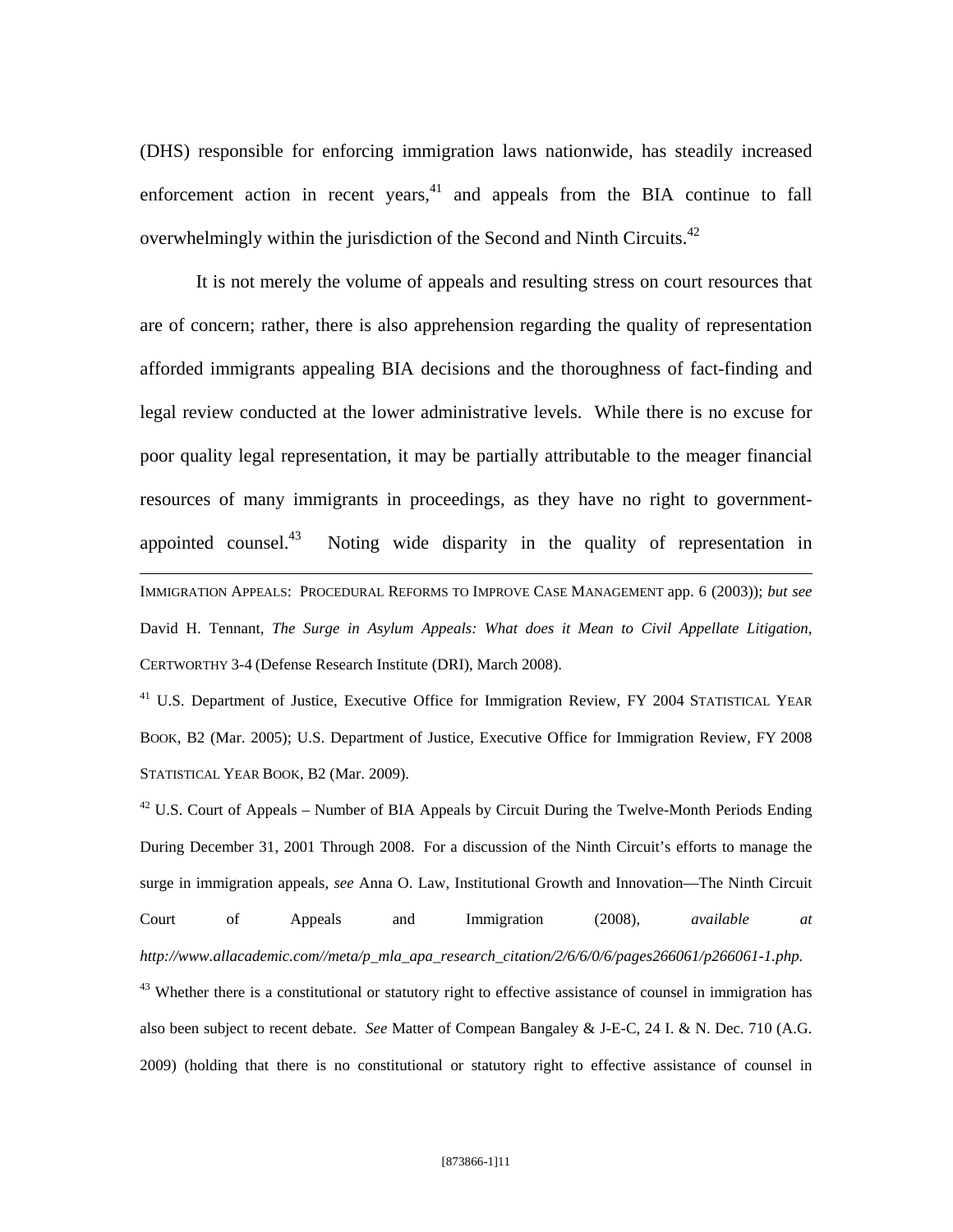immigration appeals, the Honorable Judge Robert A. Katzmann wrote ". . . too many of the briefs that I see are barely competent, often boilerplate submissions."<sup>44</sup> In fact, a study conducted of cases pending before the court on April 21, 2005, concluded that over one-third of the appeals were handled by the same ten law firms, most of which were run by solo practitioners.<sup>45</sup>

There is also concern regarding the quality of records received on appeal from the BIA. Speaking to the Senate Committee on the Judiciary, the Honorable Judge Jon O. Newman of the Second Circuit summarized the problem:

When overburdened [immigration judges] decide their high volume of cases hurriedly with oral findings dictated into the record and then their decisions are affirmed in a one-word ruling, the courts of appeals often

immigration including government appointed counsel provided for under the Sixth Amendment of the Constitution). In June 2009, Attorney General Eric Holder withdrew the *Compean* decision, and immigration judges and the BIA were instructed to apply the previously established standard of review for ineffective counsel. Matter of Enrique Salas Compean, 25 I. & N. Dec. 1, 2 (A.G. 2009).

 $\overline{a}$ 

44 Robert A. Katzmann, *The Legal Profession and the Unmet Needs of the Immigrant Poor*, 21 Geo. J. Legal Ethics 3, 10 (2008).

<sup>45</sup> *Id.* (citing John R. B. Palmer, et al., *Why Are So Many People Challenging Board of Immigration Appeals Decisions in Federal Court? An Empirical Analysis of the Recent Surge in Petitions for Review,*  20 GEO. IMMIGR. L.J. 1, 90 (2005)).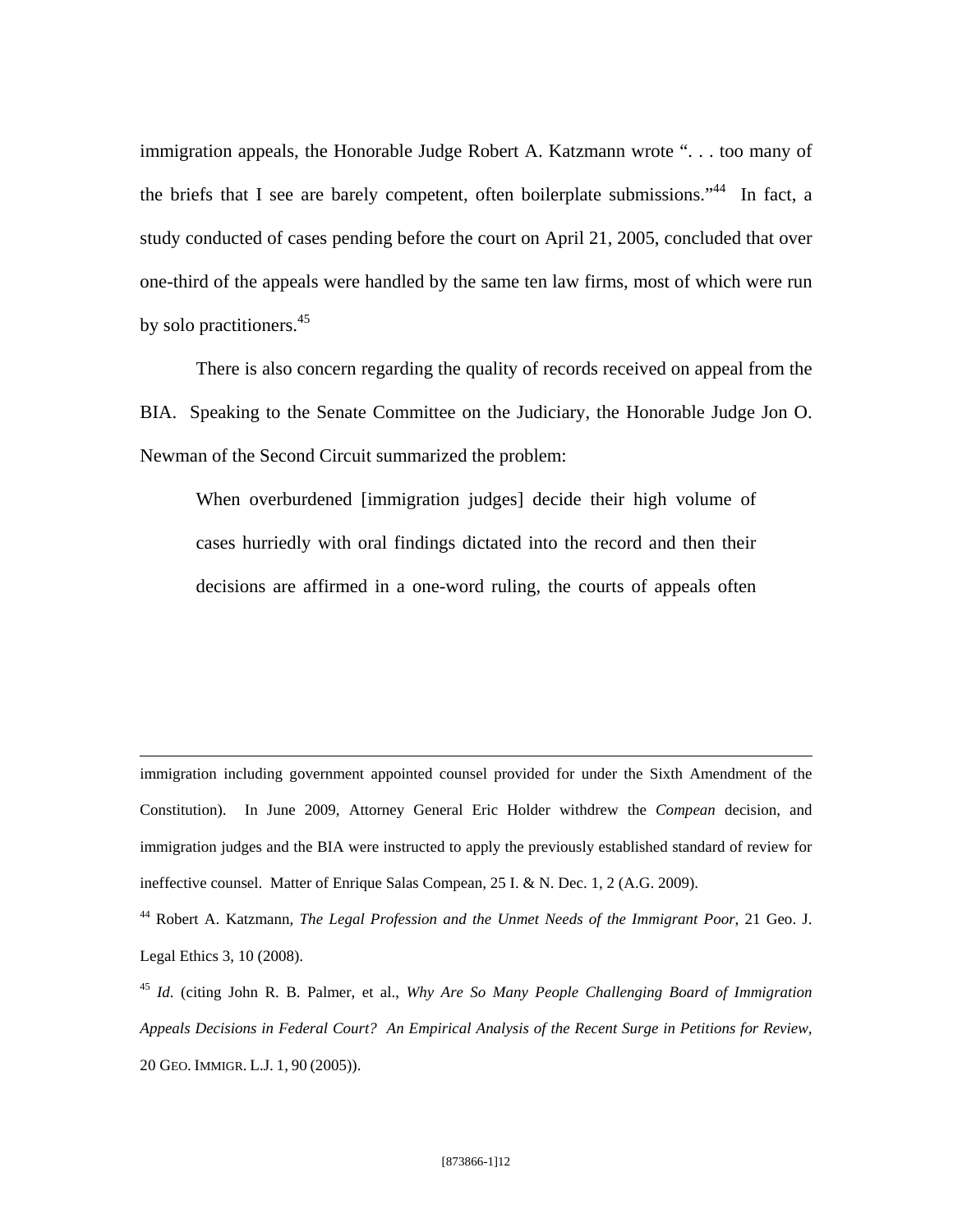lack the reasoned explication that is to be expected of a properly functioning administrative process.<sup>46</sup>

Also speaking before the committee, the Honorable Chief Judge John M. Walker, Jr. of the Second Circuit noted "a severe lack of resources and manpower" within EOIR and reported that "one of [his] court's problems with the BIA is that it rarely seems to adjudicate the outstanding legal issues in a case, no doubt because the judges lack the time to do so."<sup>47</sup> Accordingly, further reform measures within the Second Circuit and the BIA appear necessary.<sup>48</sup>

# **V. The Second Circuit's Post-2004 Response to Chronic Elevation in Immigration Appeals: the NAC System**

In response to the unabated surge in BIA appeals, the Second Circuit has instituted additional measures to reduce the case backlog. In 2005, the Second Circuit created a Backlog Reduction Committee (BRC) to assess how the court could modify its

1

<sup>&</sup>lt;sup>46</sup> Jon O. Newman, US Circuit Judge, Second Circuit Court of Appeals, Statement before the Senate

Committee on Judiciary 8 (Apr. 3, 2006).

<sup>&</sup>lt;sup>47</sup> John M. Walker, Jr., US Circuit Judge, Second Circuit Court of Appeals, Statement before the Senate Committee on Judiciary 3-4 (Apr. 3, 2006).

<sup>48</sup> *See* APPLESEED, ASSEMBLY LINE INJUSTICE: BLUEPRINT TO REFORM AMERICA'S IMMIGRATION COURTS 1 (2009), *available at* http://www.asserlaw.com/articles/article\_164.pdf.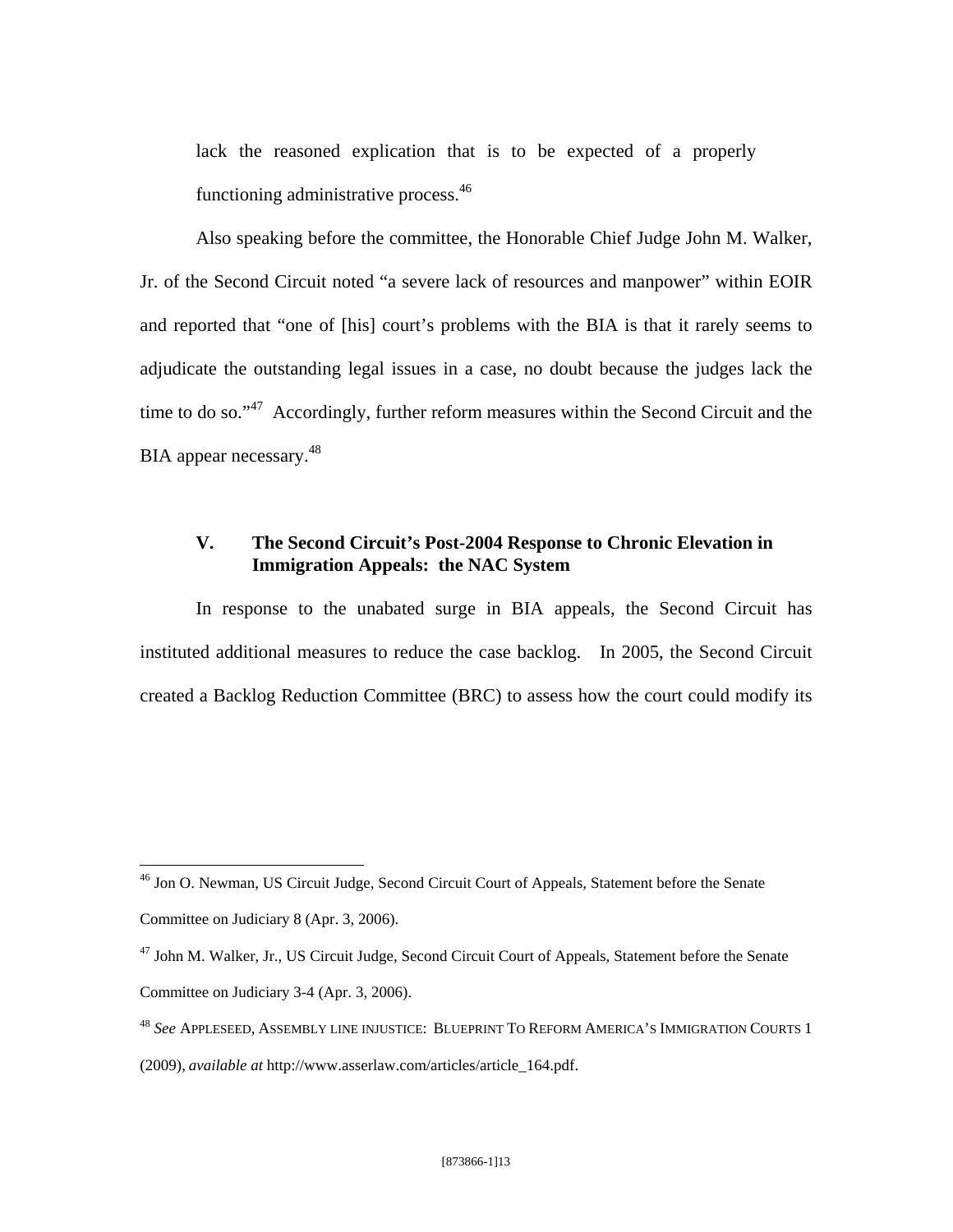screening process to efficiently handle the influx of immigration cases.<sup>49</sup> Recognizing that the vast majority are asylum cases, the BRC implemented a Non-Argument Calendar (NAC) specifically for asylum appeals.<sup>50</sup> Because these cases share a common issue whether the BIA's finding was supported by substantial evidence—the BRC determined that the judges and staff attorneys would refine their case-law expertise and be able to expedite their decision-making without sacrificing the fairness or quality of court opinions.51 All asylum cases are initially sent to the NAC, which consists of panels of three judges. $52$ 

Materials submitted to the NAC include counsels' briefs, the BIA record, and a memorandum, draft summary order, and recommended disposition prepared by a law clerk within the Staff Attorney's Office.<sup>53</sup> Utilizing sequential voting, the panel of judges may vote to send to the Regular Argument Calendar (RAC), grant, deny, remand or other.<sup>54</sup> Any one of the judges can remove a case from the NAC, and counsel can

<sup>50</sup> *Id*.

 $\overline{a}$ 

<sup>51</sup> *Id*.

<sup>52</sup> *Id*.

<sup>53</sup> *Id*. at 434.

<sup>54</sup> *Id.*

<sup>49</sup> Judge Jon O. Newman, *The Second Circuit's Expedited Adjudication of Asylum Cases: A Case Study of a Judicial Response to an Unprecedented Problem of Caseload Management,* 74 BROOK. L. REV. 429, 433 (2008).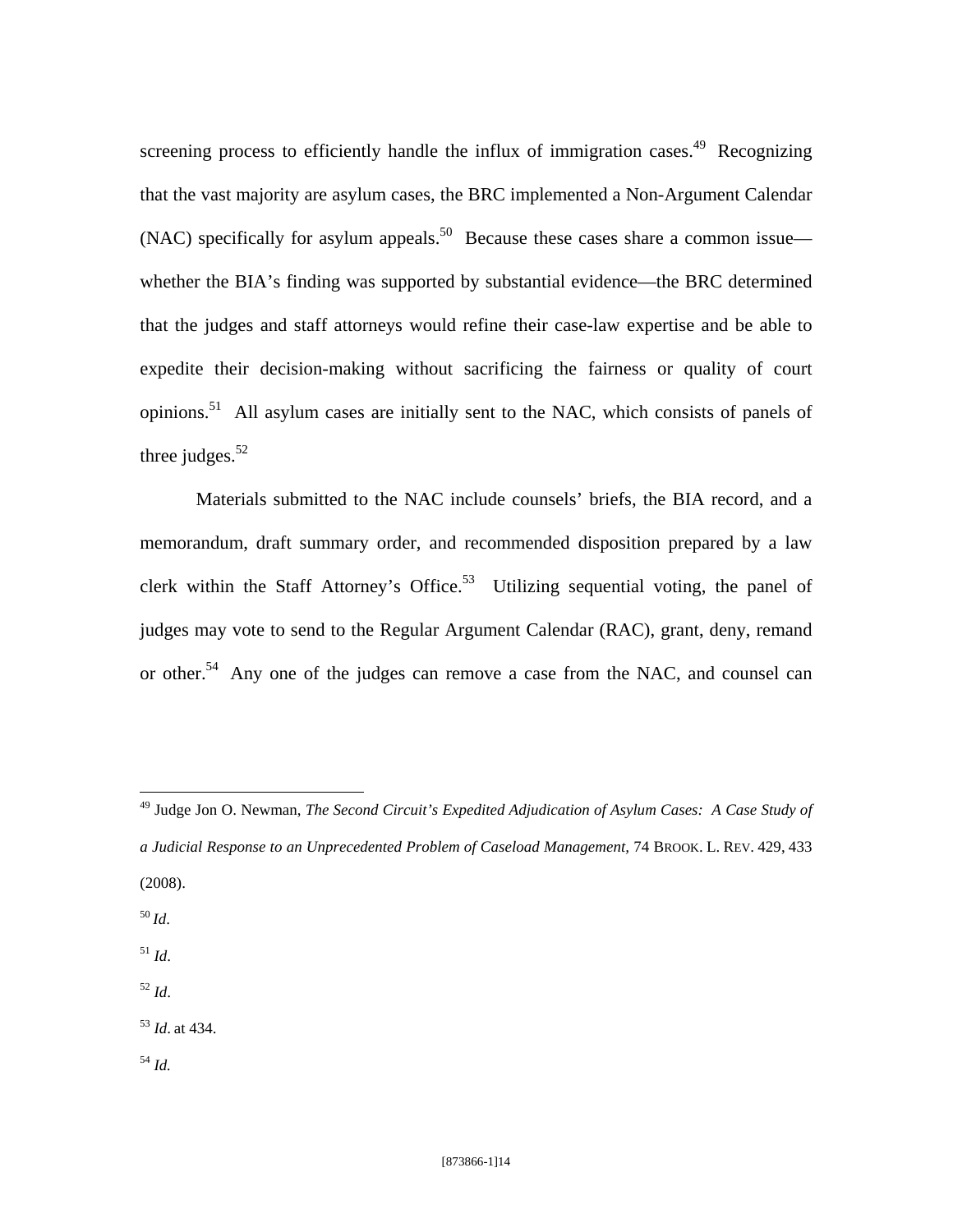request that a case be sent to the RAC upon a showing of good cause.<sup>55</sup> Typically voting is completed within three weeks of case submission.<sup>56</sup>

Judge Newman, a member of the Second Circuit's BRC, reports that the NAC system has reduced significantly the court's backlog of pending cases.<sup>57</sup> When the NAC program commenced on September 30, 2005, there were 5299 pending agency cases within the Second Circuit.<sup>58</sup> Most were BIA asylum denials.<sup>59</sup> By September 30, 2007, there were only 1465 pending agency cases.<sup>60</sup> Judge Newman attributes the reverse in this trend in FY 2008 to the increase in new BIA appeals in 2008 and the purposeful reduction in the number of cases sent to the NAC each week.<sup>61</sup> During the first three months of FY 2009, the number of pending agency cases decreased, and the court has again increased the weekly assignment of NAC cases.<sup>62</sup>

The NAC program has undoubtedly been successful in reducing the backlog of cases pending within the Second Circuit. $63$  It remains open to debate whether the NAC system offers the same level of fairness and quality of decision-making as the RAC

<sup>57</sup> *Id.* 

 $\overline{a}$ 

<sup>58</sup> *Id.*

<sup>59</sup> *Id.*

<sup>60</sup> *Id*. at 434-5.

<sup>61</sup> *Id*. at 435.

<sup>62</sup> *Id.*

<sup>63</sup> *Id.* at 435.

<sup>55</sup>*Id*. at 433-4.

<sup>56</sup> *Id*. at 434.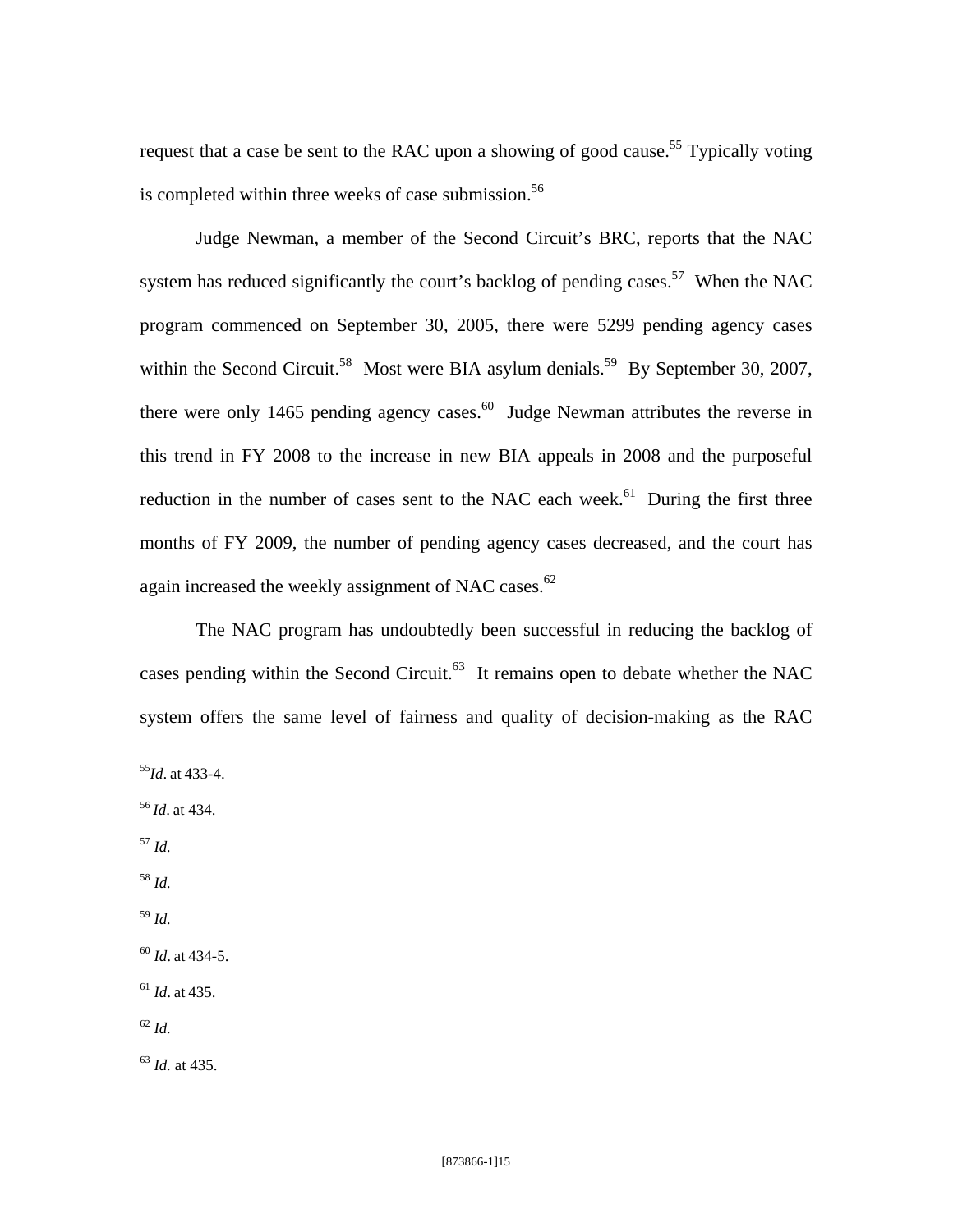calendar.64 In Judge Newman's view, had BIA asylum appeals remained within the RAC docket and been reviewed for oral argument, as a matter of course, the decisions reached by the judges would have remained the same.<sup>65</sup> Noting the inferior quality of many of the petitioners' briefs in NAC cases, in his view oral arguments would not have benefited the cases significantly. $^{66}$ 

While Judge Newman's insight into the NAC system is assuring, practitioners appearing before the Second Circuit on non-BIA cases remain concerned about the potential impact of the surge on non-BIA cases.<sup>67</sup> While it is difficult to assess to what extent, if any, there has been an impact on non-BIA cases, it is worth noting that the Second Circuit adopted Interim Rule 34 in August 2007 requiring parties in all cases to assess whether oral arguments are warranted and affirmatively request the opportunity.<sup>68</sup> In certain instances, including where the appeal is determined to be frivolous, the rule also permits the court to dispense with oral arguments even where both parties desire to be heard.<sup>69</sup> The adoption of this interim rule is particularly significant considering the Second Circuit's historic practice to afford litigants the opportunity for oral argument in

1

<sup>64</sup> *Id.* at 436.

<sup>65</sup> *Id.*

<sup>66</sup> *Id*. at 436.

<sup>67</sup> *See, e.g.,* David Tennant, *The Surge in Asylum Appeals: What does it Mean to Civil Appellate Litigation*, CERTWORTHY 8-9 (Defense Research Institute (DRI), March 2008).

<sup>68</sup> United States Court of Appeals for the Second Circuit, Local Rule 34 (Aug 27, 2007), *available at*  http://www.ca2.uscourts.gov/Docs/News/localrule34final.pdf.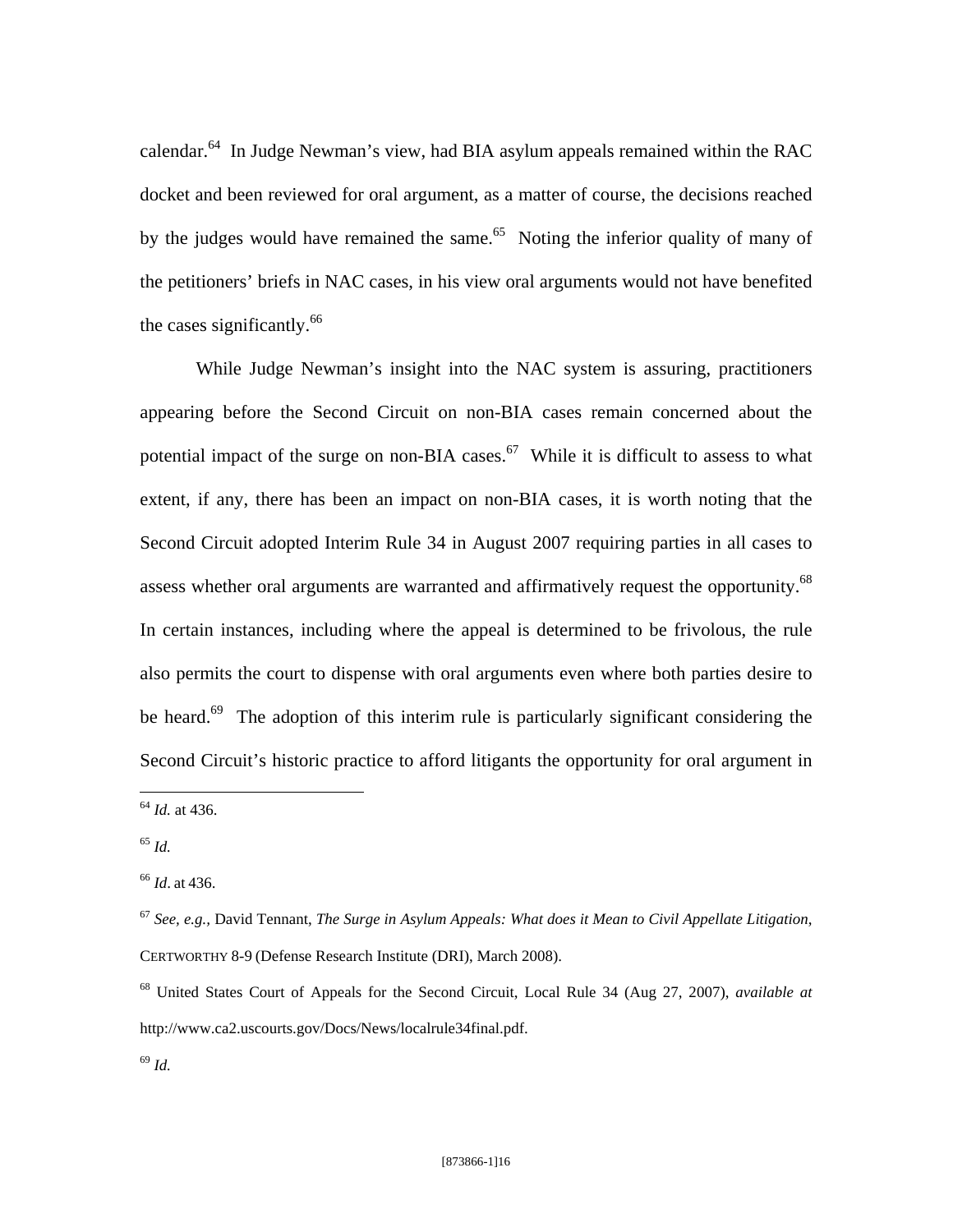appeals.<sup>70</sup> The adoption of this rule is fairly strong evidence that the surge has impacted, at least procedurally, non-BIA cases pending before the court.

# **VI. New Measures that May Improve the Quality of Legal Representation in BIA Appeals before the Second Circuit**

The Second Circuit recently promulgated new rules governing its Committee on Admissions and Grievances ("the Grievance Committee") and created a *pro bono* counsel program. In May 2007, the Grievance Committee issued new rules governing its proceedings, including the scope of matters that can be referred to it.<sup>71</sup> Attorneys may be referred to the committee for misconduct or for failing to meet a professional obligation to the court.<sup>72</sup> In December 2004, the Second Circuit also began receiving applications for its newly created Pro Bono Panel.73 Panelists are appointed to represent *pro se* 

<u>.</u>

<sup>70</sup> Judge Jon O. Newman, *The Second Circuit's Expedited Adjudication of Asylum Cases: A Case Study of a Judicial Response to an Unprecedented Problem of Caseload Management,* 74 BROOK. L. REV. 429, 432- 3 (2008).

 $71$  United States Court of Appeals for the Second Circuit, Rules of the Committee on Admissions and Grievances for the United States Court of Appeals for the Second Circuit (May 21, 2007), *available at http://www.ca2.uscourts.gov/Docs/AttDisc/Rules%20of%20the%20Committee%20on%20Admissions%20a nd%20Grievances.pdf*.

 $72 \; Id.$ 

<sup>73</sup> PRO BONO CONNECTION, AMERICAN BAR ASSOCIATION, PRO BONO POLICY NEWS 3, *available at*  http://www.abanet.org/legalservices/probono/publications/pro\_bono\_connections/pbconsp05.pdf.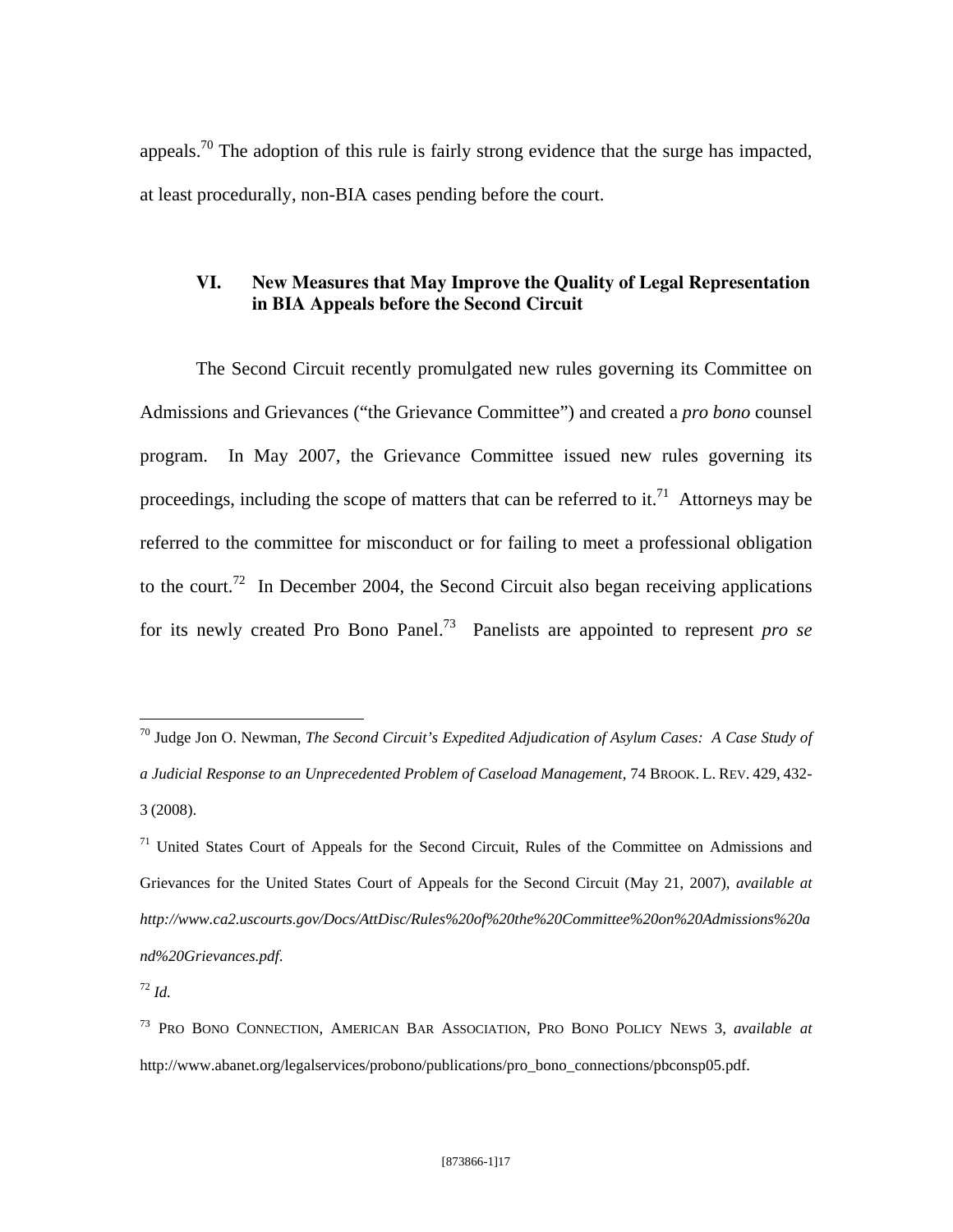litigants in "meritorious or complex appeals."<sup>74</sup> They serve for up to three-year terms and must make themselves available to accept court assignments.<sup>75</sup> While there is no indication that these measures were instituted specifically to address BIA appeals, they should be useful tools in improving the quality of legal representation provided in them.

Judge Katzmann is also involved in his personal capacity with a study group, created in the aftermath of his 2007 Marden lecture at the Association of the Bar of the City of New York,76 to examine barriers to effective representation of immigrants.77The study group hosted a working colloquium at Fordham Law School in March 2009 where key participants in the field discussed ways to: (1) encourage private bar participation; (2) address institutional barriers to high quality legal representation; and, (3) address

<u>.</u>

<sup>&</sup>lt;sup>74</sup> United States Court of Appeals for the Second Circuit, Plan for Appointment of Pro Bono Counsel (revised April 2006), *available at* http://www.ca2.uscourts.gov/Docs/ProBono/Copy%20of%20Plan%20 and%20Application.pdf.

<sup>75</sup> *Id.* This program has been criticized for requiring the Pro Bono Panel member assigned to the case to appear for oral argument. Firm partners appointed by the court cannot assign the presentation of oral argument to an associate attorney. Allowing greater associate involvement could increase participation in the program.

<sup>76</sup> Robert A. Katzmann, *The Legal Profession and the Unmet Needs of the Immigrant Poor*, 21 Geo. J. Legal Ethics 3 (2008).

<sup>77</sup> Nina Bernstein, *In City of Lawyers, Many Immigrants Fighting Deportation Go It Alone*, N.Y. TIMES, Mar. 13, 2009. The study group was not commissioned by the Second Circuit. Judge Katzmann is involved exclusively in his personal capacity, not on behalf of the court.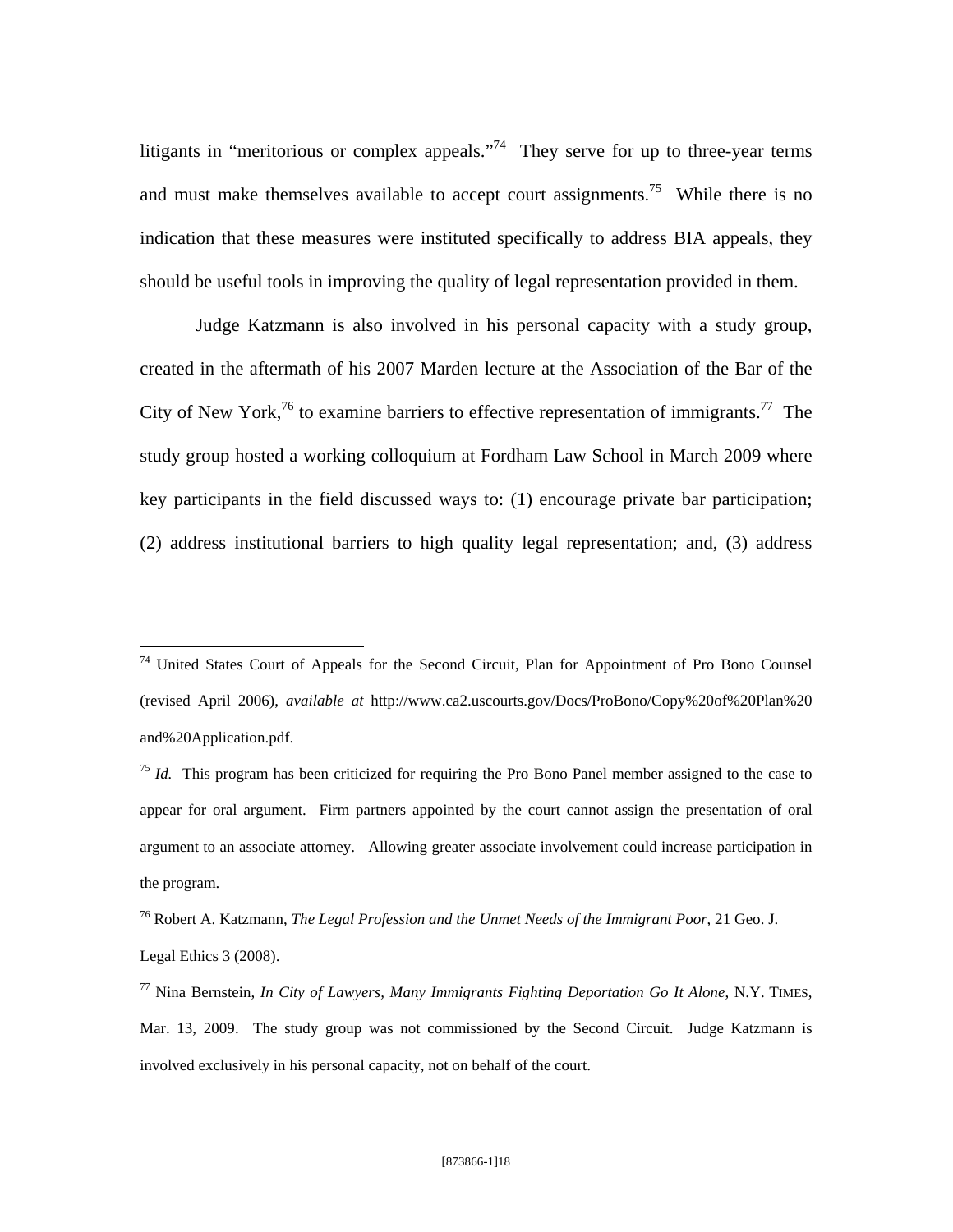inadequate legal representation, and attorney and notario fraud.<sup>78</sup> The group has published articles on these subjects in the Fordham Law Journal<sup>79</sup> and will be continuing its efforts to promote reform.

It also should be noted that the DOJ has proposed measures that may improve the quality of legal representation in immigration appeals.<sup>80</sup> In 2006, Attorney General Alberto R. Gonzales directed EOIR to develop regulations equipping immigration judges with the authority to sanction individuals for filing false or frivolous cases or engaging in other gross misconduct.<sup>81</sup> He also directed the development of similar regulations for the  $BIA.<sup>82</sup>$  EOIR has not issued proposed regulations to date, although it has increased the grounds for disciplining attorneys who appear before immigration courts and the BIA.<sup>83</sup>

79 78 Fordham L. Rev. 101 (2009).

1

80 TRANSACTIONAL RECORDS ACCESS CLEARINGHOUSE, IMMIGRATION COURTS: STILL A TROUBLED INSTITUTION (2009), *available at* http://trac.syr.edu/ immigration/reports/210/.

<sup>81</sup> Memorandum from the Attorney General, Measures to Improve the Immigration Courts and the Board of Immigration Appeals 5-6 (Aug. 9, 2006), *available at* http://www.usdoj.gov/ag/readingroom/ag-080906.pdf. The U.S. Courts of Appeals already have such power. *See* Muigai v. INS, 682 F.2d 334 (2d Cir. 1982).

<sup>82</sup> Memorandum from the Attorney General, Measures to Improve the Immigration Courts and the Board of Immigration Appeals 6 (Aug. 9, 2006), *available* at http://www.usdoj.gov/ag/readingroom/ag-080906.pdf.

83 TRANSACTIONAL RECORDS ACCESS CLEARINGHOUSE, IMMIGRATION COURTS: STILL A TROUBLED INSTITUTION (2009), *available at* http://trac.syr.edu/immigration/reports/210/; Press Release, U.S. Department of Justice, Executive Office for Immigration Review, Office of the Director, EOIR's

<sup>78</sup> *Id.*; Fordham Law Review, Event Details, Overcoming Barriers to Immigrant Representation: Exploring Solutions, *available at* http://law2.fordham.edu/ihtml/page3.ihtml?imac=1168&calID=9840.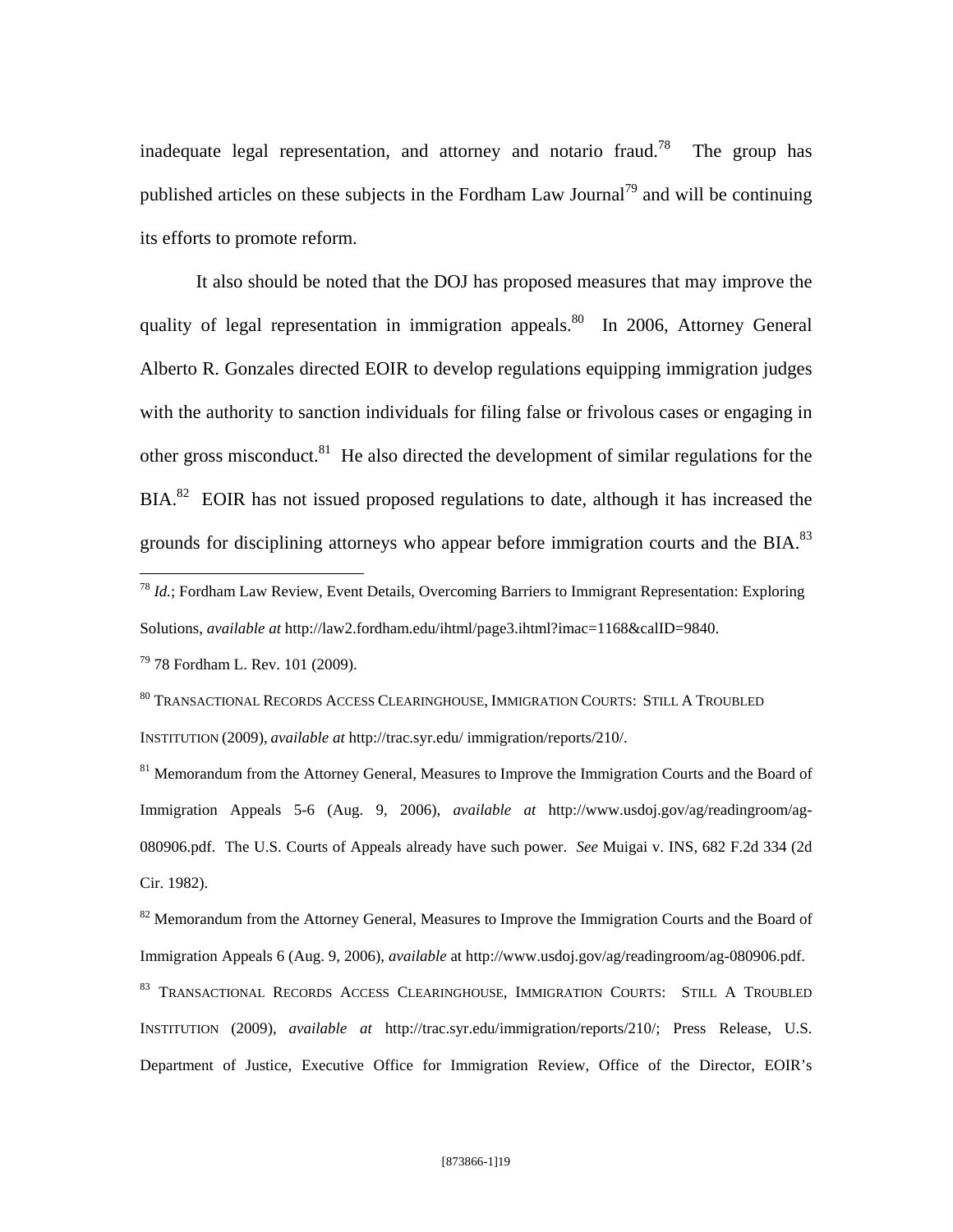Increasing the sanctioning power of immigration judges and the BIA may also discourage the filing of frivolous appeals with the circuit courts, but, of course, should not be used to sanction competent counsel who are providing zealous advocacy for their clients within the rules of professional conduct.

### **VII. Strategies to Improve the Quality of the Legal and Factual Record**

Recognizing that only reform measures within EOIR will improve the quality of the legal and factual records received, the Second Circuit has continued to meet with BIA leadership to discuss how to remedy the surge in immigration appeals.<sup>84</sup> The DOJ has also recognized the necessity of further reform within EOIR. In August 2006, Attorney General Gonzales instructed immigration courts and the BIA to implement 22 new measures designed to improve the administration of justice in immigration matters.<sup>85</sup> The 2006 directive mandates technological and support improvements, as well as the implementation of performance evaluations and required passage of an immigration law

Improvement Measures—Update 4 (June 5, 2009), *available at*  http://www.usdoj.gov/eoir/press/09/EOIRs22ImprovementsProgress060509FINAL.pdf. One stumbling block in this area has been whether this power should extend to sanctioning government attorneys.

1

<sup>84</sup> News Release, Meeting with Second Circuit Judges Latest in Series to Improve understanding of Immigration Court System (June 15, 2006), *available at*  http://www.usdoj.gov/eoir/press/06/Meetingwith2ndCircuit.htm.

<sup>85</sup> Memorandum from the Attorney General, Measures to Improve the Immigration Courts and the Board of Immigration Appeals (Aug. 9, 2006), *available at* http://www.usdoj.gov/ag/readingroom/ag-080906.pdf.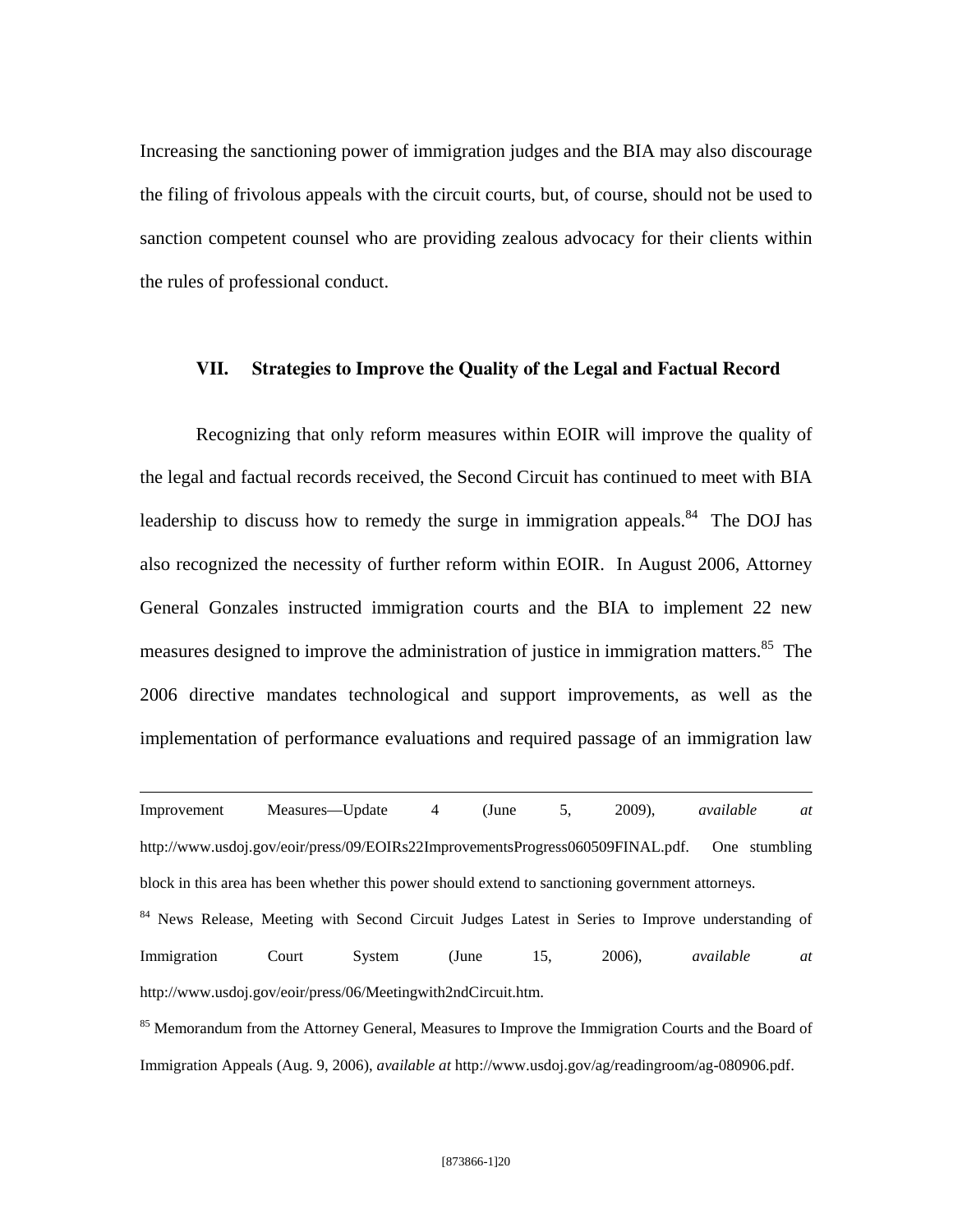exam by immigration judges and BIA members.<sup>86</sup> Additional measures proposed included drafting a new code of conduct for immigration judges and BIA members and an improved procedure for reporting complaints about adjudicators. $87$  In June 2009, EOIR issued a status report detailing the implementation of the 22 measures and indicated that many had been completed including exam testing of new immigration judges, a training plan for immigration judges, BIA members, and their staff, improved complaint procedures, and enhanced transcription services and interpreter selection processes.<sup>88</sup> While critics argue that EOIR has not fully implemented the 22 measures, <sup>89</sup> a detailed discussion of these measures and the extent to which they have been implemented is beyond the scope of this report. Instead, we focus below on EOIR's progress in implementing two measures believed most likely to improve the quality of appellate records: (i) increasing the number of immigration judges, BIA members and support staff; and, (ii) reducing the number of AWOs and increasing the number of precedent decisions.

1

<sup>86</sup> *Id.*

<sup>87</sup> *Id.*

<sup>&</sup>lt;sup>88</sup> Press Release, U.S. Department of Justice, Executive Office for Immigration Review, Office of the Director, EOIR's Improvement Measures—Update (June 5, 2009), *available at*  http://www.usdoj.gov/eoir/press/09/EOIRs22ImprovementsProgress060509FINAL.pdf.

<sup>89</sup> *See* TRANSACTIONAL RECORDS ACCESS CLEARINGHOUSE, IMMIGRATION COURTS: STILL A TROUBLED INSTITUTION (2009), http://trac.syr.edu/immigration/reports/210/ and APPLESEED, ASSEMBLY LINE INJUSTICE: BLUEPRINT TO REFORM AMERICA'S IMMIGRATION COURTS 1 (2009), *available at*  http://www.asserlaw.com/articles/article\_164.pdf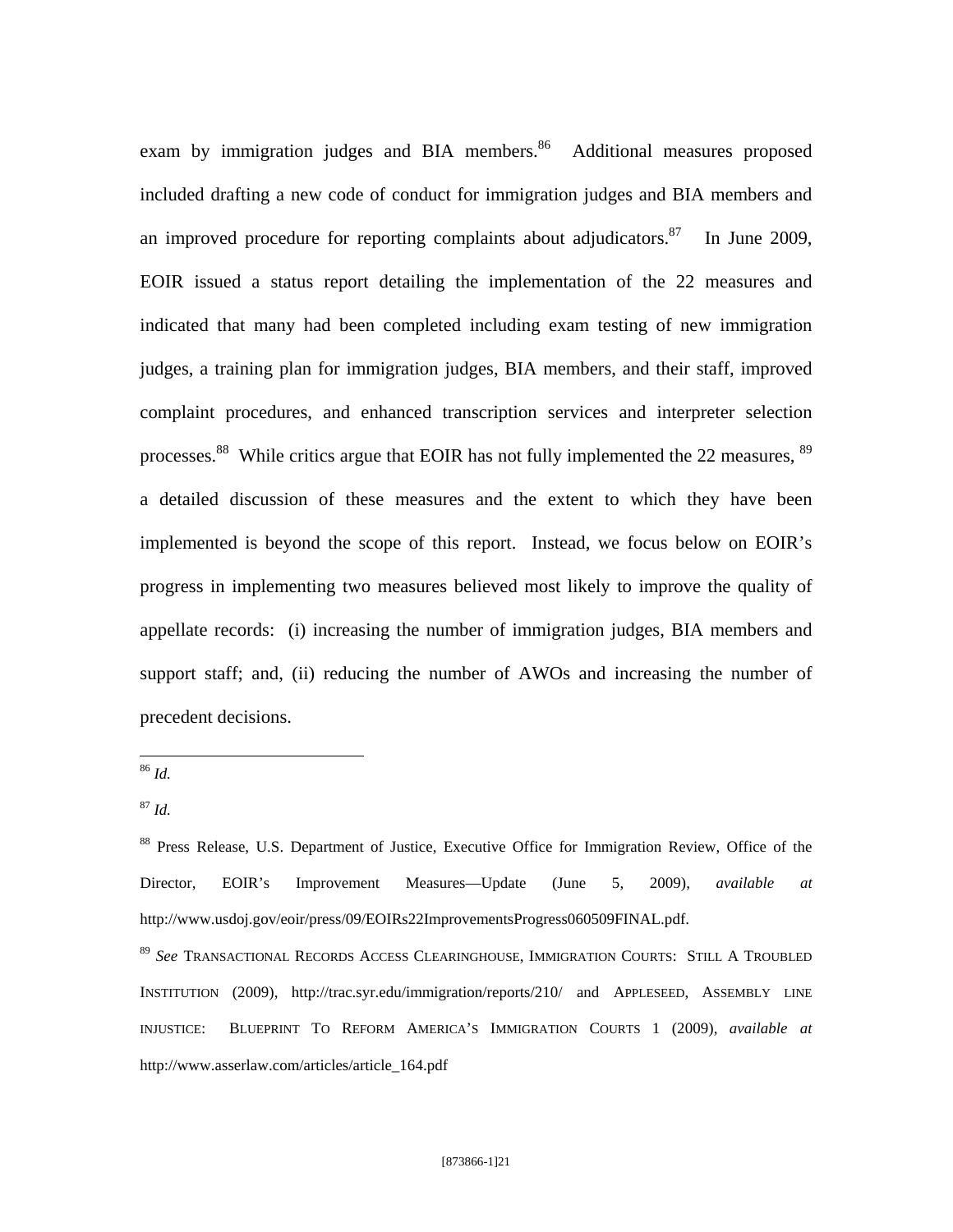### **a. Increasing the Number of Judges and Staff**

The Attorney General's August 2006 memorandum proposed increasing the BIA from 11 to 15 permanent members.<sup>90</sup> The DOJ published final regulations authorizing this expansion in June 2008, and Attorney General Michael B. Mukasey appointed new members to the Board the same year.<sup>91</sup> Prior to the 2002 reforms, however, there were 23 BIA members. <sup>92</sup> The 2006 memorandum also instructed EOIR to seek budgetary increases to hire more immigration judges, law clerks, and BIA staff attorneys.<sup>93</sup> There were 238 immigration judges as of May 15, 2009, an increase of only 8 judges since 2006, and the DOJ has been criticized for failing to consistently request budgetary

<u>.</u>

 $90$  Memorandum from the Attorney General, Measures to Improve the Immigration Courts and the Board of Immigration Appeals 6 (Aug. 9, 2006), *available at* http://www.usdoj.gov/ag/readingroom/ag-080906.pdf. <sup>91</sup> Press Release, U.S. Department of Justice, Executive Office for Immigration Review, Office of the Director, EOIR's Improvement Measures—Progress Overview 6 (Sept. 8, 2008) *available at*  http://www.usdoj.gov/eoir/press/08/EOIRs22ImprovementsProgressOverview090508v2.pdf; Press Release, U.S. Department of Justice, Attorney General Mukasey Appoints Five New Members to the Board of Immigration Appeals (May 30, 2008) *available at* http://www.usdoj.gov/eoir/press/08/AG-BIAAppointments.pdf.

<sup>92</sup> Committee on Federal Courts, Association of the Bar of the City of New York, *The Surge of Immigration Appeals and Its Impact on the Second Circuit Court of Appeals* 3 (2004).

<sup>&</sup>lt;sup>93</sup> Memorandum from the Attorney General, Measures to Improve the Immigration Courts and the Board of Immigration Appeals 6 (Aug. 9, 2006), *available at http://www.usdoj.gov/ag/readingroom/ag-080906.pdf.*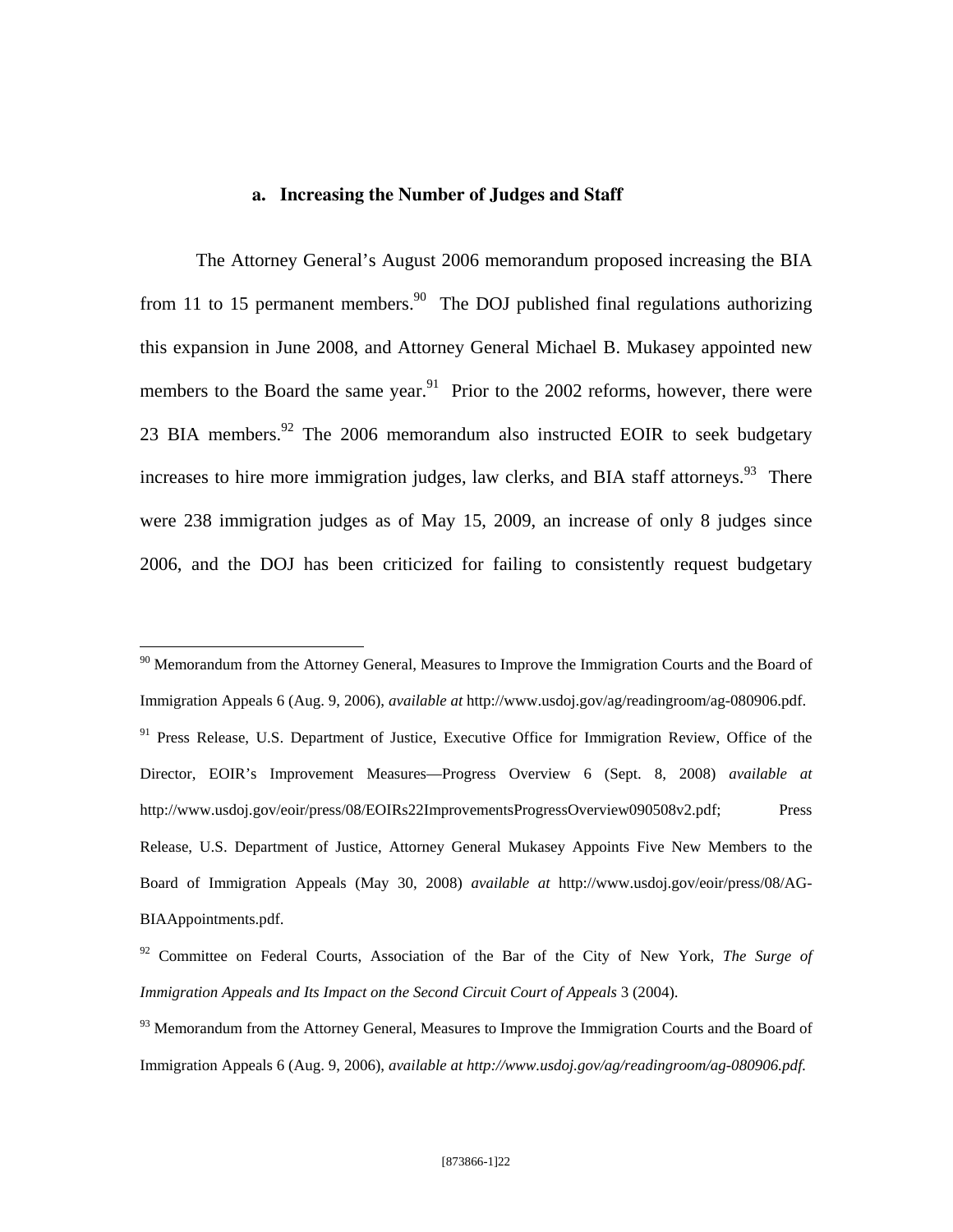increases to support this initiative and failing to quickly fill open positions.  $94$ Nevertheless, EOIR continues to express its commitment to increasing the number of immigration judges and staff.<sup>95</sup> For FY 2010, EOIR has requested funding for an additional 28 immigration judges and 28 law clerk positions, as well as support staff.<sup>96</sup> EOIR acknowledges the slow pace of hiring, attributing it to the amount of time involved in scrutinizing candidates carefully.<sup>97</sup> One of the chief reform proposals at present is to further increase the size of the BIA, the number of immigration judges, and their support staff.<sup>98</sup>

## **b. Reducing AWOs and Increasing the Number of Precedent Decisions**

<sup>&</sup>lt;sup>94</sup> TRANSACTIONAL RECORDS ACCESS CLEARINGHOUSE, CASE BACKLOGS IN IMMIGRATION COURTS EXPAND, RESULTING WAIT TIMES GROW (2009), *available at* http://trac.syr.edu/immigration/reports/208/; TRANSACTIONAL RECORDS ACCESS CLEARINGHOUSE, IMMIGRATION COURTS: STILL A TROUBLED INSTITUTION (2009), *available at* http://trac.syr.edu/ immigration/reports/210/.

<sup>&</sup>lt;sup>95</sup> Press Release, U.S. Department of Justice, Executive Office for Immigration Review, Office of the Director, EOIR's Improvement Measures—Update 4 (June 5, 2009), *available at*  http://www.usdoj.gov/eoir/press/09/EOIRs22ImprovementsProgress060509FINAL.pdf.

<sup>96</sup> *Id.*

<sup>&</sup>lt;sup>97</sup> TRANSACTIONAL RECORDS ACCESS CLEARINGHOUSE, IMMIGRATION COURTS: STILL A TROUBLED INSTITUTION (2009), *available at* http://trac.syr.edu/ immigration/reports/210/.

<sup>&</sup>lt;sup>98</sup> APPLESEED, ASSEMBLY LINE INJUSTICE: BLUEPRINT TO REFORM AMERICA'S IMMIGRATION COURTS 10, 34 (2009), *available at* http://www.asserlaw.com/articles/article\_164.pdf. The proposal is favorably viewed by Judge Jon O. Newman of the Second Circuit. Jon O. Newman, US Circuit Judge, Second Circuit Court of Appeals, Statement before the Senate Committee on the Judiciary 7-9 (Apr. 3, 2006).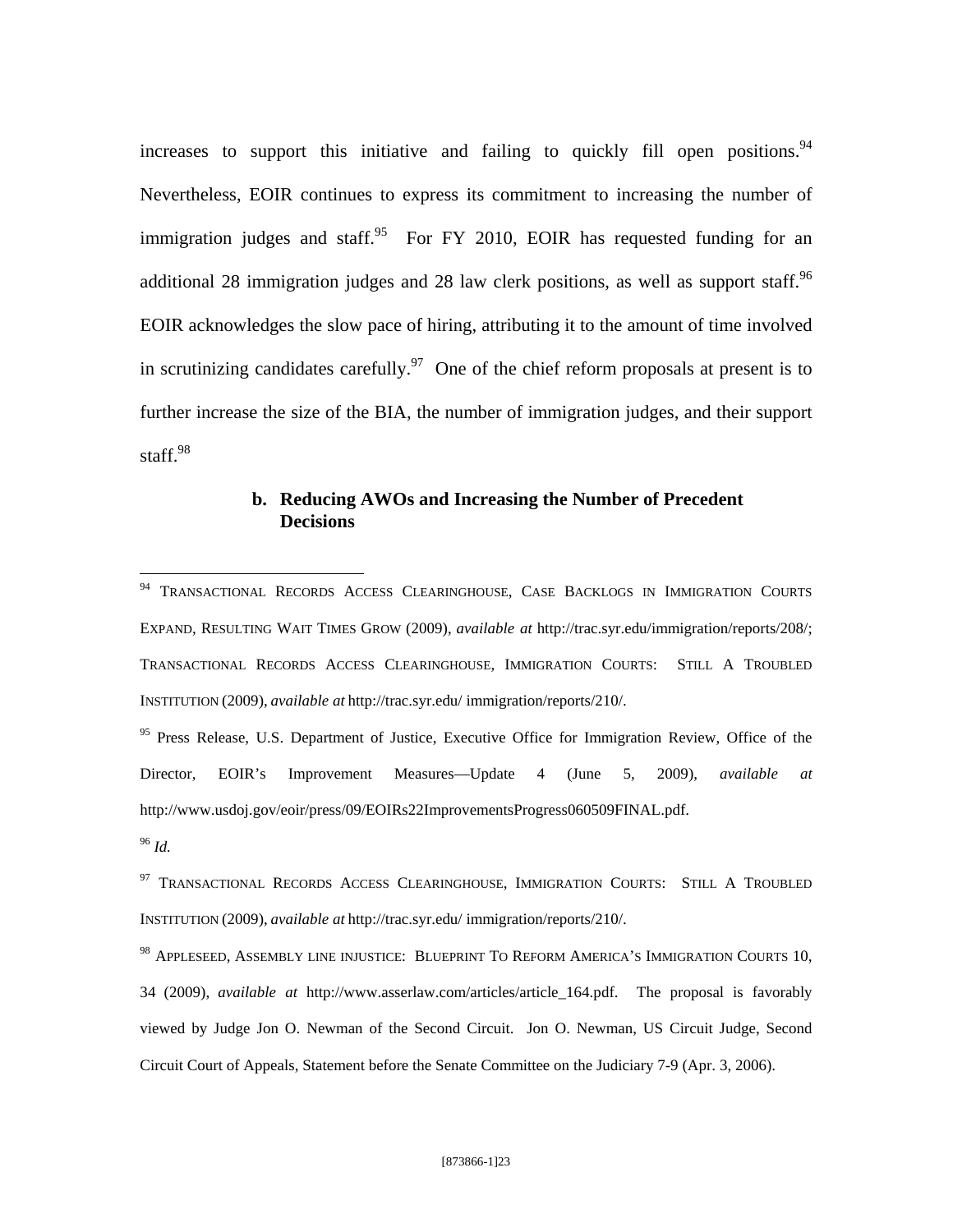Following the Attorney General's 2006 memorandum, EOIR issued proposed regulations in 2008 that would make AWOs discretionary under all circumstances and encourage the increased publication of precedent decisions.<sup>99</sup> The regulations are currently awaiting final approval.<sup>100</sup> Pursuant to the 2002 reforms, AWOs are mandatory in certain instances, whereas the 2008 proposed regulations would give the BIA more flexibility and single board members more discretion to choose between issuing an AWO or a single-member written opinion.<sup>101</sup> The rule seeks to improve the quality of decisionmaking for "complex or problematic" cases and better equip the BIA to address the poor quality of some immigration judge decisions, as well as instances of "intemperate or abusive" judicial behavior.<sup>102</sup> Although these regulations await final approval, the BIA's utilization of AWOs has already declined substantially. AWOs accounted for 36% of BIA decisions in 2003, but only 10% in 2007.<sup>103</sup> EOIR had decreased AWOs to less than 4% by the beginning of  $2009$ <sup>104</sup> While single-member opinions have risen

<sup>99</sup> *See* 73 Fed. Reg. 34654 (June 18, 2008).

<sup>&</sup>lt;sup>100</sup> Press Release, U.S. Department of Justice, Executive Office for Immigration Review, Office of the Director, EOIR's Improvement Measures—Update 4 (June 5, 2009), *available at*  http://www.usdoj.gov/eoir/press/09/EOIRs22ImprovementsProgress060509FINAL.pdf.

<sup>101 67</sup> Fed. Reg. 54878 (Aug. 26, 2002); 73 Fed. Reg. 34656 (June 18, 2008).

<sup>&</sup>lt;sup>102</sup> 73 Fed. Reg. 34656 (June 18, 2008).

<sup>103</sup> *Id.*

<sup>104</sup> Press Release, U.S. Department of Justice, Executive Office for Immigration Review, Office of the Director, EOIR's Improvement Measures—Update 3 (June 5, 2009), *available at*  http://www.usdoj.gov/eoir/press/09/EOIRs22ImprovementsProgress060509FINAL.pdf.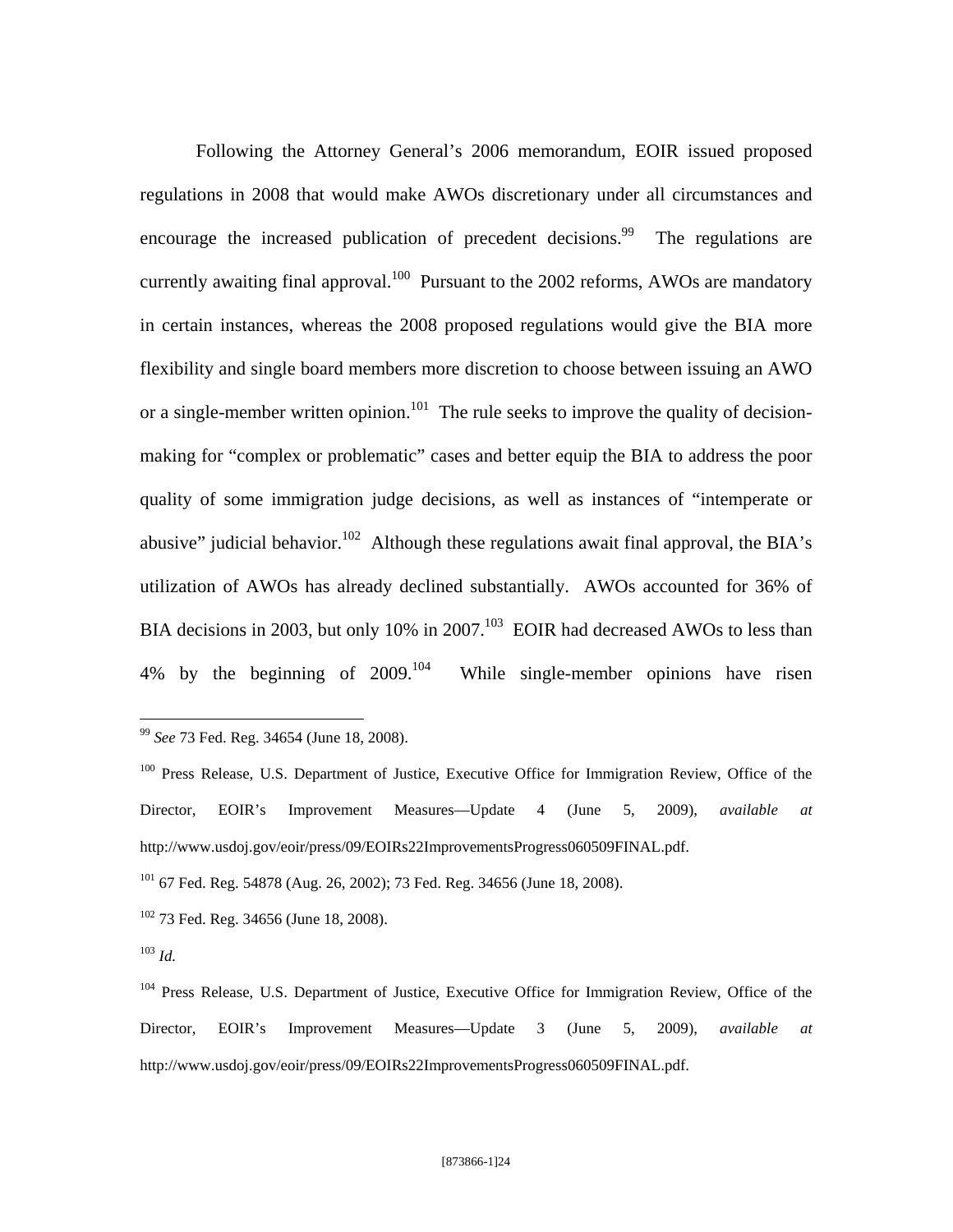correspondingly, critics contend that these decisions can be equally lacking in substantive legal analysis.<sup>105</sup> To the extent that the BIA increases its issuance of thorough written opinions, the Second Circuit may see a reduction in BIA appeals, as respondents may conclude with greater frequency that their cases do not warrant further review. In instances where immigrants are appealing BIA denials merely to delay their removal from the United States, the Second Circuit would at least have a more thorough record to review on appeal and have appropriate tools to address frivolous appeals.<sup>106</sup>

The 2008 proposed regulations also seek to increase the issuance of BIA precedent decisions. Currently, single-member opinions are not considered for publication as precedent, and only certain types of cases may be referred to three-member panels.107 The proposed regulations would permit BIA members greater discretion in referring cases to three-member panels when "the case presents a complex, novel or unusual legal or factual issue."<sup>108</sup> Furthermore, under the proposed regulations, a

<sup>105</sup> *See* APPLESEED, ASSEMBLY LINE INJUSTICE: BLUEPRINT TO REFORM AMERICA'S IMMIGRATION COURTS 32-33 (2009), *available at* http://www.asserlaw.com/articles/article\_164.pdf. This report summarizes findings drawn from structured interview questionnaires of stakeholders. One stakeholder interview noted the issuance of "many one or two-paragraph decisions where it is clear that the [member] has not reviewed the record and there has been no meaningful review." *Id.* at 33.

<sup>106</sup> Jonathan Cohn, Deputy Assistant Attorney General, Civil Division, United States Department of Justice, Statement before the Senate Committee on the Judiciary 3 (Apr. 3, 2006) (citing INS v. Doherty, 502 U.S. 314, 321-325 (1992)).

<sup>&</sup>lt;sup>107</sup> 73 Fed. Reg. 34659 (June 18, 2008).

<sup>108</sup> *Id.*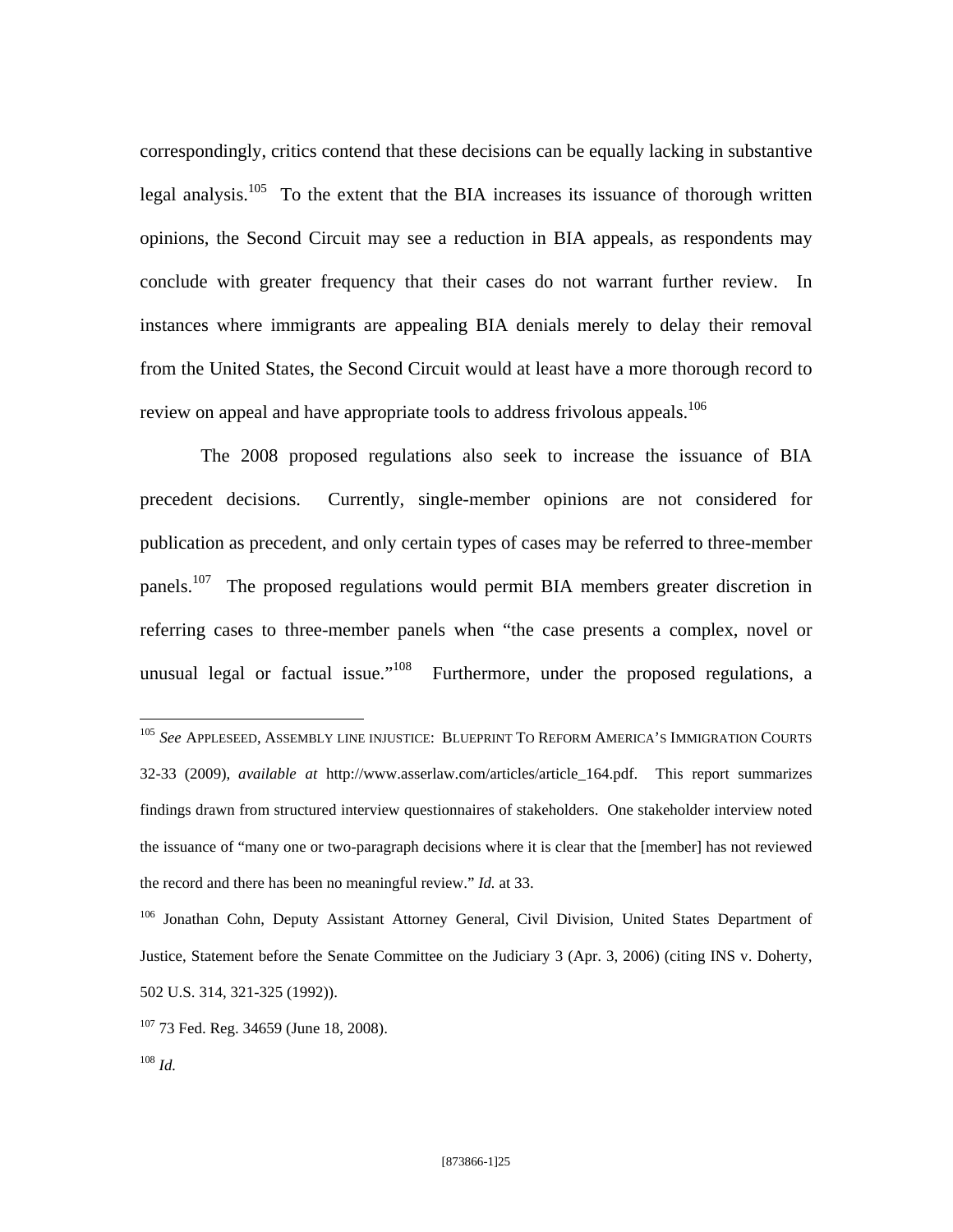majority of the permanent board members on the presiding three-member panel could authorize the publication of precedent, in contrast to current regulations that only permit the publication of precedent upon approval of a majority of permanent board members.<sup>109</sup> The Second Circuit has recognized the important role that BIA legal precedent plays in promoting nationwide uniformity in the adjudication of immigration cases and offering guidance to immigration courts.<sup>110</sup> Proponents of these proposed regulations argue that additional BIA precedent will clarify the law and reduce the grounds of appeal to the circuit courts. $111$ 

### **VIII. Conclusion and Recommendations**

We commend the Second Circuit for its successful measures to address the surge in immigration appeals. Through implementation of the NAC system, the court appears to have successfully reduced the backlog in pending cases. The continued high volume of BIA appeals to the Second Circuit, however, is alarming. Furthermore, it appears that a number of immigration practitioners are filing immigration appeals merely to extend the stay of their clients. Their appeals are poorly-briefed, and we encourage the court to implement any additional measures that will discourage this practice. Measures also must be taken to improve the quality of legal representation at the administrative levels

1

<sup>109</sup> *Id.* at 34661.

<sup>110</sup> *See* Liu v. U.S. Dep't. Of Justice, 455 F.3d 106 (2d Cir. 2006) (remanding the case for the BIA to determine the legal standard).

<sup>111 73</sup> Fed. Reg. 34659 (June 18, 2008).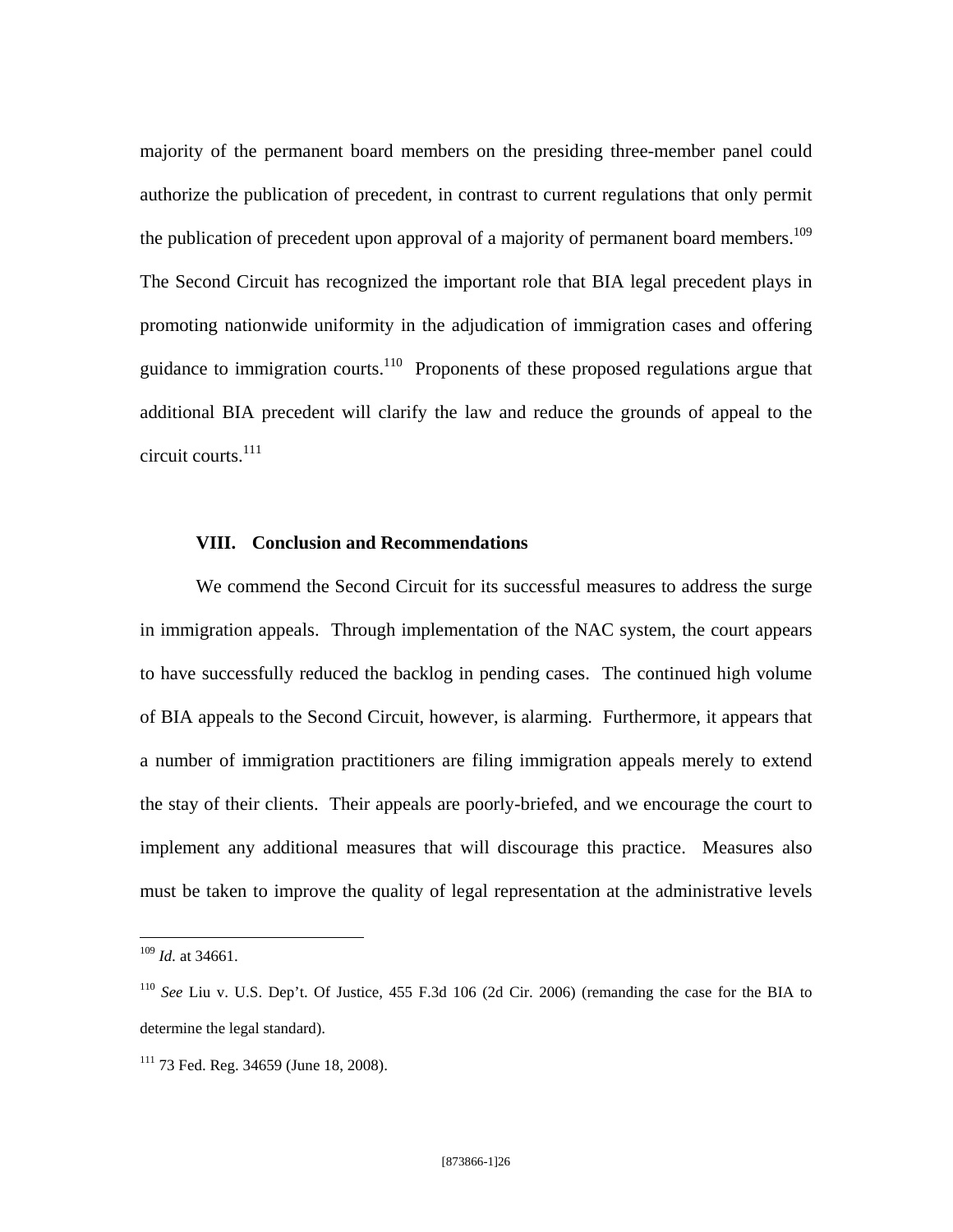and the thoroughness of administrative review conducted by immigration judges and the BIA.

Our principal recommendation is to increase the size of the BIA, as well as the number of immigration judges and support staff. $112$  Immigration judges and Board members are clearly overburdened.<sup>113</sup> By increasing their ranks, immigration judges would have more time to devote to each case on their docket. Similarly, BIA members would be able to issue more detailed written opinions and precedent decisions, thereby reducing the incentive to appeal further. It would also be easier for the circuit courts to evaluate decisions upon appeal and more quickly identify meritless and frivolous filings.

 Our remaining recommendations seek to improve the quality of legal representation of immigrants. First, we commend the private firms that have *pro bono*  programs encouraging participation in immigration cases including appeals before the Second Circuit and hope they continue even in this difficult economic climate. Second, to improve the quality of representation before the Second Circuit, we support the <u>.</u> <sup>112</sup> We recommend increasing the BIA from 15 members to at least 23 members, the size of the BIA prior to the 2002 reforms. There are currently over 230 immigration judges nationwide. In order to reduce their caseload, we recommend an increase of at least 75 immigration judges. Appropriate increases in staff and law clerk support are also necessary.

<sup>113</sup> Exemplifying this is a recent psychological study of immigration judges conducted by the University of California at San Francisco, which determined that burnout levels among immigration judges were higher than hospital physicians and prison wardens. *Burnout Rate High Among Immigration Judges*, 35 A.B.A. J. 1, 13 (2009) (citing Stuart Lustig, et al, *Inside the Judges' Chambers: Narrative Responses from the National Association of Immigration Judges Stress and Burnout Survey*, 23 GEO. IMMIGR. L. J. 1 (2009)).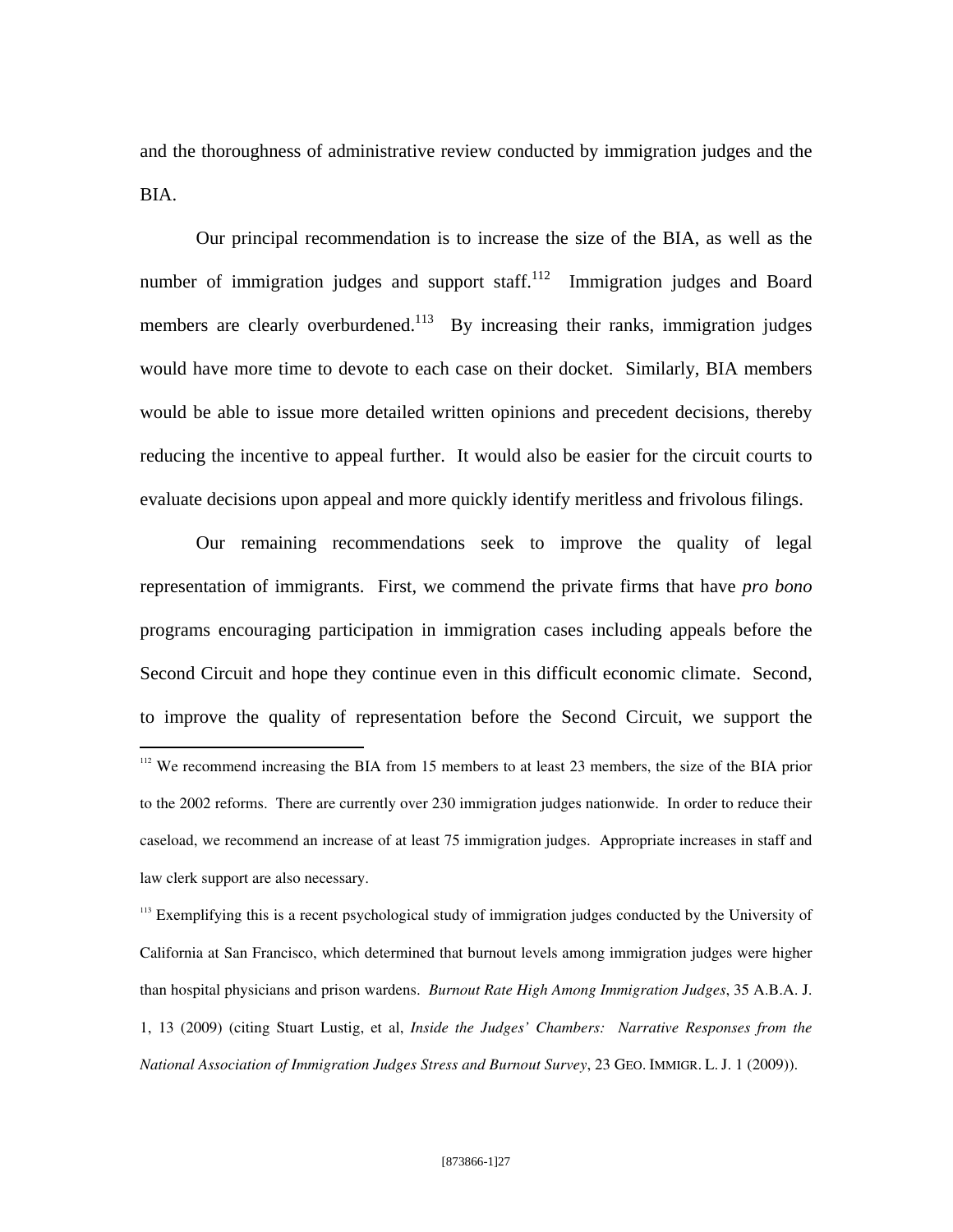establishment of a training and mentorship program for poorly performing attorneys. Greater training (and even mentorship) should be available at the administrative levels as well. These programs may assist attorneys who lack familiarity with the court system, but want to provide their clients with high quality legal representation. We concede, however, that a number of the most poorly performing attorneys simply may not care about the quality of representation they provide and may not participate in these programs unless forced. For this reason, the Second Circuit should continue to use its Grievance Committee where appropriate, as well as other tools, and EOIR should develop corresponding regulations to increase the sanctioning power of immigration judges and the BIA. We also endorse increased sanctioning by state attorney discipline committees.

 Lastly, aggressive measures need to be undertaken to provide poor immigrants with greater access to high quality legal representation at the administrative levels. This could be accomplished either through increased *pro bono* representation or funding for government-appointed attorneys for the indigent.<sup>114</sup> Only by offering immigrants better quality legal representation from the outset can we ensure that the merits of their cases will be adequately presented and advocated.

## **IX. Addendum**

<sup>&</sup>lt;sup>114</sup> The extent to which greater consideration should be given to providing government-appointed counsel to individuals in immigration proceedings is beyond the scope of this article.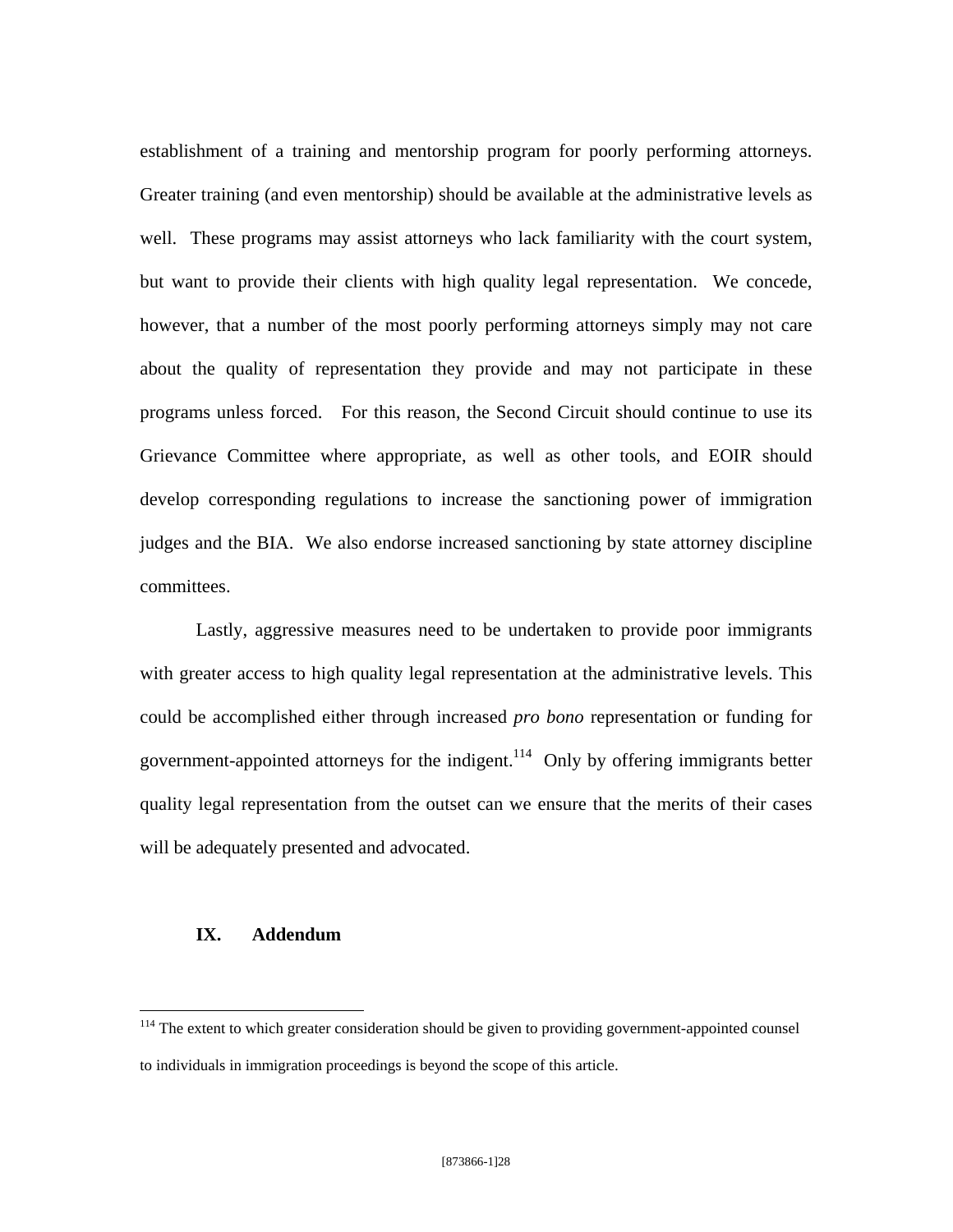This report relies on data available from the Second Circuit, which was taken from the Office of Planning, Analysis and Technology, Executive Office of Immigration Review and the Administrative Office of U.S. Courts. Research for this report also includes newspaper articles, recent reports on the volume of BIA appeals nationwide, law review articles, regulations, and press releases. We obtained feedback from various stakeholders including immigration practitioners and federal practitioners who appear before the Second Circuit.

This report was prepared by the Immigration Litigation Committee of the Commercial and Federal Litigation Section of the New York State Bar Association, cochaired by Michael D. Patrick and Clarence Smith, Jr. The Executive Committee of the Section adopted the report by unanimous vote on November 17, 2009. The Immigration Litigation Committee includes Michael P. DiRaimondo, Judge Noel Anne Ferris, Sophia M. Goring-Piard, Kamaka R. Martin, Thomas Moseley, Eva Saltzman, Charlotte W. Smith, and David H. Tennant. The principal author was Charlotte W. Smith with assistance from Kamaka R. Martin. Committee members Judge Noel Anne Ferris and Eva Saltzman recused themselves in the preparation of this report.

On January 28, 2010, the report received the approval of the Executive Committee of the New York State Bar Association. On January 29, 2010, by a unanimous vote in the House of Delegates, the New York State Bar Association approved the report and recommendations of the Section. It also approved the recommendations made in a report issued by of the Committee on the Federal Courts of the New York County Lawyers' Association, a copy of which is appended to this report.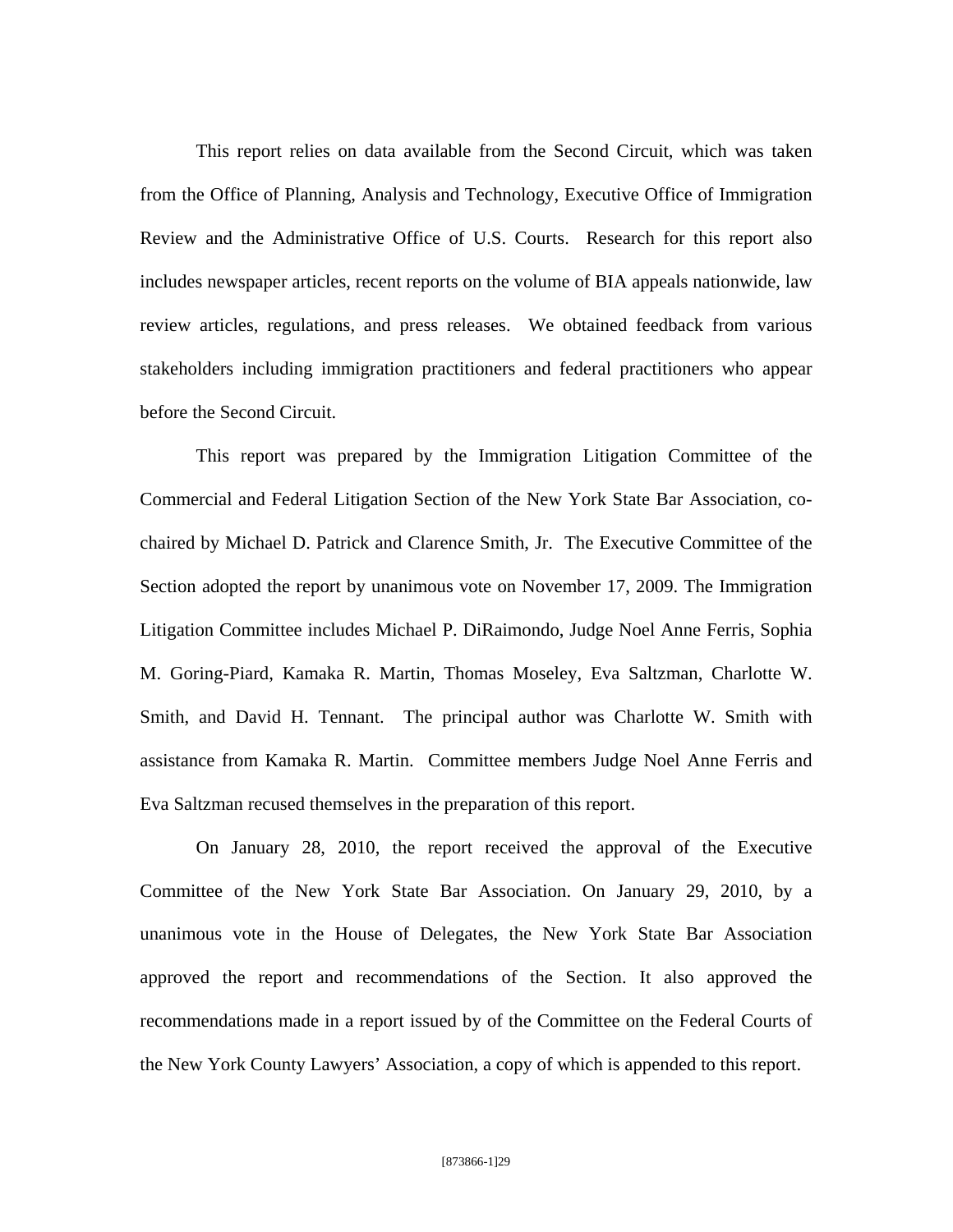# **APPENDIX**

**Report on the New York State Bar Association Commercial and Federal Litigation Section Report:** *The Continuing Surge in Immigration Appeals in the Second Circuit: The Past, the Present and the Future*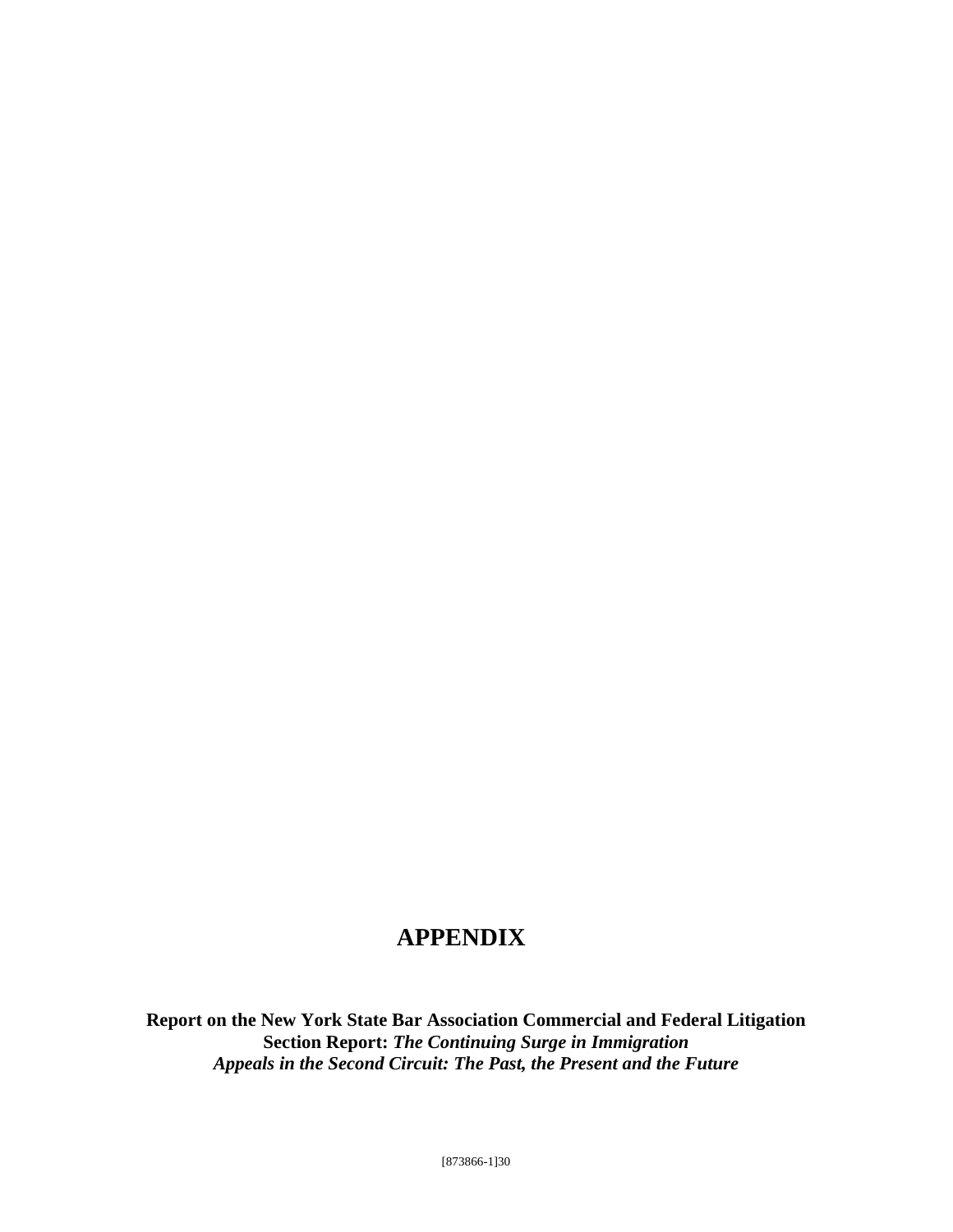A Report of the Committee on the Federal Courts of the New York County Lawyers' Association January 27, 2010

 The Committee on the Federal Courts endorses the report entitled *The Continuing Surge in Immigration Appeals in the Second Circuit: The Past, the Present and the Future* (the "Report"). While the Committee agrees with the proposals in the Report, we believe that these proposals do not go far enough and should include the following additional recommendations for managing and reducing the Second Circuit's immigration docket while ensuring that the interests of justice, fairness and due process are not adversely affected:

1) The Second Circuit should adopt a liberal remand policy for decisions that lack sufficient clarity and reasoning to enable the Second Circuit to provide effective and meaningful review;

2) The Second Circuit should discourage government opposition to motions to stay;

3) The Second Circuit should amend its *Pro Bono* Panel Plan to provide opportunity to a larger pool of attorneys to engage in *pro bono* representation before it;

4) The Board of Immigration Appeals ("BIA") should be required to make all of its decisions available to the public;

5) The Department of Homeland Security ("DHS") should be encouraged to exercise its prosecutorial discretion and allow eligible aliens to apply for relief from removal despite possible procedural bars;

6) The BIA's practice of issuing affirmances without opinion ("AWO") should be entirely eliminated, and the BIA should be required to issue fully reasoned decisions in all cases.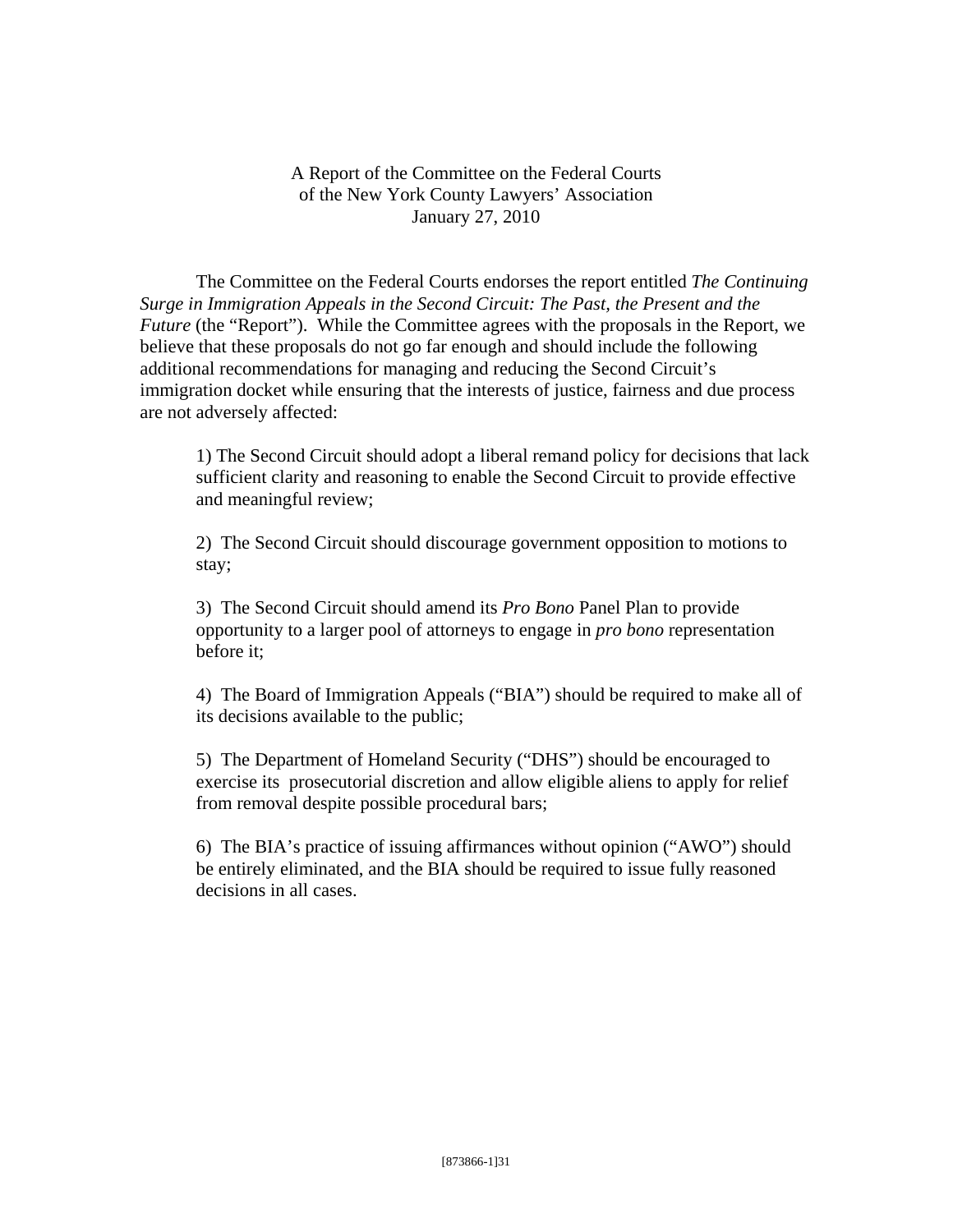### **Background**

 The Report details the dramatic surge in the Second Circuit's immigration case docket between 2002 and the present. Immigration cases, including primarily petitions for review of decisions of the BIA, $^{115}$  currently make up an astounding 30-40 percent of the Second Circuit's docket each year.<sup>116</sup> These cases involve challenges by aliens to final orders of removal<sup>117</sup> issued by the BIA and to the BIA's denial of motions to reopen removal proceedings.

 Removal proceedings begin when DHS serves an alien with a charging document (currently a Notice to Appear) and then files that charging document with the Immigration Court. The Immigration Courts and the BIA are part of the Department of Justice's Executive Office for Immigration Review ("EOIR"). Once the charging document is filed, an alien appears before an Immigration Judge (IJ) for a series of hearings to determine that alien's removability and whether or not that alien is entitled to any form of relief from removal.

 It is important to note the Immigration Court is an administrative tribunal not subject to many statutory and constitutional provisions. The Federal Rules of Evidence do not apply and the application of the Fourth, Fifth and Sixth Amendments is severely limited. $118$  According to the BIA, Department of Justice and DHS, there is only a privilege and not a right of an alien to representation by counsel at no expense to the

<sup>&</sup>lt;sup>115</sup> There are also a number of appeals from decisions of the District Courts in immigration-related matters, but it appears that these appeals make up a small percentage of all immigration cases before the Second Circuit. Appeals of District Court actions typically do not challenge orders of removal issued by the BIA, as jurisdiction to review orders of removals is exclusively within the Courts of Appeals subsequent to the provisions of the REAL ID Act of 2005*. See* Section 106(c) of the REAL ID Act of 2005, Pub. L. 109-13, 119 Stat. 231, 302 (May 11, 2005) (eliminating District Court jurisdiction over challenges to final orders of removal and transferring existing District Court cases to the Courts of Appeals for adjudication). For the purposes of this article, review of orders of removal are analytically distinct from immigration-related appeals from the District Courts. The issue discussed herein is related to cases involving review of orders of removal, and any proposed actions should not include District Court appeals of immigration matters, which should be treated as traditional civil appeals.<br>
<sup>116</sup> Report at 10.<br>
<sup>117</sup> Prior to 1996, immigration proceedings were divided into two types – exclusion proceedings for

aliens seeking entry to the United States and deportation proceedings for aliens already in the United States whom the government wished to remove. These two types of proceedings have been consolidated into the current proceeding under the general label "removal." However, cases initiated prior to 1996 retain the exclusion and deportation labels and have certain procedural and substantive differences from removal proceedings. For the instant purposes, the distinction is not important, and we will use the general term, removal, to refer to all three types of proceedings.

<sup>&</sup>lt;sup>118</sup> See Doumbia v. Gonzales, 472 F.3d 957, 962-63 (7th Cir. 2007).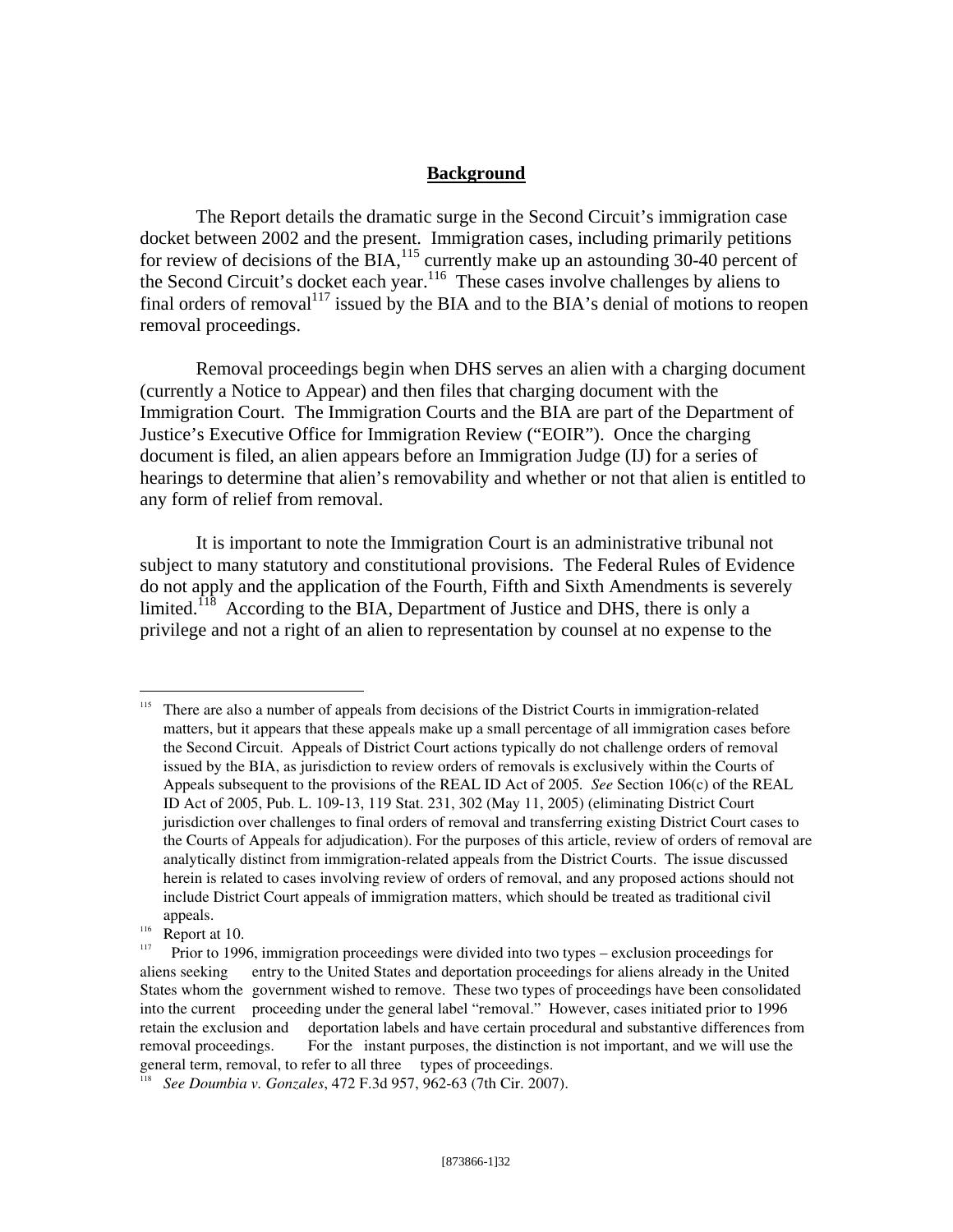alien.<sup>119</sup> The protections of the Fourth Amendment have little application in removal proceedings, and the exclusionary rule does not apply.120 The Sixth Amendment is completely inapplicable to removal proceedings, and the Fifth Amendment only has limited applicability. An IJ is permitted to draw a negative inference where an alien refuses to testify on the basis of the Fifth Amendment's protection against self incrimination, an especially problematic situation where an alien may be facing both removal proceedings and criminal prosecution at the same time.

 If the IJ finds an alien removable and determines that he or she is ineligible for relief, the IJ will enter an order of removal against the alien. The alien has 30 days from the decision to file an appeal with the BIA. If the IJ finds an alien is not removable or he or she is eligible for relief from removal, the attorney for the government can appeal the IJ's decision to the BIA. Once the BIA decides the case, the alien has a statutory right to petition for review to the United States Court of Appeals with jurisdiction over the case.<sup>121</sup> Similarly, an alien with a final order of removal may move either the IJ or the BIA to reopen the proceedings. If the motion is denied, the same chain of appeals follows.

 The Report describes the Second Circuit's immigration caseload as "The Problem of Immigration Appeals."<sup>122</sup> Despite this characterization, it is important to note the substantial nature of the interests at stake in removal proceedings and the essentiality of judicial review. An alien seeking asylum, withholding of removal or protection under the Convention Against Torture is claiming a fear of torture or persecution in his or her homeland if returned. Persecution is defined as threats to an alien's life or freedom. Thus, an erroneous determination of an alien's claims (which can be caused by overwhelming dockets, limited staffing and decisions with limited reasoning) will likely send the alien back and place him or her directly in the hands of the alleged persecutor or torturer.<sup>123</sup>

<sup>119</sup> *See* 8 U.S.C. § 1229a(b)(4)(B); *Matter of Compean*, 24 I&N Dec. 710 (A.G. 2009) (holding that aliens have no constitutional right to effective assistance of counsel in removal proceedings*), overruled by Matter of Compean*, 25 I&N Dec. 1 (A.G. 2009) (overruling *Compean* 1 but declining to reach the constitutional issues).

<sup>&</sup>lt;sup>120</sup> *See INS v. Lopez-Mendoza*, 468 U.S. 1032 (1984). However, an IJ may grant a motion to exclude evidence obtained as the result of a constitutional violation where the violation is "egregious." *See Orhorhage v. INS*, 38 F.3d 488 (9th Cir. 1994). The standard is high and motions to suppress are granted infrequently.

<sup>&</sup>lt;sup>121</sup> *See* 8 U.S.C. § 1252.<br>Report at 2.

<sup>&</sup>lt;sup>122</sup> Report at 2.<br><sup>123</sup> See Bridges v. Wixon, 326 U.S. 136, 163-64 (1945) (Murphy, J. concurring) ("It is no answer that a deportation proceeding is technically non-criminal in nature and that a deportable alien is not adjudged guilty of a 'crime.' Those are over-subtle niceties that shed their significance when we are concerned with safeguarding the ideals of the Bill of Rights. The impact of deportation upon the life of an alien is often as great if not greater than the imposition of a criminal sentence. A deported alien may lose his family, his friends and his livelihood forever. Return to his native land may result in poverty, persecution and even death. There is thus no justifiable reason for discarding the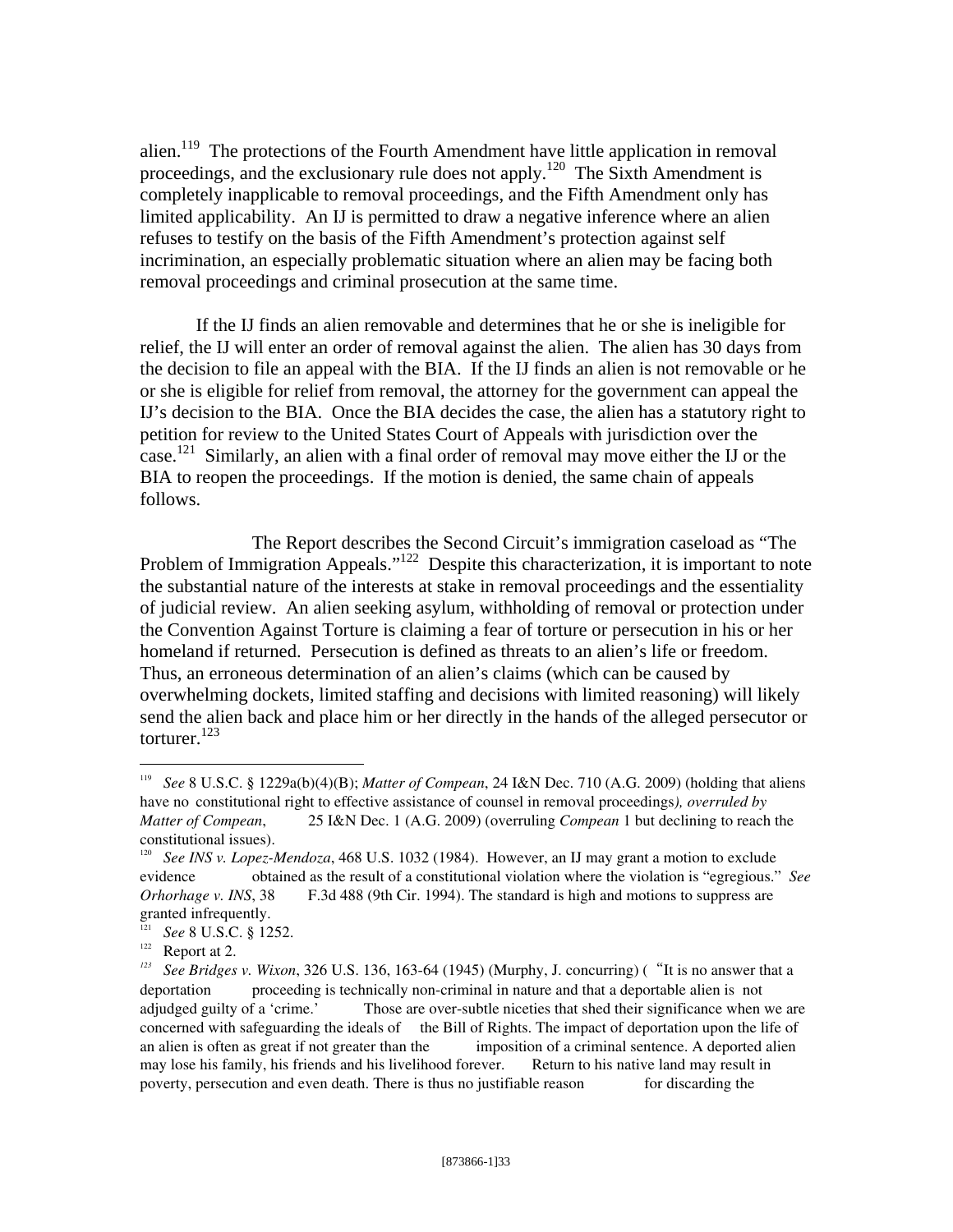In non-asylum cases, removal proceedings usually involve the question of whether an alien may remain in the United States with his or her family. When an alien is removed, the alien and his or her family face two choices: separation from the family or relocation of the entire family, which frequently includes United States citizens and permanent residents, to another country. Once an alien is removed, he or she is ineligible to return to the United States for a minimum of ten years. He or she simply cannot come to the United States to visit family. Further, the cost of air travel for a family may be so prohibitive the alien will be unable to see his or her family unless they leave together.<sup>124</sup> Thus, practically, removal often results in either the destruction of the family unit or the *de facto* deportation of United States family members with the alien. This penalty is perhaps significantly more severe than the penalties in many criminal cases.

The stakes in immigration cases are high, yet the agency involved in adjudicating these cases has a demonstrated track record of inconsistency in the quality of its decision making. According to statistics compiled by the Office of Immigration Litigation ("OIL")<sup>125</sup> with respect to the BIA's determinations of an alien's credibility, the Second Circuit, despite review under the highly deferential substantial evidence test, overturned the BIA's credibility determinations in 46 percent of cases it reviewed in 2007; 86 percent of cases reviewed in 2006; and 37 percent of cases reviewed in 2005. Thus, over a three year period, with regard to credibility determinations,<sup>126</sup> the BIA had an accuracy rate of 63 percent at best and 14 percent at worst.

A study by Syracuse University found that the single best predictor of the outcome of an asylum case was not the alien's country of origin or the nature of the claim itself, but the identity of the particular IJ to whom the case was assigned.<sup>127</sup> Another recent study that included anonymous reporting by IJs, indicated the IJs feel so pressured

democratic and humane tenets of our legal system and descending to the practices of despotism in dealing with deportation.").

<sup>&</sup>lt;sup>124</sup> For instance, a round-trip plane ticket to China costs between \$1,000 and \$1,500 on average. To fly a wife and three children to China to visit their deported husband/father, would cost between \$4,000 and \$6,000 (possibly more). Many immigrant families cannot afford this. Further, on average, the alien deported to China can expect to make the equivalent of \$2,000 or less per year in China, depending on region. Such an alien would not be able to meaningfully contribute to the airfare of family members.

 $\frac{125}{125}$  OIL is the component of the Department of Justice that now litigates immigration cases on behalf of the government in the Second Circuit and other Courts of Appeals.

<sup>&</sup>lt;sup>126</sup> United States Department of Justice, Immigration Litigation Bulletin, Vol. 12, No. 11, pp. 4-5 (November 2008). Available at: http://www.ilw.com/immigdaily/news/2009,0917-OIL.pdf (last visited 12/16/09). The study related to credibility determinations only, not the final outcome of the case.

<sup>&</sup>lt;sup>127</sup> See Judges Show Disparities in Denying Asylum, Transactional Records Access Clearinghouse, Syracuse University (July 31, 2006) (noting that denial rates in randomly assigned asylum cases for the 208 judges compared ranged from a low of 10 percent to a high of 98 percent) available a compared ranged from a low of 10 percent to a high of 98 percent) available at http://trac.syr.edu/immigration/reports/160/.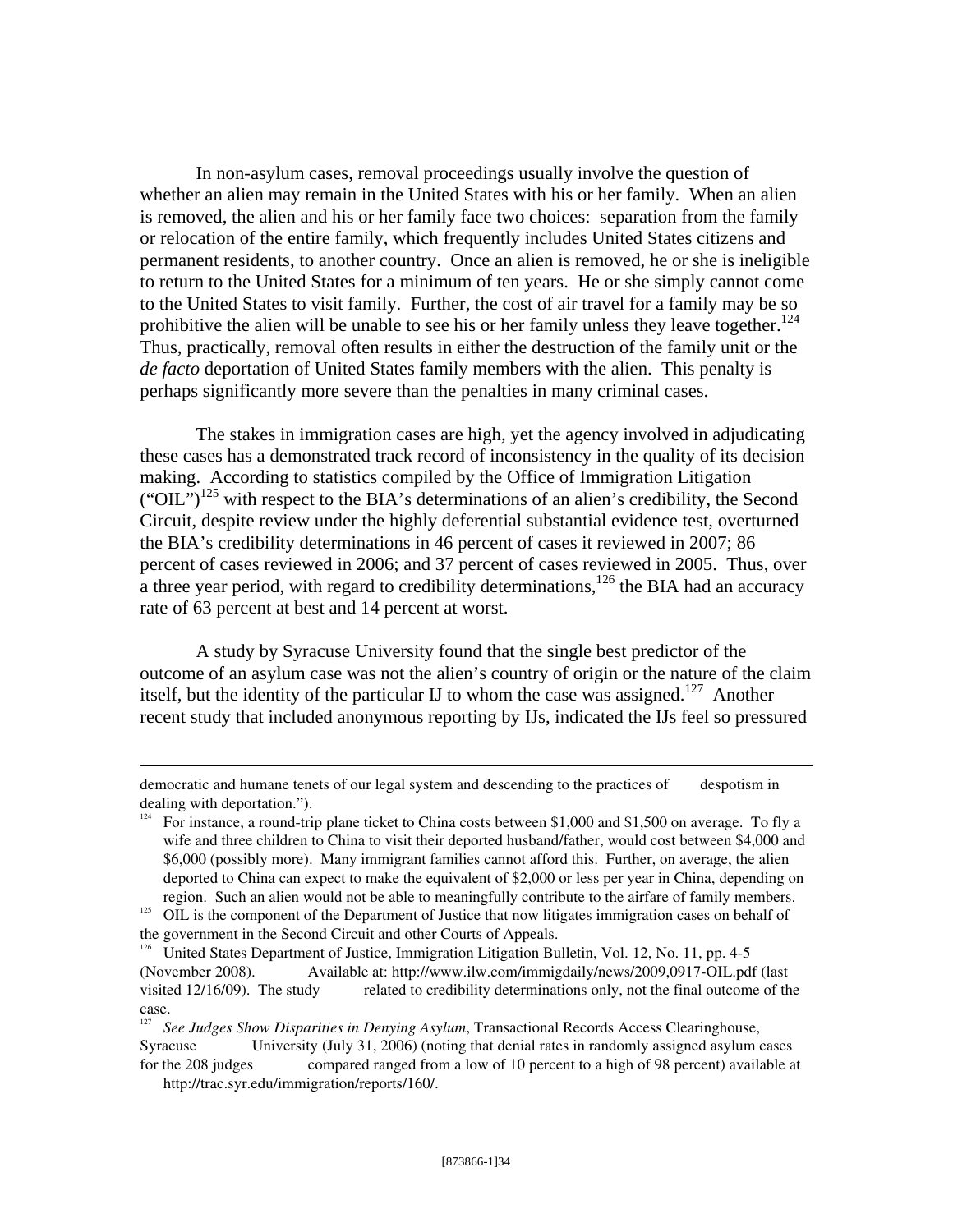to comply with case-completion goals that they lack confidence in the accuracy of their decisions.128

As the Report indicates, the Immigration Courts and the BIA are consistently overburdened, under staffed and under funded,<sup>129</sup> but DHS continues to increase the number of aliens it places in removal proceedings each year. It is against this background that the Second Circuit's immigration docket must be evaluated. If the entire system of adjudication of removal cases is to resemble the kind of justice we expect from our system of government, judicial oversight of the agencies involved is absolutely essential. Without it, the system and the quality of its adjudications are likely to deteriorate further. While the Report addresses some of these issues, it does not fully articulate the state of the current system.

### **Recommendations of the Report**

 The Report notes the contribution of several factors towards the surge in immigration appeals before the Second Circuit, including the BIA's previous streamlining procedures, a continuing lack of resources for the BIA and the Immigration Courts, the BIA's AWO procedure, and problems with access to quality legal representation before the agency and the Second Circuit.<sup>130</sup> In response, the Report makes several recommendations, most of which are targeted at reforming practices of and before the agency.

 The Report's primary suggestion, with which we concur, is that the resources of the Immigration Courts and the BIA should be increased, and the number of Board Members, IJs and support staff should be substantially increased from current levels. This would allow both the IJs and the BIA to issue more reasoned decisions, which, according to the Report, would aid in the identification and disposal of non-meritorious' claims. We note also that reasoned decisions that cite to the record and are supported by legal authority also increase the perception of fairness in the process, a lack of which may be a contributing factor in the increase in the Second Circuit's immigration docket. The quality and consistency of the agency's decisions need improvement, which is only possible if Board Members and IJs have the time and resources they need to devote to hearing cases and issuing decisions. Without more IJs and Board Members, the only way to increase the time and resources devoted to each case would be to significantly reduce

<u>.</u>

<sup>&</sup>lt;sup>128</sup> Stuart L. Lustig, et al, *Inside the Judges' Chambers: Narrative Responses from the National Association of Immigration Judges Stress and Burnout Survey*, 23 Georgetown Immigration Law Available at: www.ilw.com/articles/2009,0811-lustig.pdf.

<sup>&</sup>lt;sup>129</sup> Report at 22; *see also* Lustig, et al, supra.<br><sup>130</sup> Report at 3, 24-25, 26-27.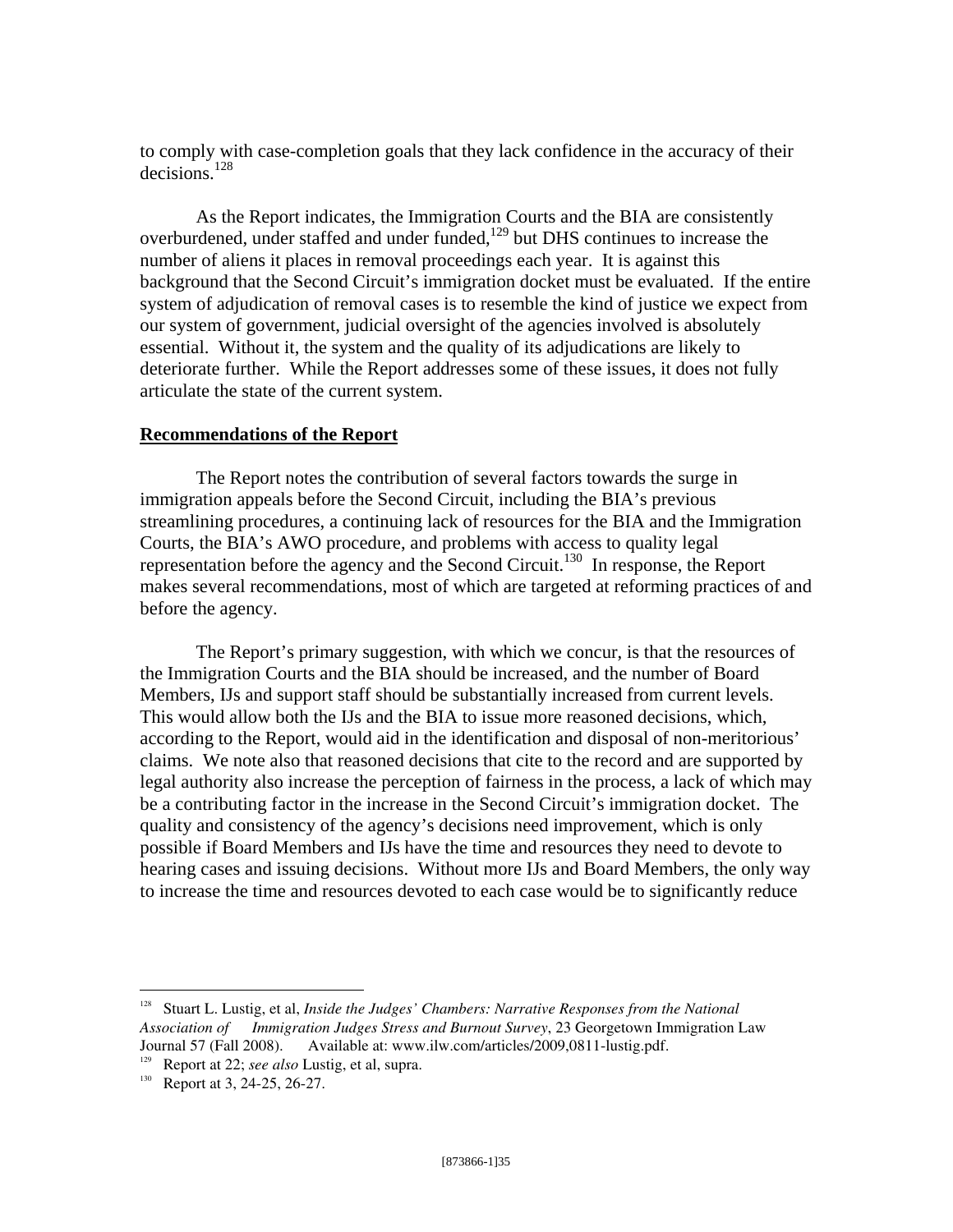the pace of adjudications, which would lead to a substantial increase in the backlog of pending cases.<sup>131</sup>

 In a related recommendation, the Report suggests the BIA designate more of its decisions as precedential decisions to provide a uniform interpretation of the immigration laws. We concur with this recommendation. More precedential decisions result in more clarity in the legal standards, which allows the IJs to apply the immigration laws in a more consistent manner and also provides aliens, their attorneys and the courts with meaningful standards against which to assess a given case. Increased clarity makes it easier to detect frivolous appeals and serves as a disincentive for filing such appeals.

 The Report also recommends that law firms with *pro bono* programs take additional immigration cases at the agency and federal court level. We concur with this commendable goal. The Report, however, does not suggest how to implement this suggestion (something we address below).

 The Report suggests attorney mentoring programs for poorly performing attorneys, but notes that some attorneys may not be interested in using such a program. We concur with this suggestion but would like to see a more detailed proposal.

 The Report recommends further use of agency, state and Circuit disciplinary procedures against attorneys providing sub-standard representation or those who file fraudulent or frivolous applications. We concur, with caution. Poor performing attorneys do a disservice to their clients, and often may end up putting their clients in a worse position than the clients were in at the beginning of the representation. More problematic are *notarios*, service centers, travel agents and other non-attorney service providers, who often file fraudulent, frivolous or poorly prepared applications on behalf of alien clients. While we recommend vigilant prosecution of individuals and entities engaged in the unauthorized practice of law, and we support the use of disciplinary measures against poor performing attorneys, we caution that attorney discipline measures should comport with the applicable due process standards applied by state disciplinary committees and the federal courts. Such procedural safeguards are not typical of the abbreviated format of the administrative proceedings held before the IJs and the BIA, and the fairness of the system must be maintained. The sanctions power of the BIA and the Immigration Courts should apply to both private attorneys and government attorneys.

 Finally, the Report suggests that access to quality legal representation for individuals appearing before the IJs and the BIA should be improved, either through increased *pro bono* representation or by government-funded attorneys. We concur with this recommendation. Quality representation is often most essential before the Immigration Courts, where the alien will contest removability and/or apply for relief

Some IJs in the New York Immigration Court have already begun scheduling hearings in 2012, as earlier dates are not available.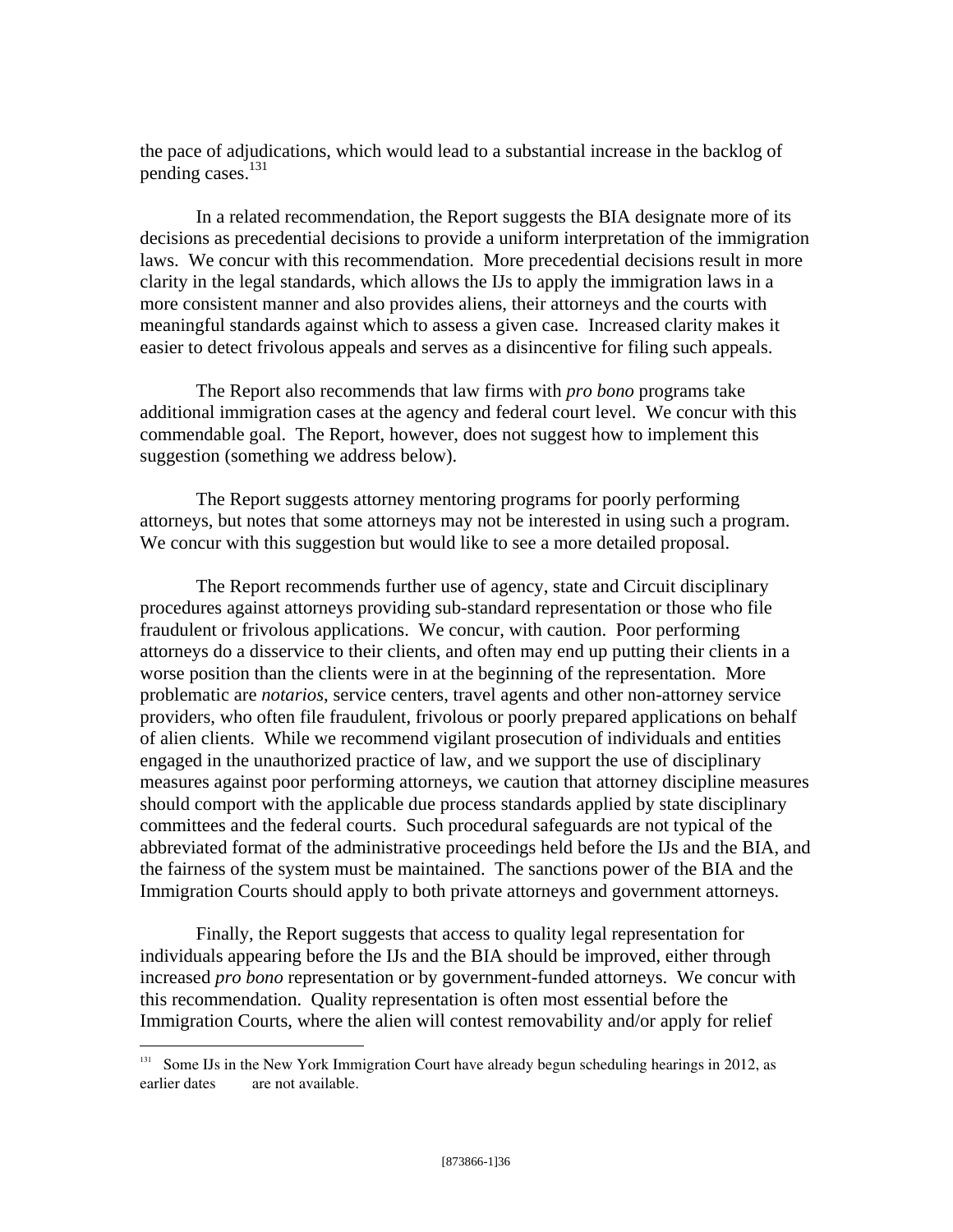from removal. It is at this stage that the alien is able to submit evidence, present witnesses and testify regarding his or her claim. It is also the stage of the proceedings where the rules and procedures are often the most complex, and where an alien is most able to benefit from representation by an attorney familiar with the procedures and applicable legal standards. Without competent representation, an alien may not have any idea what kind of evidence he or she needs to submit, or even where and how to file or pay for an application. Unfortunately, providing government-funded attorneys in immigration proceedings would require an act of Congress, which is unlikely to occur. On the other hand, we would welcome a proposal on how to increase *pro bono* representation before the agency, as this may be an obtainable goal if the Second Circuit, the EOIR and local bar associations coordinate.<sup>132</sup>

## **Additional Proposals**

 $\overline{a}$ 

 While the Report makes several worthwhile proposals, we note that most of the proposals appear to be outside the scope of the Second Circuit's ability to manage its own docket. Our first three proposals concern the Second Circuit's inherent power to control its docket. Our next three proposals expand on a few of the Report's proposals relating to EOIR reform.

## **1) Adopt a liberal remand policy**

A significant problem in the adjudication of BIA appeals by the Second Circuit is that many BIA decisions (or IJ decisions where the BIA has issued an AWO) lack clear reasoning that allows the Second Circuit to reasonably evaluate the basis of the decisions. Many of these decisions are easily identifiable prior to the briefing and consideration of the case on the merits. Such decisions could be summarily remanded for clarification upon inclusion in the Petition for Review of such decisions.<sup>133</sup>

Additionally, notwithstanding the numerous and complex standards of review that apply to various components of a BIA decision, the Second Circuit maintains the inherent power to remand cases to the BIA where the BIA's decision is not sufficiently clear to allow for meaningful review. We propose that, as a matter of policy, the Second Circuit remand these cases. A liberal remand policy would help to preserve the Second Circuit's

<sup>&</sup>lt;sup>132</sup> We note that some of the local law schools, such as New York Law School, operate immigration law clinics. It may be worth including these schools in any dialogue regarding this proposal. 133 We contemplate a simple screening process, not motion practice, that would defeat the efficiency

interest this proposal serves. A decision that is not sufficiently clear on its face to apprise the Court of the basis for the decision is flawed as a matter of law and difficult to review in a meaningful way. We anticipate a small but meaningful number of the BIA's decisions will fit this criteria. Under this proposal, the Court would be able to clear these cases from the docket with minimal effort while at the same time assuring aliens are provided with a fair opportunity to be heard on their cases.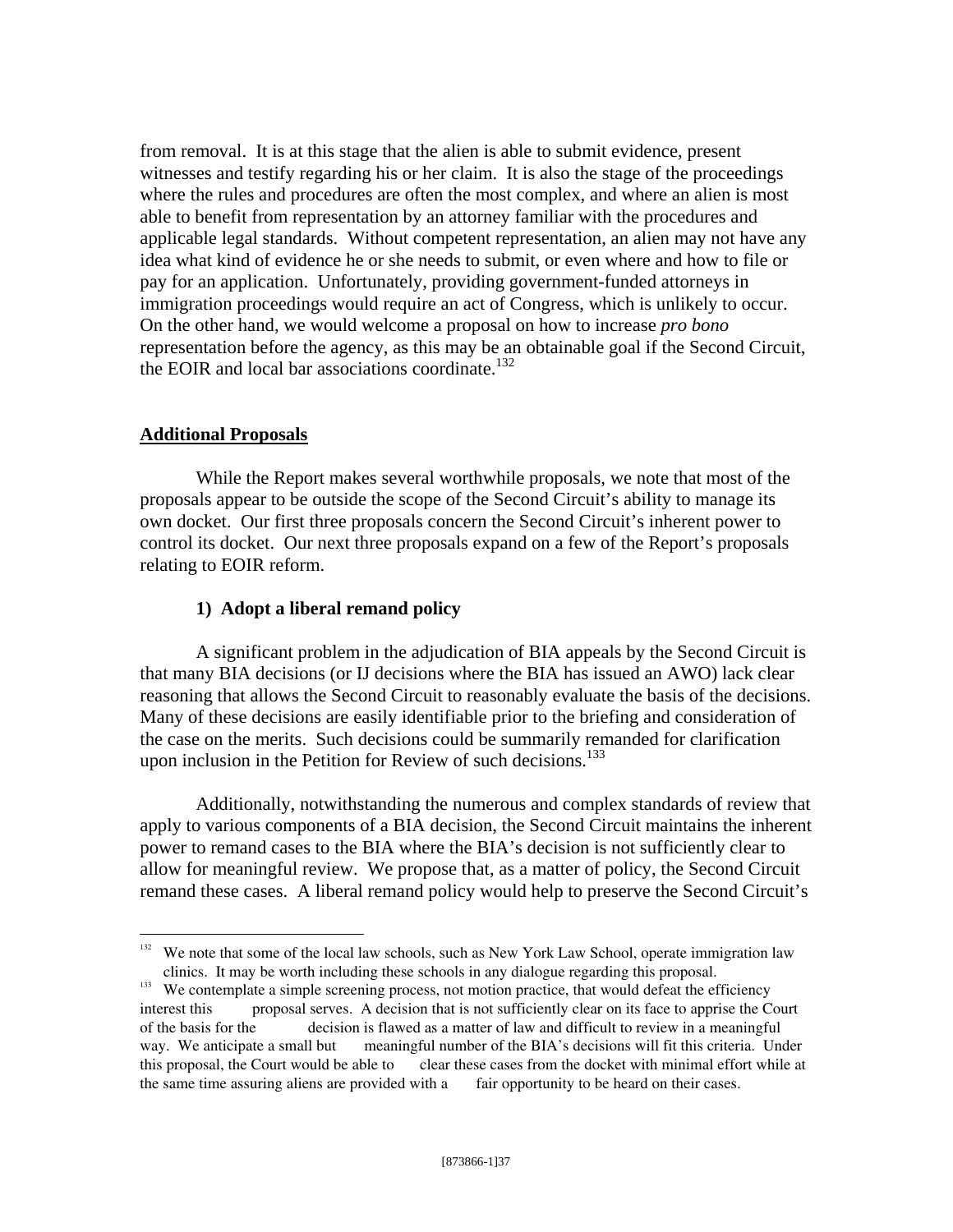resources while protecting the important due process rights of the individual aliens whose cases are before it. It will also send a strong message to the BIA that its decisions must be clear and sufficiently well reasoned to allow the Second Circuit the opportunity for meaningful review. While this will increase the expenditure of resources by the BIA, this additional expenditure is likely to motivate the BIA to issue better decisions initially so that it does not have to revisit cases upon remand. The increased administrative burden on the BIA is also preferable to either an increased burden on the Second Circuit, or the problems with fundamental fairness and due process that would occur if the Second Circuit adopted an approach targeted at either discouraging or dismissing alien appeals.

## **2) Discourage motion practice and other abusive tactics by the government**

OIL has recently begun opposing motions for a stay of removal filed by aliens and has also increased its use of motions for summary affirmance and motions to dismiss. Previously, the Second Circuit and DHS arranged a forbearance policy where DHS would agree not to deport an alien while his or her appeal was pending if a motion for stay was filed. This was done to prevent the Second Circuit from expending its resources adjudicating stay motions. OIL has begun opposing motions to stay. As a result, notwithstanding the DHS and Second Circuit forbearance policy, the Second Circuit is now faced with the prospect of having to adjudicate motions it had arranged not to adjudicate.

Additionally, OIL has been filing motions to dismiss and motions for summary affirmance with increasing frequency. The result is many immigration appeals now involve significant motion practice, whereas six months to a year ago such motions were exceedingly rare. The standard for surviving a motion for summary affirmance is very low. An alien need only show that his or her appeal is not frivolous.<sup>134</sup> However, responding to the motion is time consuming and requires a recitation of the facts and issues of the case similar to that required in a brief on the merits, as well as substantial research and drafting of issues that will not be explored in the merits brief. The result is that many hours of additional time are required to represent an alien in a BIA appeal before the Second Circuit, a fact that is ultimately likely to affect the legal fees involved.

Additionally, if such a motion is denied and the case is heard on the merits, it essentially requires twice the amount of effort from the Second Circuit as hearing the case on the merits alone. Such motions place an additional burden on the Second Circuit and on the aliens before it (who, as the Report notes, are often faced with difficulty in obtaining affordable legal representation). While the government claims that its motion practice is intended to preserve the resources of the Second Circuit, members of the bar

<sup>&</sup>lt;sup>134</sup> Summary affirmance is appropriate only in cases where a petitioner can raise no non-frivolous grounds for appeal. *See Love v. McCray*, 413 F.3d 192, 194 (2d Cir. 2005); *United States v. Monsalve*, 388 F.3d 71, 73 (2d Cir. 2004). The standard for summary affirmance mirrors the standard for advancing an Anders motion. *Neitzke v. Williams*, 490 U.S. 319, 325 (1989) (superseded by statute on other grounds).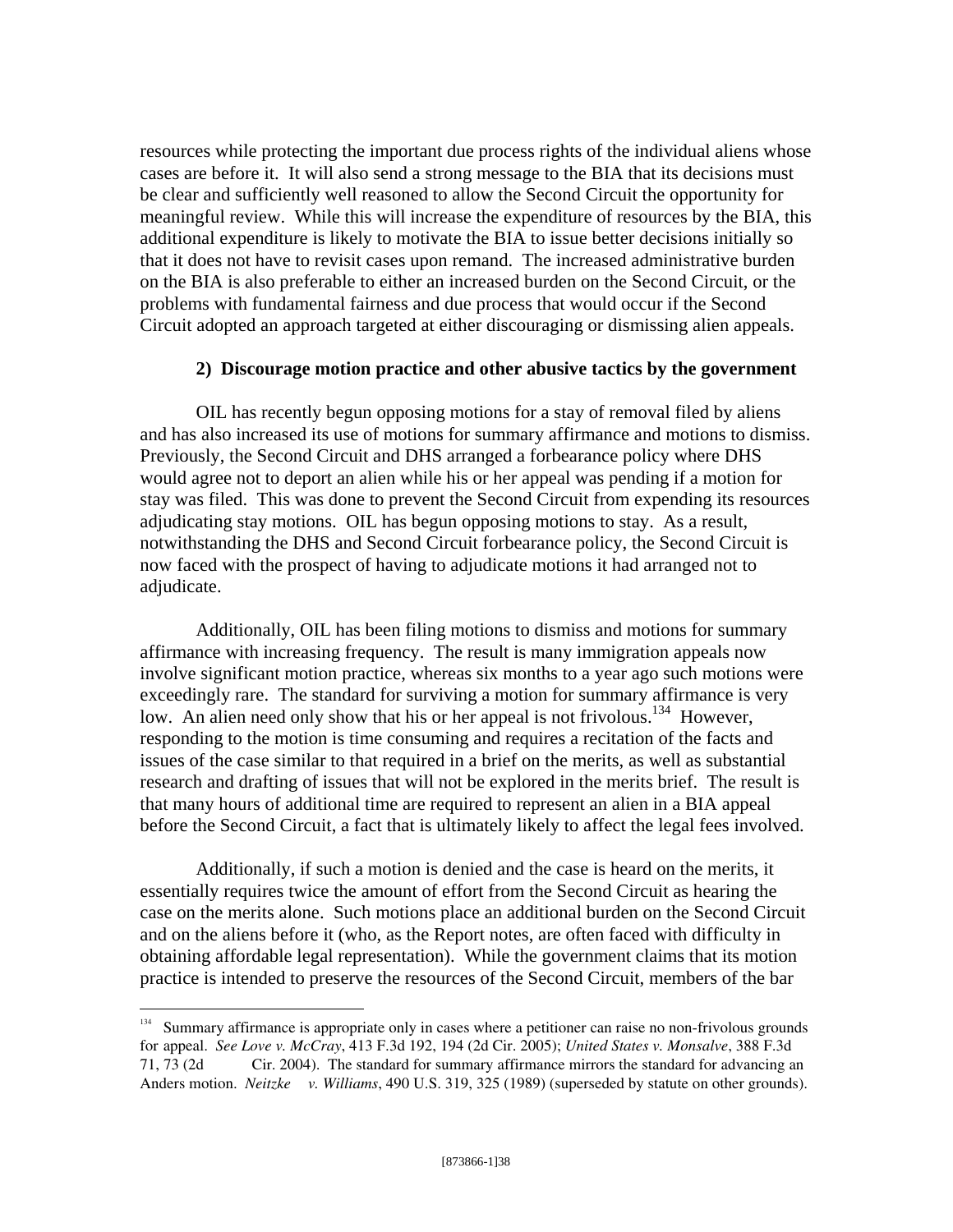have speculated that the real intent is to increase the cost and difficulty of seeking review of BIA decisions in light of indications of the Second Circuit's growing frustration with its immigration docket.

The government may save many arguments for its merits brief without risk of waiver. For example, frivolousness is an issue that can be raised in a principal brief, as well as the fugitive disentitlement doctrine. Eliminating or restricting motion practice in immigration cases would substantially benefit the efficient disposition of immigration cases by reducing the amount of the Second Circuit's resources consumed by each case.

## **3) Expand the Second Circuit's** *Pro Bono* **panel**

 The Second Circuit maintains a list of attorneys it has determined meet necessary levels of immigration and appellate experience to represent a petitioner on appeal: the *Pro Bono* Panel (hereinafter "the Second Circuit Plan").<sup>135</sup> Eligibility is open to private attorneys with at least three years of appellate experience.<sup>136</sup> The application process requires completion of a four-page application, submission of three writing samples, preferably appellate briefs in which the applicant was the prime author, admission to the  $\frac{1}{2}$  bar of the Second Circuit and application within a particular time period.<sup>137</sup> The goal of the Second Circuit plan is to "provide *pro bono* counsel to *pro se* parties in civil appeals in which briefing and argument by counsel would benefit the Court's review."<sup>138</sup> The Second Circuit acknowledges the program depends both upon the volunteer efforts of the private bar and the Second Circuit's commitment to providing service opportunities to attorneys.<sup>139</sup>

 The Second Circuit is not the only United States Circuit Court of Appeals with such a panel, but from a review of the other federal circuit courts' web sites, only two conspicuously advertise their panels: the Seventh Circuit<sup>140</sup> and the Ninth Circuit.<sup>141</sup> The Ninth Circuit's immigration docket is the largest of the federal circuit courts of appeals; the Second Circuit occupies second place, while the remaining Circuits' dockets are much smaller. The Ninth Circuit *Pro Bono* Program (hereinafter "the Ninth Circuit

<u>.</u>

<sup>135</sup> United States Court of Appeals for the Second Circuit Plan for the Appointment of *Pro Bono* Counsel (revised 2006), at 2 available at

http://www.ca2.uscourts.gov/Docs/ProBono/Copy%20of%20Plan%20and%20Application.pdf.

<sup>137</sup> *Id.*<br>
<sup>138</sup> *Id.*<br>
<sup>138</sup> *Id.*<br>
<sup>139</sup> *Id.*<br>
<sup>140</sup> United States Court of Appeals for the Seventh Circuit Volunteer Panel Attorney Questionnaire available at http://www.ca7.uscourts.gov/forms/cjaques.htm.

<sup>141</sup> United States Court of Appeals for the Ninth Circuit *Pro Bono* Program Handbook, at 4 available at http://www.ca9.uscourts.gov/datastore/uploads/probono/Pro%20Bono%20Program%20Handbook.pdf.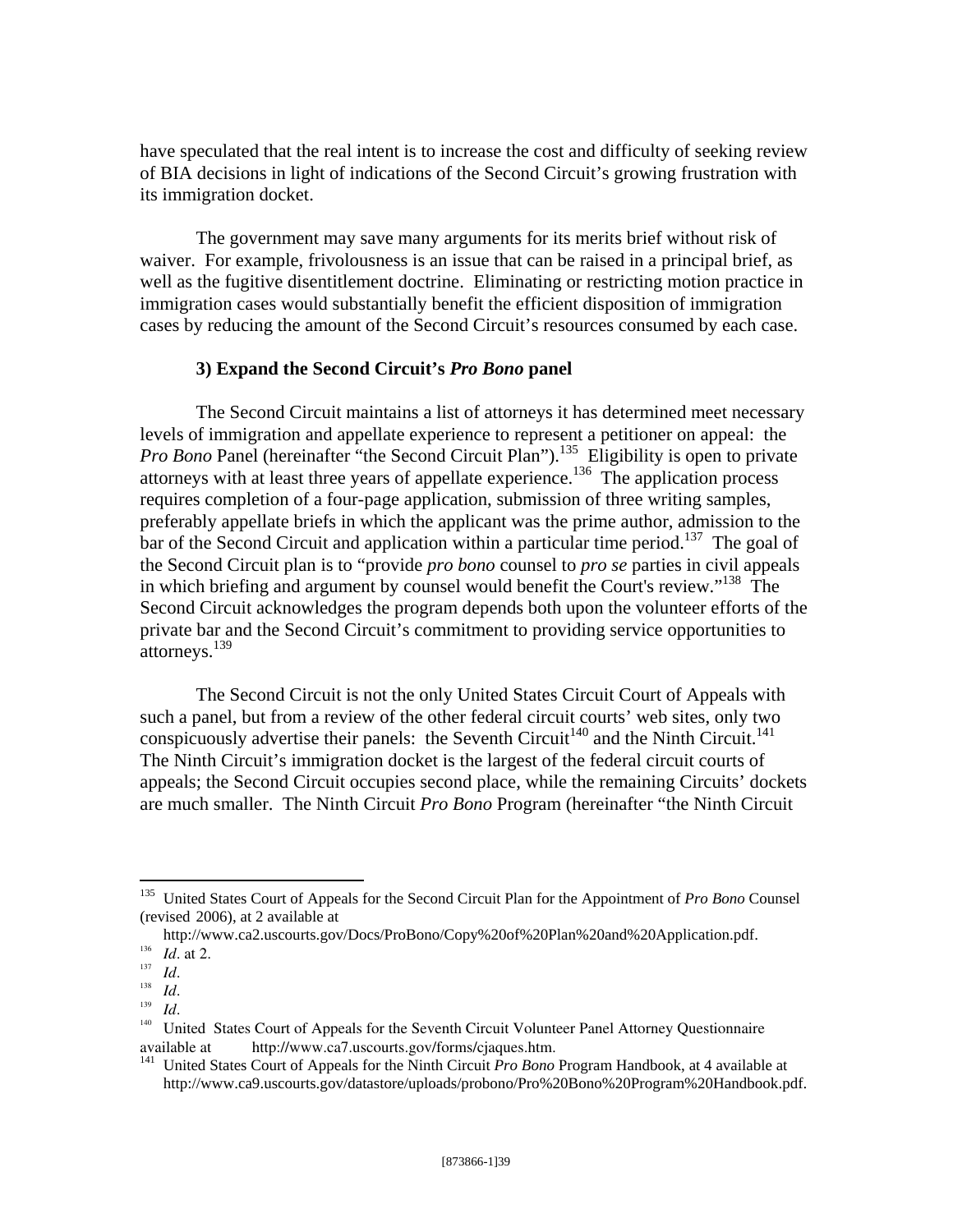Plan") has been in existence since 1993, and participants praise it.<sup>142</sup> Thus, it may be an acceptable model for handling extremely large dockets.

 The Ninth Circuit Plan differs from the Second Circuit Plan in a few aspects. One is purpose: the Ninth Circuit Plan was born of the idea to give young lawyers and law students early experience,143 while the Second Circuit Plan's chief goal is to provide *pro se* parties with counsel and assist the Court with reducing its *pro se* docket.<sup>144</sup> Second, the Ninth Circuit Plan reimburses attorneys for travel within the Circuit, accommodation in a hotel and meals. It also reimburses attorneys for other expenses related to representation, such as:

> Photocopying and/or necessary printing costs for briefs and excerpts of record, motions and a petition for rehearing. (*See* 9th Cir. R. 39-1.2 and 39-1.3.) Computer-assisted legal research costs, not to exceed \$1000. PACER fees incurred for accessing the District Court record of the case on appeal, not to exceed \$1000. Documented long-distance telephone toll calls to the client. Postage and delivery up to \$1000 for reasonable fees.<sup>145</sup>

 Third, the eligibility requirements for the Ninth Circuit Plan differ. The Ninth Circuit Plan is open to any attorney in good standing who is a member of the Ninth Circuit bar and advises a District Coordinator (attorneys who volunteer to locate interested counsel within their respective lists) that the attorney wishes to accept Ninth Circuit appeals *pro bono*. 146 The District Coordinator distributes the cases to attorneys on the panel. $147$ 

 By using the Ninth Circuit Plan as a model on reimbursement and eligibility, the Second Circuit may reduce the backlog in its immigration docket and receive better briefed cases. Specifically, adopting the Ninth Circuit Plan will allow an influx of attorneys willing to take cases *pro bono*, less-experienced but eager and competent attorneys will be able to participate, and all participating attorneys will be able to recoup some costs.

<sup>&</sup>lt;sup>142</sup> Letter from Leonard J. Feldman, Esq. to Washington State Bar Association, December 2003, available at http://www.wsba.org/media/publications/barnews/2003/dec-03-feldman.htm.<br><sup>143</sup> United States Court of Appeals for the Ninth Circuit *Pro Bono* Program Handbook, at 1.

<sup>&</sup>lt;sup>144</sup> United States Court of Appeals for the Second Circuit *Plan for the Appointment of Pro Bono* Counsel (revised 2006), at 1.<br><sup>145</sup> United States Court of Appeals for the Ninth Circuit *Pro Bono* Program Handbook, at 8-9.

<sup>146</sup> *Id.* at 4; Letter from Leonard J. Feldman, Esq., to Washington State Bar Association, December 2003.<br><sup>147</sup> Letter from Leonard J. Feldman, Esq., to Washington State Bar Association, December 2003.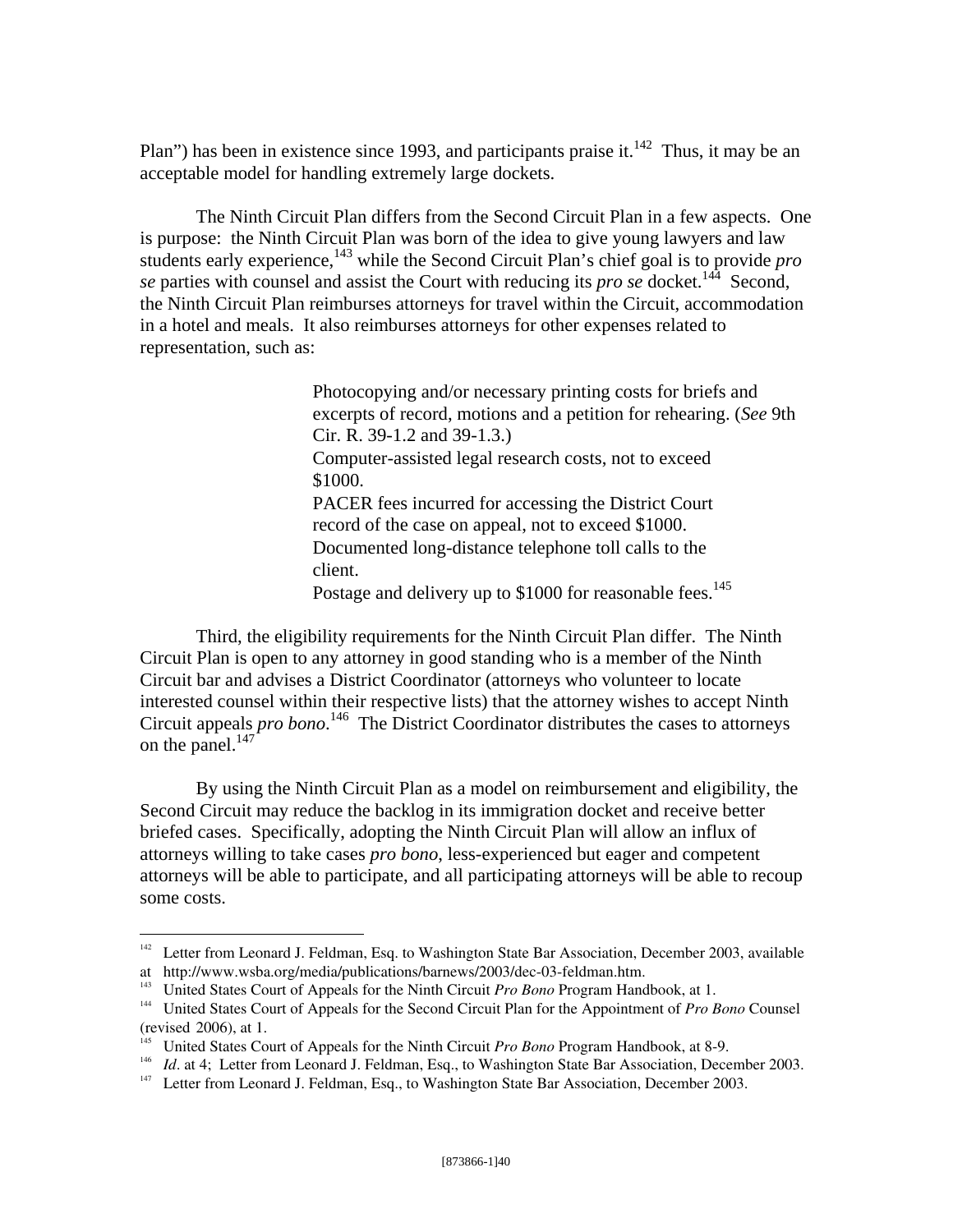The objection that reducing the eligibility barrier as described will add to the number of poorly written briefs is understandable. However, the Ninth Circuit does not report an increase in poorly written briefs and, in fact, reports about a 50 percent rate of relief (at least partial

reversal or other termination favorable to *pro bono* client) for those petitioners whose cases are part of the Ninth Circuit Plan.<sup>148</sup> Other courts do not require several years' experience in the particular field for inclusion on their *Pro Bono* Panels. For example, the Southern District of New York appears to allow on its *pro bono* panel any attorney who is a member of the bar of that court in good standing and willing to accept cases, including newly admitted attorneys subject to the Court's approval.<sup>149</sup> In addition, some states appear to allow less-experienced criminal attorneys to receive appointments for criminal trials, appeals and post-conviction petitions, cases for which the attorneys may bill the respective court or public defender office.<sup>150</sup> Thus, allowing less-experienced attorneys to be eligible to receive cases *pro bono* is not new and any fear of the Second Circuit encouraging incompetent briefs may be unfounded.

 An alternative to reducing the barrier completely to the level of the Ninth Circuit Plan is to allow eligibility upon completion of a training program between an aspiring applicant with less experience and one or more approved experienced immigration appellate attorneys. Such an idea is not new. Several United States District Courts maintain Criminal Justice Act ("CJA") Panel lists of attorneys willing and qualified by the respective District Courts to accept paid appointments of criminal defendants. Several of those District Courts allow for aspiring applicants to obtain the needed experience by 1) operating as second-chair attorneys to members of the CJA Panel on a limited number of cases and 2) completion of CLE courses on criminal defense and the Federal Sentencing Guidelines. For instance, the Southern District of New York and the District of New Jersey have such a training program.<sup>151</sup> The Southern District of New York even allows the trainee attorney to bill for his or her time (at a reduced rate).<sup>152</sup>

 The training requirement can vary for attorneys of different experience levels. This model of training is similar to that in some states allowing attorneys to receive state

http://www.nysd.uscourts.gov/cases/show.php?db=notice\_cja&id=18. <sup>152</sup> *Id*.

1

<sup>&</sup>lt;sup>148</sup> United States Court of Appeals for the Ninth Circuit *Pro Bono* Program Handbook, at 3, available at the Southern District of New York *Pro Se* Clerk's office.

<sup>&</sup>lt;sup>149</sup> United States District Court for the Southern District of New York Information Guide for the *Pro Bono* Panel (Rev. 2/017) at i available at the *Pro Se* Office of the Southern District of New York.<br><sup>150</sup> Virginia Indigent Commission Certification Application for Court Appointed Counsel, Available at:

http://www.publicdefender.state.va.us/certapp.htm; Office of the Public Defender, State of New Jersey

Pool Attorney Application Process available at: < http://www.state.nj.us/defender/PoolAttorneyApplicationProcess 8-25-08.rtf>

<sup>151</sup> Press Release, *Criminal Justice Act Mentoring Program Approved for the Southern District of New York*, Oct. 23, 2008, available at: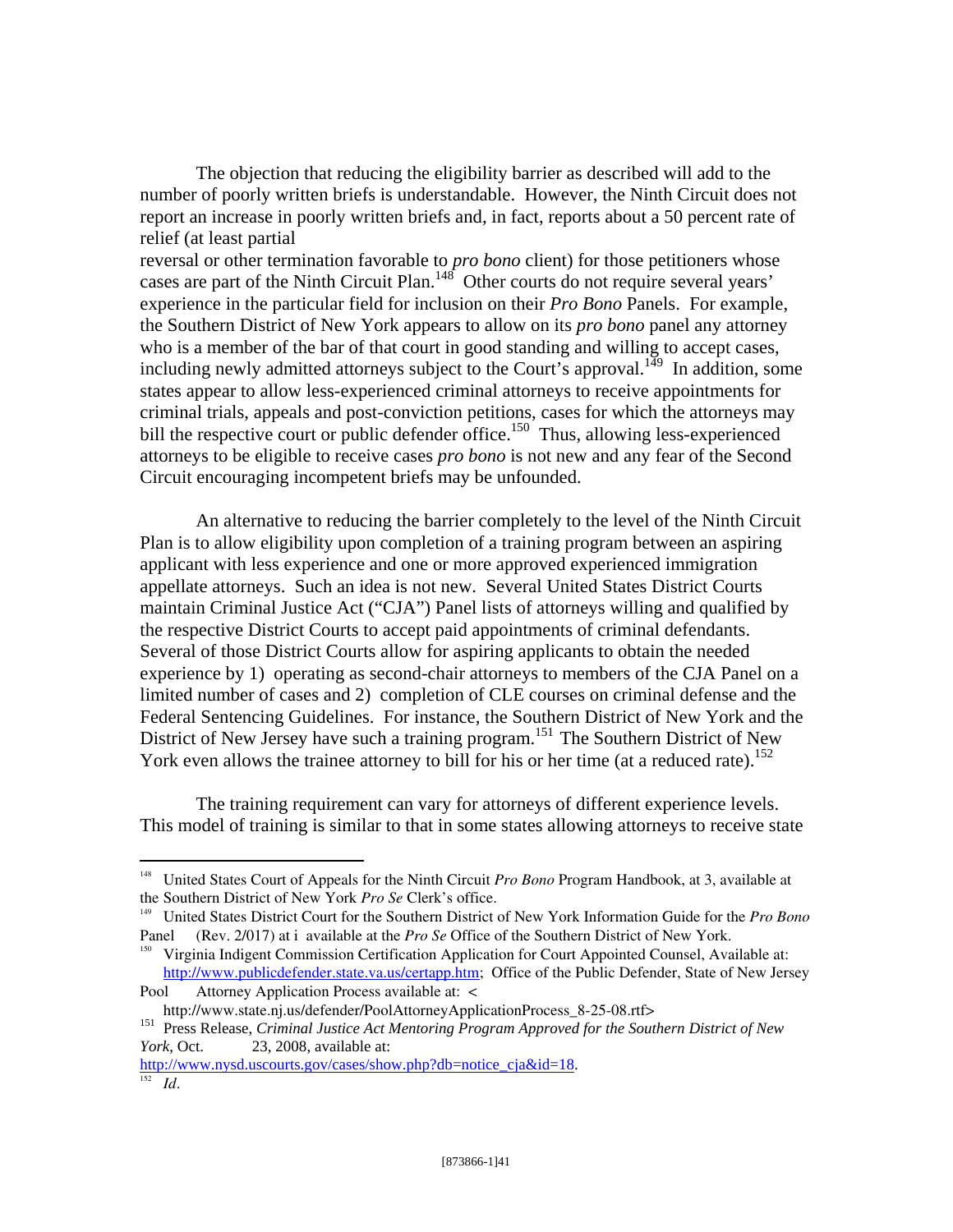criminal appointments. For example, for the newest or least experienced attorneys in criminal law, a state may require several CLE hours and limit appointments to misdemeanors.<sup>153</sup> Those with substantial criminal experience may receive homicide or capital appointments.

 The aspiring applicant would bear the burden of beginning and completing the training process. At application, the aspiring applicant would certify, along with the mentor(s), that he or she completed the training program. Specifically, the Circuit could require an aspiring applicant to find a Second Circuit Plan attorney who is willing to mentor/supervise through a certain number of immigration appeals and to attend a CLE specifically focused on Second Circuit immigration practice. To aid aspiring applicants in locating Plan attorneys willing to mentor/supervise, the Second Circuit could publish the contact information of the Second Circuit Plan members on its website and indicate those willing to mentor/supervise,<sup>154</sup> allowing aspiring applicants the opportunity to contact those Plan attorneys on their own. In addition, the mentoring/supervising attorney may also, upon prior approval by the Circuit, be an experienced practitioner who is not a member of the Plan. After completion of the training, the Second Circuit should allow the aspiring attorney to immediately apply for inclusion on the Plan list and should accept rolling admissions.

 The Second Circuit's Plan explicitly acknowledges expenses are not generally reimbursable, though some might be upon an application to the Office of Legal Affairs showing undue hardship on the attorney.<sup>155</sup> By reimbursing attorneys to a limited extent, the Second Circuit should be able to attract additional attorneys to its *Pro Bono* Plan. Also, the Ninth Circuit's Program actively encourages prevailing attorneys to seek statutory attorneys' fees and then offset the Court's reimbursement against them. The Second Circuit should similarly encourage prevailing attorneys to seek statutory attorneys' fees, because Plan members may be unaware they are allowed to seek such fees.

## **4) Require the BIA to make all of its decisions available to the public**

While the Report stresses the importance of having the BIA issue precedential decisions, it does not mention the BIA's numerous other decisions. Some of the BIA's non-precedential decisions are available from electronic databases like Lexis and Westlaw, however, the number is substantially limited and the process by which such decisions are chosen for public release is unclear. As noted above, the BIA's decisions

<sup>&</sup>lt;sup>153</sup> Virginia Indigent Commission Certification Application for Court Appointed Counsel, *see* note 31.<br><sup>154</sup> The District of New Jersey similarly publishes the names and contact information of CJA Panel

attorneys in its district and leaves it to aspiring applicants to contact those attorneys willing to mentor. 155 United States Court of Appeals for the Second Circuit Plan for the Appointment of *Pro Bono* Counsel (revised 2006), at 4 (page 4 not numbered, but follows numbered page 3).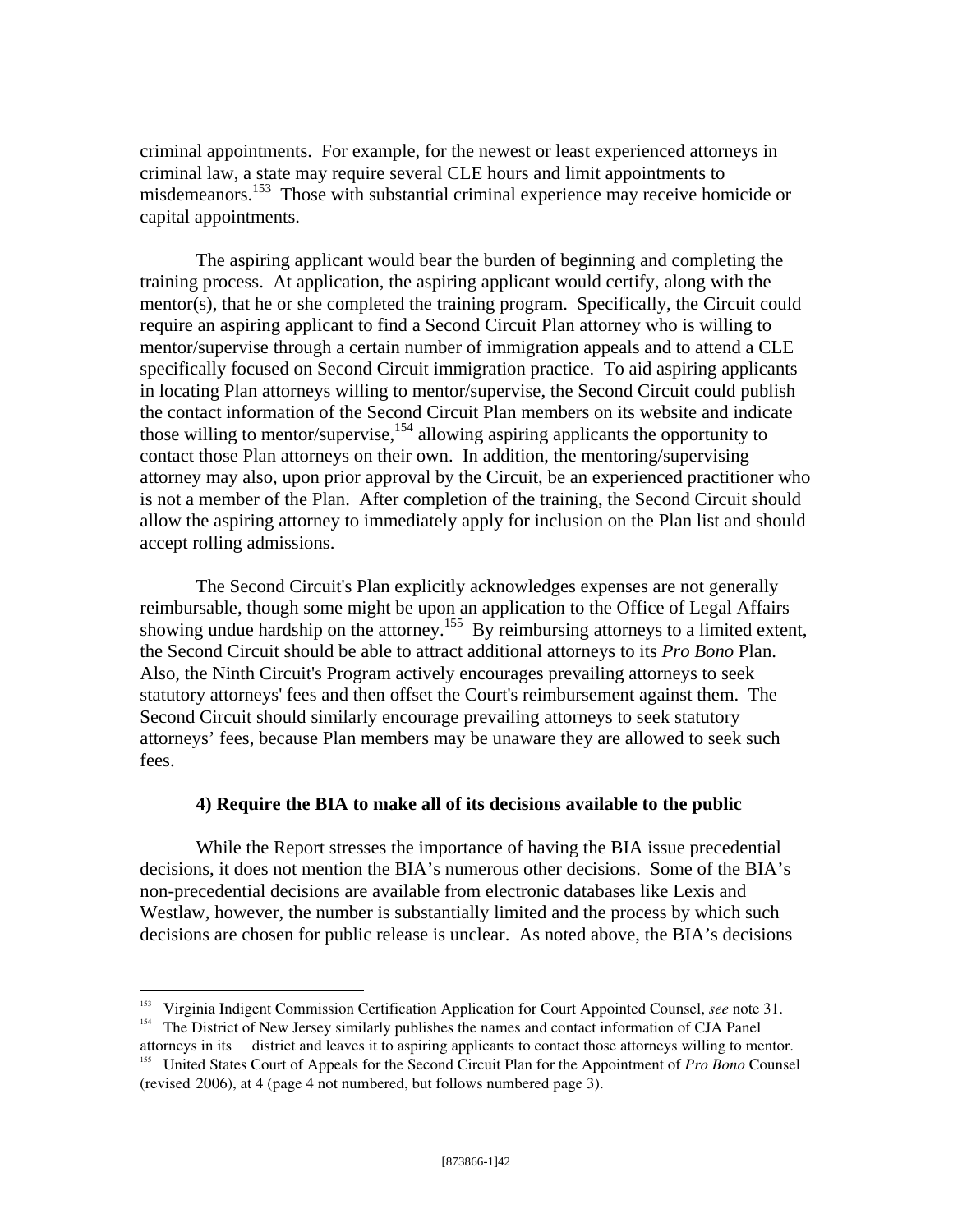suffer from a marked lack of consistency. This is due, in part, to the lack of guidance in the form of precedential decisions.

 However, the lack of consistency is also due to the fact the vast majority of BIA decisions are not subject to public scrutiny because they are unavailable to the public to review and compare. Thus, it is difficult to determine how (and often *if*) the BIA is applying its own precedents. This makes it difficult for aliens and their attorneys to evaluate a claim to predict the likely outcome, and it also makes it difficult to spot when the BIA is diverging from its established standards. To rectify this situation, the BIA should be required to publish all of its decisions, even if they are not designated as precedential decisions. The agency, the Second Circuit, the bar and the aliens involved will all benefit from the additional transparency in the system, the consistency in adjudications and the applications of the legal standards developed by the BIA that would be promoted by this proposal.

## **5) Persuade DHS to review its policies regarding reopening cases in which an alien is eligible for relief but precluded from applying due to the procedural posture of the case**

 The statute and regulations allow an alien to file one motion to reopen his or her removal proceedings within 90 days of the BIA's final decision in the case.<sup>156</sup> However, there are exceptions. The most notable exception is where an alien is seeking to reopen proceedings in order to apply for asylum based on changed country conditions. The time and number limits may also be tolled where the alien has been adversely affected by ineffective assistance of counsel.

 However, it is not uncommon for an alien to become eligible to apply for lawful permanent residency status after proceedings have concluded and after the expiration of the 90-day period. The BIA may reopen an alien's removal proceedings in such a circumstance if an exception applies or the parties file a joint motion – that is, if the ICE Assistant Chief Counsel<sup>157</sup> in the case consents to joining in a motion to reopen. To this end, ICE previously had a policy to join in motions to reopen where an alien became eligible to adjust status, was not eligible at the time of the prior hearing and merited a favorable exercise of discretion. However, it appears that ICE policy, at least at the local level, strongly disfavors joining in motions to reopen. The result is that aliens who are eligible to adjust status are left without a forum for doing so because more than 90 days have passed since the BIA's decision, ICE refuses to join in a motion to reopen and no exceptions apply. It is not difficult to imagine that this creates an incentive to file motions to reopen based on asylum claims that are either weak or lacking in merit. Many

<sup>&</sup>lt;sup>156</sup> *See* 8 U.S.C. §§ 1229a(c)(7); 8 C.F.R. § 1003.2(c).<br><sup>157</sup> ICE (Immigration and Customs Enforcement) is the DHS agency that prosecutes removal proceedings and arrests, detains and ultimately deports aliens. The government is represented by the ICE Office of Chief Counsel in removal proceedings, with an Assistant Chief Counsel serving as the prosecutor.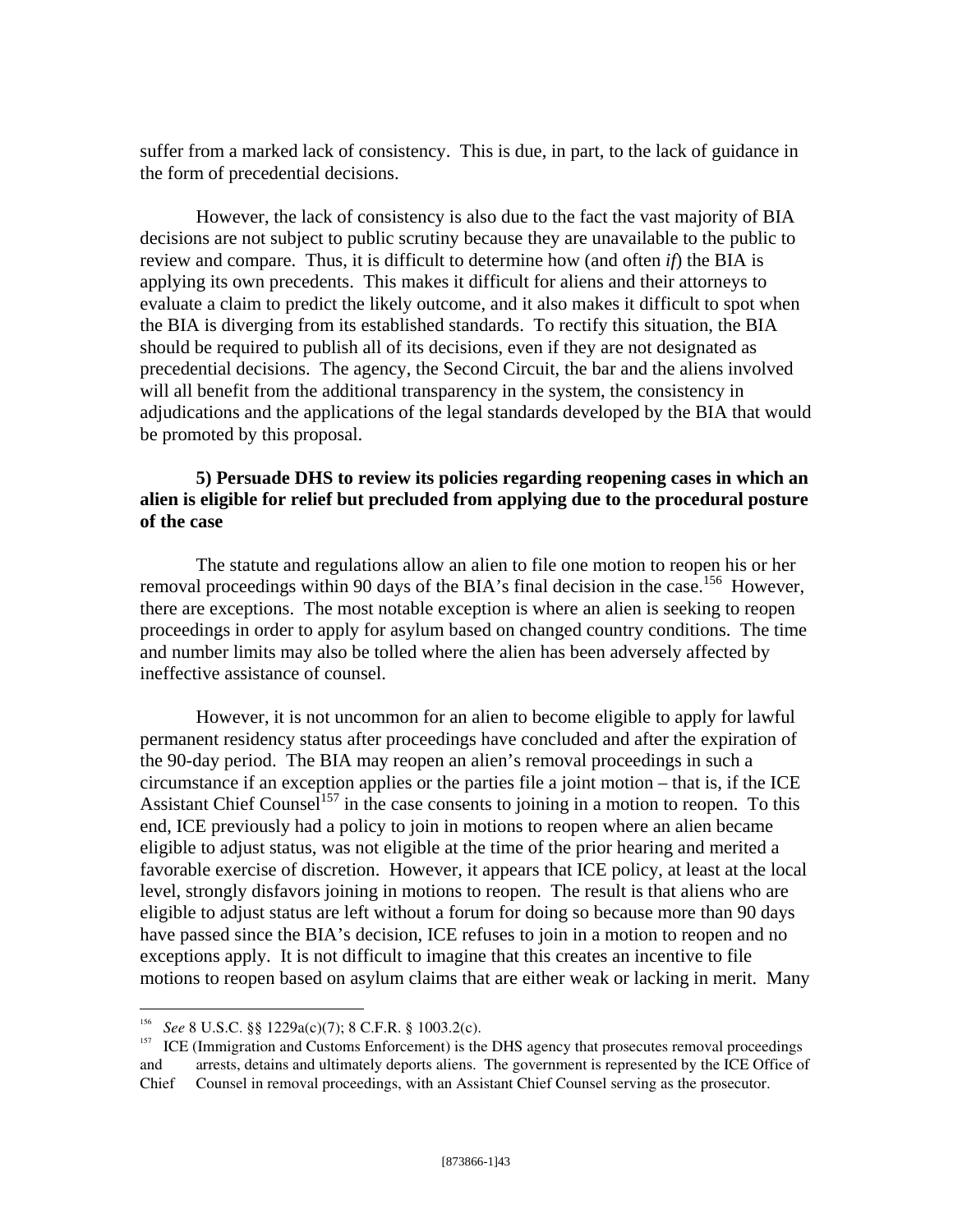of these motions to reopen are denied by the BIA and then appealed to the Second Circuit. $158$ 

 Compounding the problem is OIL's apparent policy of limiting settlement. Only cases that would clearly be the subject of an adverse decision by the Second Circuit and would result in criticism by the Second Circuit or in bad publicity seem to qualify for settlement consideration. Decisions that could result in bad publicity might be those in which an IJ has acted in a biased, hostile or inappropriate manner, or the BIA has clearly and obviously applied the wrong legal standard to a case.<sup>159</sup> This apparent policy has limited the effectiveness of the Second Circuit's Civil Appeals Management Plan (CAMP) program in immigration cases.

 The result of these two DHS policies is an overburdened immigration docket in the Second Circuit. Cases that could be resolved through the joint motion process often unnecessarily end up before the Second Circuit, and cases before the Second Circuit stay before it rather than being resolved by the parties. This often happens even though the alien is eligible to legalize his or her status. The Second Circuit should attempt to persuade ICE that it is not in the best interests of the Second Circuit or the system as a whole to maintain policies that promote litigation and prevent eligible aliens from legalizing their status. $160$ 

## **6) Eliminate entirely the Affirmance Without Opinion procedure and require the BIA to explain its reasoning in all cases**

 The BIA's AWO procedure is commonly cited as a principal cause of the initial surge in the Second Circuit's immigration docket. However, as noted by the Report, even though the BIA's use of AWOs has declined, the BIA often issues cursory decisions that contain little reasoning and leave the alien with little confidence that the BIA actually considered the facts, arguments and evidence in the case. The entire administrative system involved has been operating in accordance with an emphasis on speed and efficiency since 2002 or earlier. The result is numerous decisions of the federal courts criticizing the decisions of the BIA and IJs, a massive surge in the number of immigration appeals before the Second Circuit, and a lack of faith in the fairness of the system by most of the parties involved. The BIA's decisions show a demonstrated lack of quality and consistency that raises questions about whether or not its adjudications meet basic standards of justice. There appears to be a correlation between the agency's

<sup>&</sup>lt;sup>158</sup> It is important to note that the appeals are usually out of desperation to remain in the United States with the alien's family members, not a desire to game the system or file frivolous paperwork, as the filing of a petition for review does not actually prolong an alien's stay in the United States. review does not actually prolong an alien's stay in the United States.

<sup>&</sup>lt;sup>159</sup> It is the authors' experience that OIL will nevertheless not settle a case prior to the filing of the alien's brief in such cases, even where the error is brought to its attention at the beginning of the case.

<sup>&</sup>lt;sup>160</sup> This is especially so since the aliens are often only eligible to legalize their status as a result of having a United States citizen spouse or child that has filed an immigrant petition on their behalf.